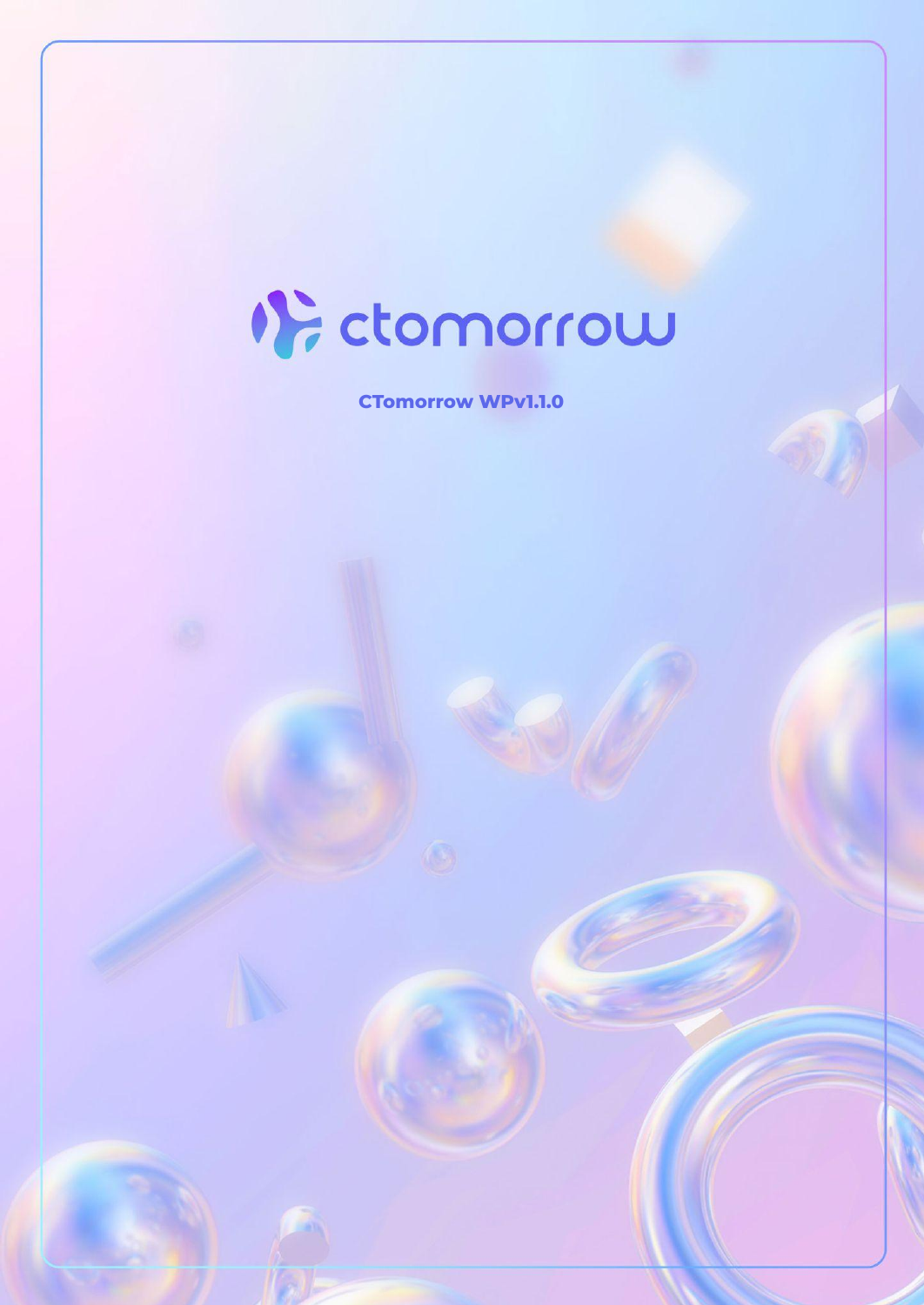

### **Table of Contents**

| <b>Mission</b>                            |              |
|-------------------------------------------|--------------|
| <b>Abstract</b>                           | 9            |
| <b>Market Overview</b>                    | $\mathbf{1}$ |
| mHealth                                   | 11           |
| Al Avatars                                | 15           |
| <b>NFT Technology</b>                     | 18           |
| <b>CTomorrow Project</b>                  | 20           |
| CTomorrow Ecosystem                       | 20           |
| mHealth Application                       | 21           |
| <b>Smart Data Factory</b>                 | 23           |
| Al Diagnosis                              | 24           |
| <b>CTomorrow DID</b>                      | 25           |
| <b>Web 3.0</b>                            | 26           |
| <b>Dynamic NFT Avatar</b>                 | 28           |
| <b>Features and Functions</b>             | 30           |
| Al Implementation                         | 31           |
| CTomorrow DID with DID Implementation     | 31           |
| <b>Actualization: Cosball Application</b> | 33           |
| <b>Beauty Tech</b>                        | 34           |
| <b>Skin Care Recommendations</b>          | 37           |
| <b>Progress Tracking</b>                  | 37           |
| Blockchain                                | 37           |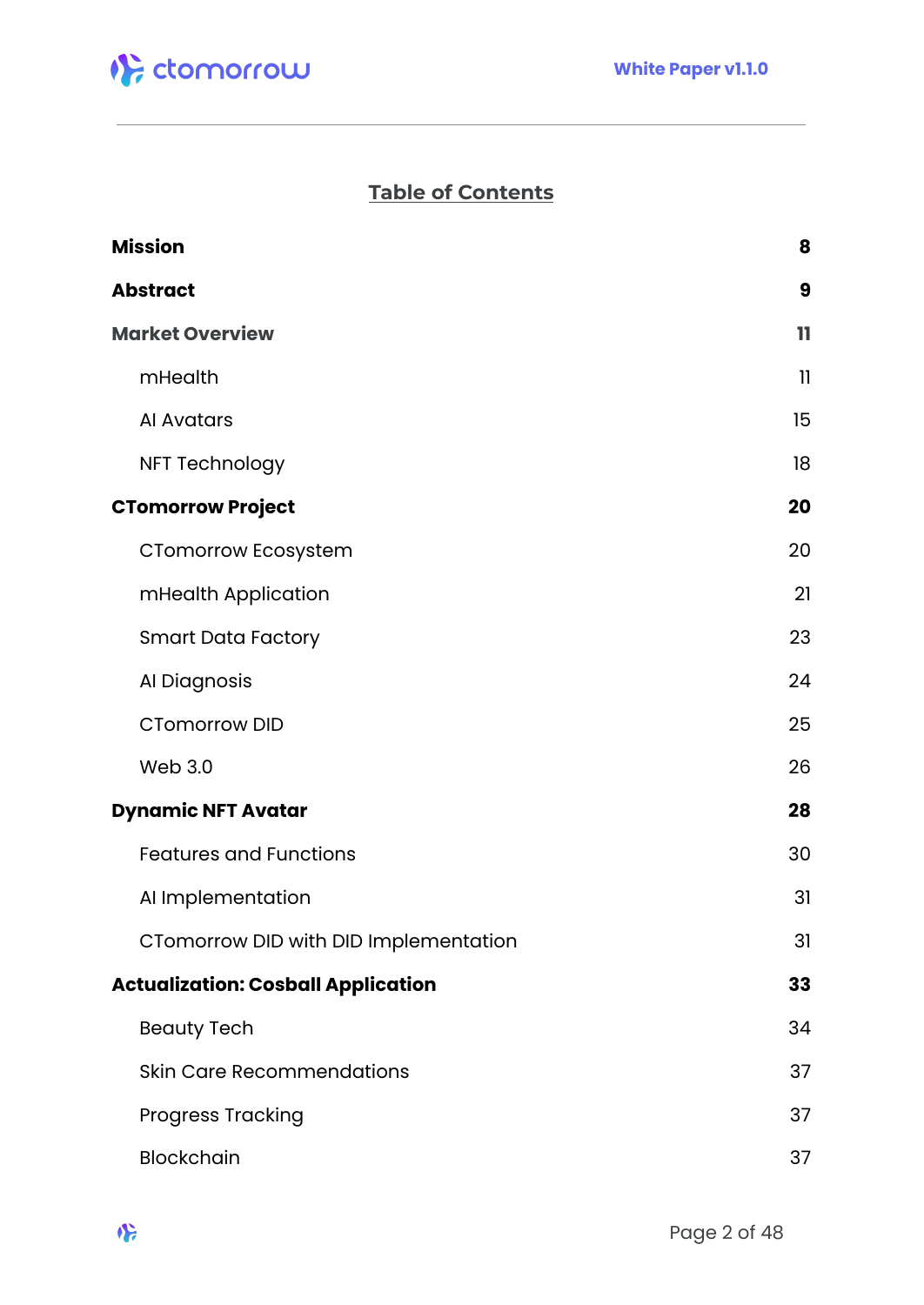

| <b>Using of Token</b>   | 38 |
|-------------------------|----|
| <b>Token Allocation</b> | 40 |
| <b>References</b>       | 42 |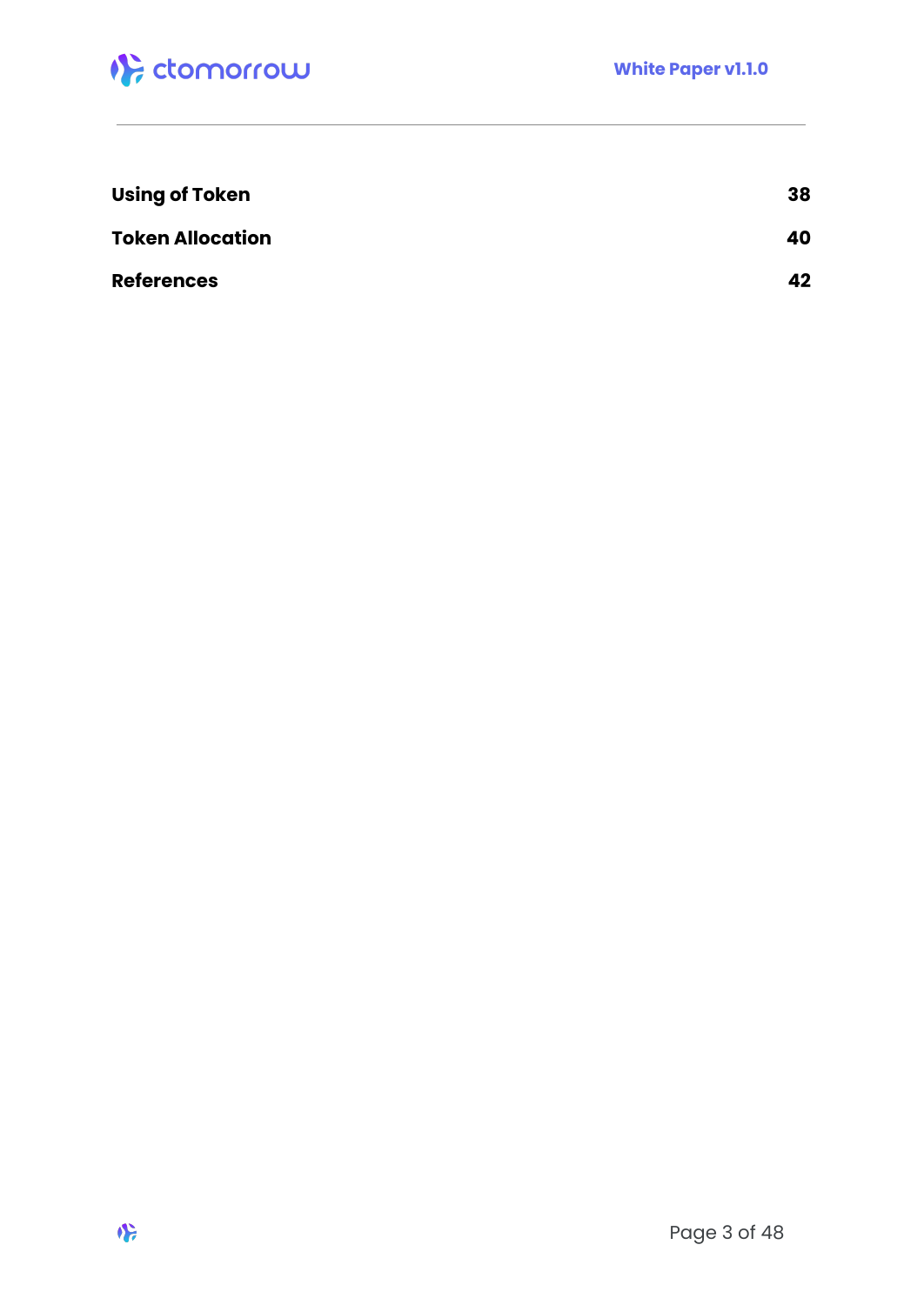

## **Disclaimer: Important Notice**

PLEASE READ THIS SECTION CAREFULLY.

This white paper ("**White Paper**") is issued by **CTomorrow Foundation LTD.** ("**Company**"), (Registration Number: 201837208W), a company incorporated in Singapore, and the token issuance company.

This White Paper may not be distributed, disseminated or otherwise transmitted to any country where such distribution, dissemination or transmission may be prohibited. Further, no part of this White Paper is to be reproduced, distributed, disseminated or otherwise transmitted without including this entire section titled "Important Notice".

#### **GENERAL DISCLAIMER**

This White Paper is a work in progress and may be updated from time to time. Due to the incredible interest in the token sale ("**Token Sale**") relating to the **CTP Token** ("**CTP**"), this White Paper has been made available for public viewing.

More details about the CTP Token usage may be added from time to time in a series of updates which will be noted on the **Company's** official website at **CTOMORROW.IO** ("**Website**").

Although this White Paper may be updated from time to time, the **Company** does not intend to materially change its core offering, the token structure, the token distribution, and the use of funds.

For more information about the Token Sale, please visit the **Website**. Please be cautious of other phishing sites and similar sites.

Before participating in the Token Sale, you should consider the information in this White Paper carefully, and consider whether you understand what is described in this White Paper. If you are in doubt as to the action you should take, please consult your financial, legal, tax, technical or other professional advisers.

#### **LEGAL DISCLAIMER**

This White Paper describes the technical and business aspects of **CTP**, and the Token Sale. Certain information and statements in this White Paper refer to events which have not occurred or been completed, and no reliance may be placed for any purpose whatsoever on the information contained in this White Paper or its completeness.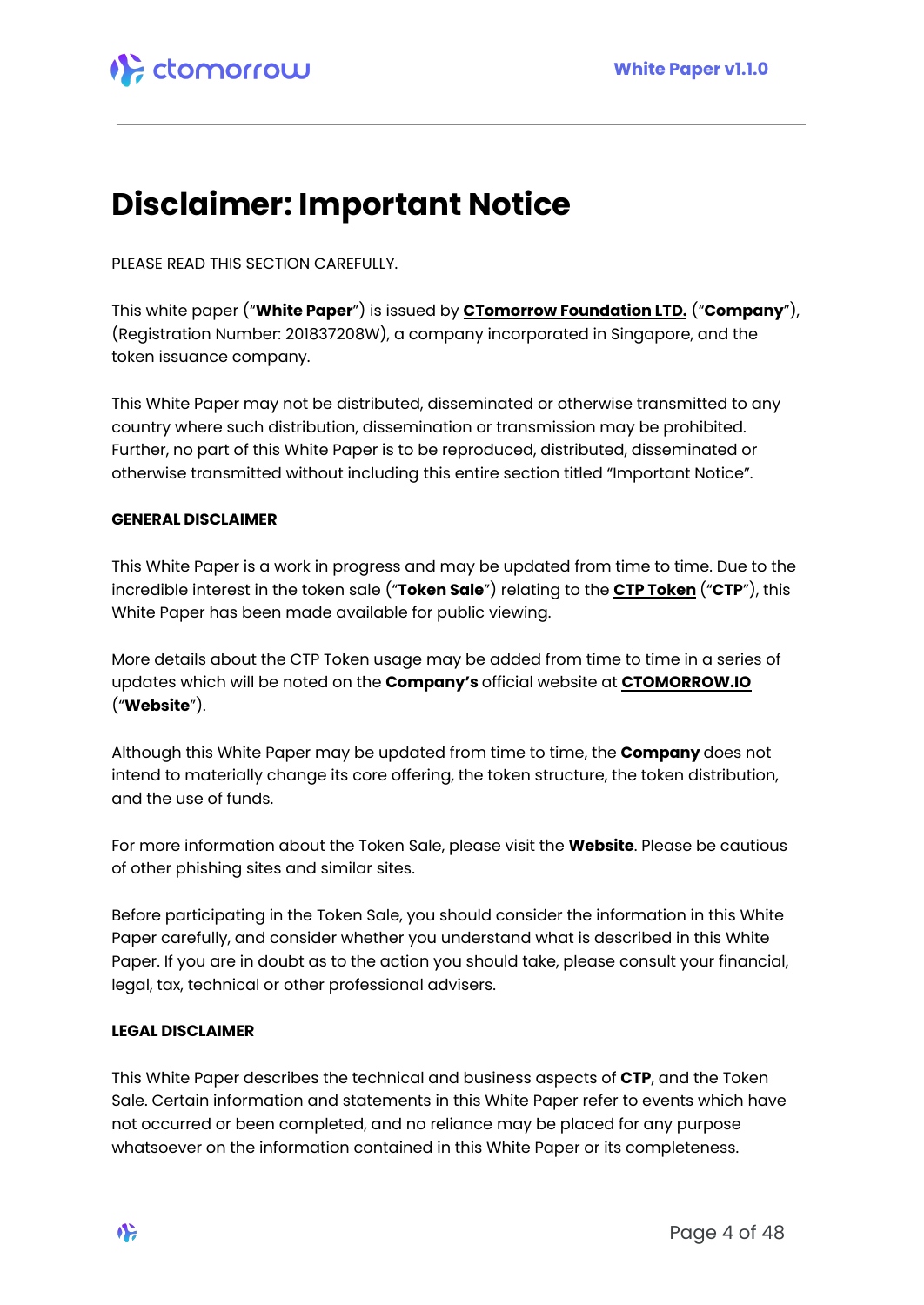

This White Paper is intended for general informational purposes only, and is not meant to be exhaustive, comprehensive or binding. Information in this White Paper has been compiled from sources believed to be reliable, and has not been independently verified. There is no assurance, representation, warranty or undertaking as to the accuracy or completeness of such information. This White Paper does not constitute a recommendation regarding the purchase, holding or disposal of the **CTP Tokens**.

None of the **Company** and its affiliates, directors, officers, employees, founders, shareholders, advisers and agents make any representation, express or implied, or accept any responsibility, with respect to the accuracy or completeness of any of the information in this White Paper or for any statement made or purported to be made by them. Accordingly, the **Company** and its affiliates, directors, officers, employees, founders, shareholders, advisers and agents disclaim all and any liability whether arising in tort or contract or otherwise for any loss whatsoever arising from any use of this White Paper or its contents, or otherwise in connection with this White Paper.

This White Paper is prepared based on the current views and plans of the **Company**. All statements contained in this White Paper that are not statements of historical facts constitute forward-looking statements. Forward-looking statements generally can be identified by the use of forward-looking terminology such as "may", "will", "should", "expect", "anticipate", "estimate", "intend", "continue" or "believe", their respective negatives and other comparable terminology. However, these words are not the exclusive means of identifying forward-looking statements. All statements regarding business strategy and plans, estimates of returns or performance, and objectives for future operations, are forward-looking statements. Such forward-looking statements involve known and unknown risks and uncertainties, which may cause actual events or results to differ materially from the estimates, or the results implied or expressed in such forward-looking statements. Such forward-looking statements are based on numerous assumptions regarding the **Company**'s present and future business strategies and the environment in which the **Company**, or the **CTP Tokens** will operate in the future. As these statements reflect the current views of the **Company** concerning future events, these statements necessarily involve risks, uncertainties and assumptions. Additionally, other events which were not taken into account may occur and may significantly affect the analysis. Given the risks and uncertainties that may cause actual future results, performance or achievements to be materially different from that expected, expressed or implied by the forward-looking statements in this White Paper, no reliance must be placed on these statements. The **Company** expressly disclaims any obligation or undertaking to release publicly any updates or revisions to any forward-looking statement contained in this White Paper to reflect any change in the expectations of the **Company** with regard thereto or any change in events, conditions or circumstances on which any such statement is based.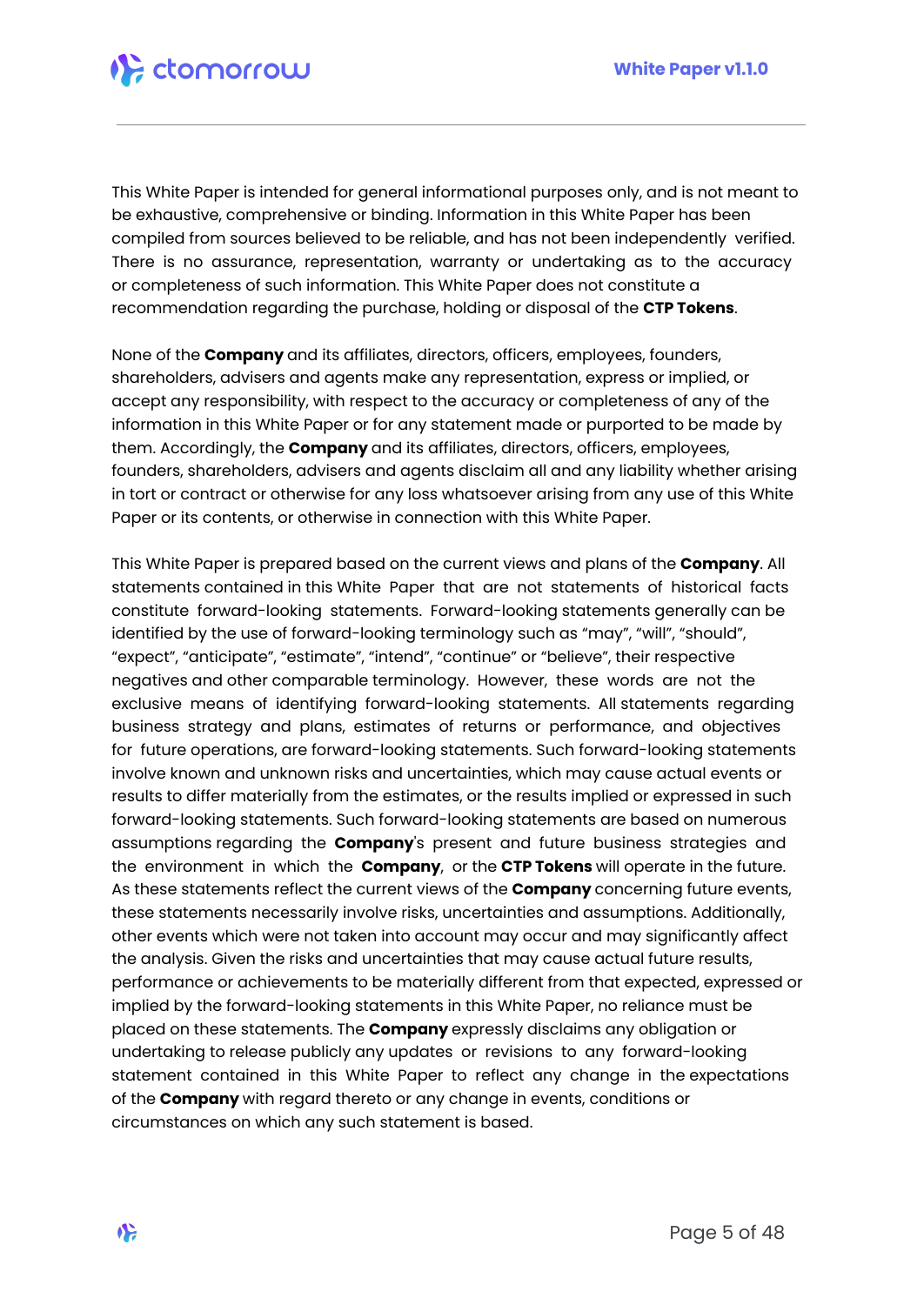I<sup>1</sup>€ ctomorrow

The **Company** reserves the sole and absolute discretion to revise, amend, modify or supplement this White Paper from time to time by posting the updated White Paper on the **Website**. Such updated White Paper will become effective immediately from the time of posting. This White Paper amends, restates and supersedes in its entirety any previous version of it. The delivery of this White Paper at any time does not imply that the information contained in it is correct at any time after the date on the cover of this White Paper.

The sole purpose of this White Paper is to provide prospective purchasers with preliminary information regarding the token issue to assist them in deciding whether to buy the **CTP Tokens** and to express their interest to the **Company** in order for the **Company** to be able to determine the final conditions of the token issue.

Separate terms and conditions (including the CTP Token Sale Terms and Conditions) will apply to the Token Sale, and to the use of the **CTP Tokens**. Those terms and conditions should be read together with this White Paper and considered before entering into any transaction. No person is bound to purchase any **CTP Tokens**, and no purchase or payment would be accepted, on the basis of this White Paper. In the event of any conflict or inconsistency between the CTP Token Sale Terms and Conditions, this White Paper and any other document, the CTP Token Sale Terms and Conditions shall prevail to the extent of the conflict or inconsistency unless otherwise specified in writing by the **Company**.

All statements of opinion and all projections, forecasts, or statements relating to expectations regarding future events or the possible future performance represent the **Company**'s own assessment and interpretation of information available to it currently and no reliance may be placed for any purpose whatsoever on such statements, projections, or forecasts.

As detailed in the CTP Token Sale Terms and Conditions and generally described in this White Paper, the **CTP Tokens** shall carry no rights other than a limited right stated by the **Company**, if and to the extent that the company is able to successfully develop and launch its services, and subject always to terms and conditions imposed by the **Company**.

The **CTP Tokens** are not intended for sale or use in any jurisdiction where sale or use of digital tokens may be prohibited. Prospective purchasers should inform themselves regarding the legal requirements and tax consequences within the countries of their citizenship, residence, domicile and place of business of acquiring, holding or disposing the **CTP Tokens** and to observe all applicable laws. The distribution of this White Paper and the offer and sale of the **CTP Tokens** in certain jurisdictions may be restricted by law. This White Paper does not constitute an offer to sell or the solicitation of an offer to buy in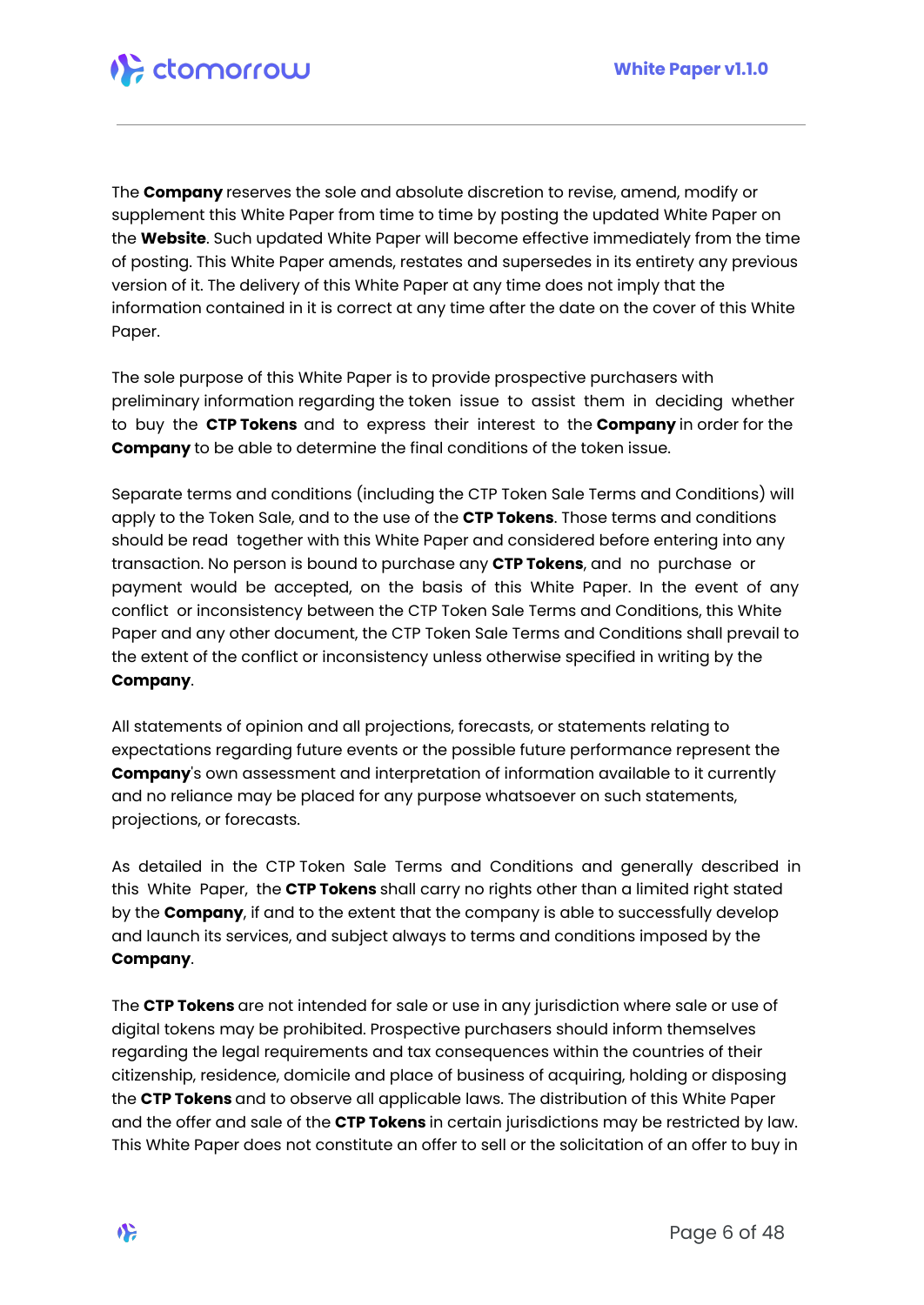any jurisdiction to any person to whom it is unlawful to make such offer or solicitation in such state or jurisdiction.

None of the information in this White Paper has been filed with, reviewed by, or approved by any governmental or regulatory authority. No governmental or regulatory authority has examined, passed judgment upon or approved the contents of this White Paper or the merits of the **CTP Tokens**. This White Paper does not constitute a prospectus or offer document of any sort. This White Paper is also not intended to constitute an offer of, or solicitation or invitation to purchase or a recommendation of, any capital markets products, securities or any other financial or investment instrument in any jurisdiction.

The **Company** reserves the right, exercisable in its sole and absolute discretion, to review and decide whether to accept (with or without conditions) or reject any offer to purchase the **CTP Tokens** during the Token Sale. Please refer to the CTP Token Sale Terms and Conditions for further information.

Prospective purchasers should conduct their own investigation and due diligence as to the potential legal risks and tax consequences related to the purchase of the **CTP Tokens**. This White Paper does not contain any form of advice and does not take into account any specific objectives, situations or needs of any person. Accordingly, a prospective purchaser should assess whether a purchase of the **CTP Tokens** is appropriate for its needs. If you are in any doubt as to the action you should take, you should consult your financial, legal, tax, technical or other professional advisers.

This White Paper was conceived, designed and written in the English language but may be translated to other languages. In the event of any conflict or inconsistency, the English version of this White Paper shall take precedence over the translated version.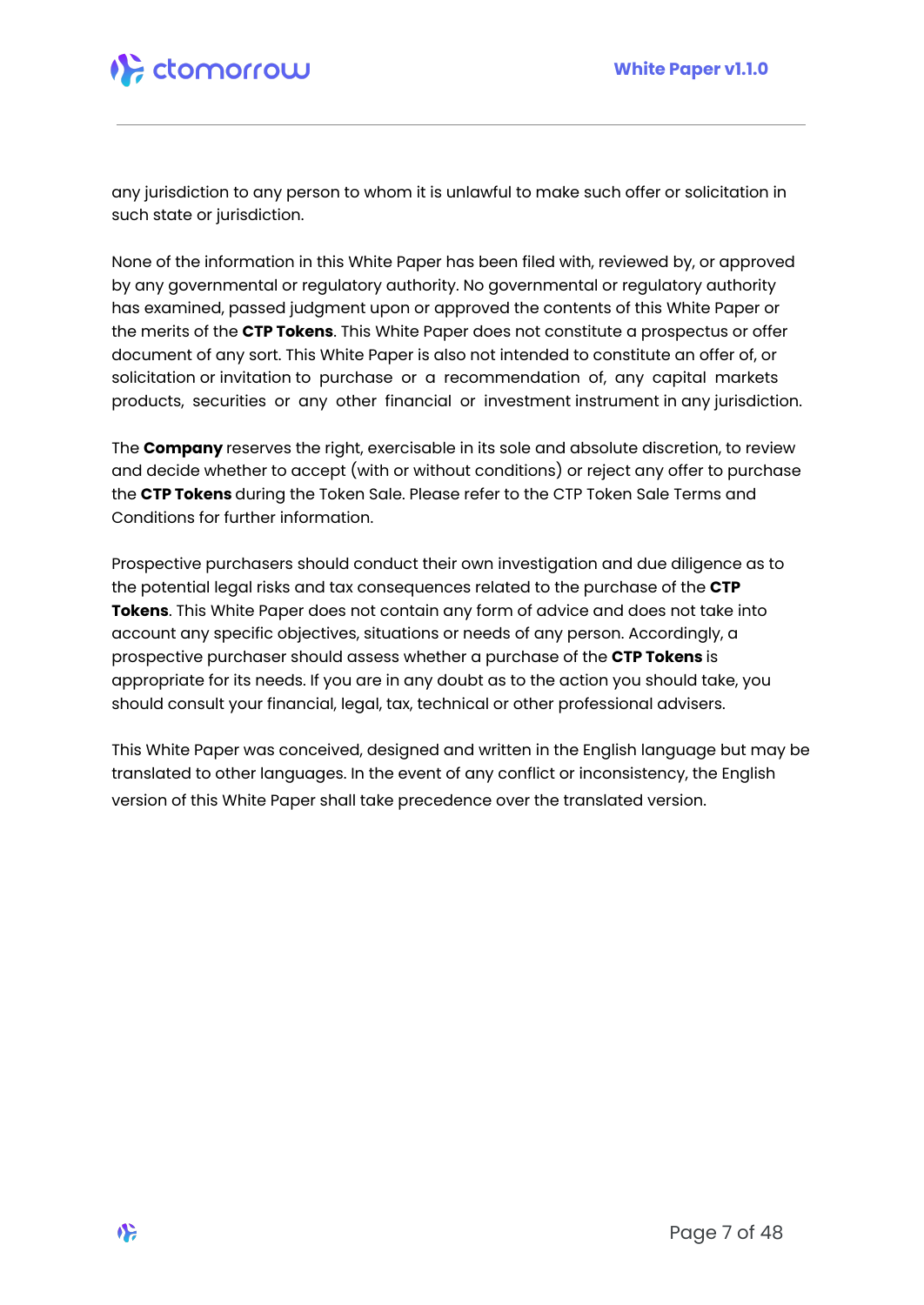<span id="page-7-0"></span>

# **Mission**

*Faith in Humanity Lead by Technology*

Using cutting-edge technologies to revolutionize current industry standards and practices, **Our Mission** is to foster an ecosystem of personalized, customized health solutions individually tailored to everyone's unique traits and needs.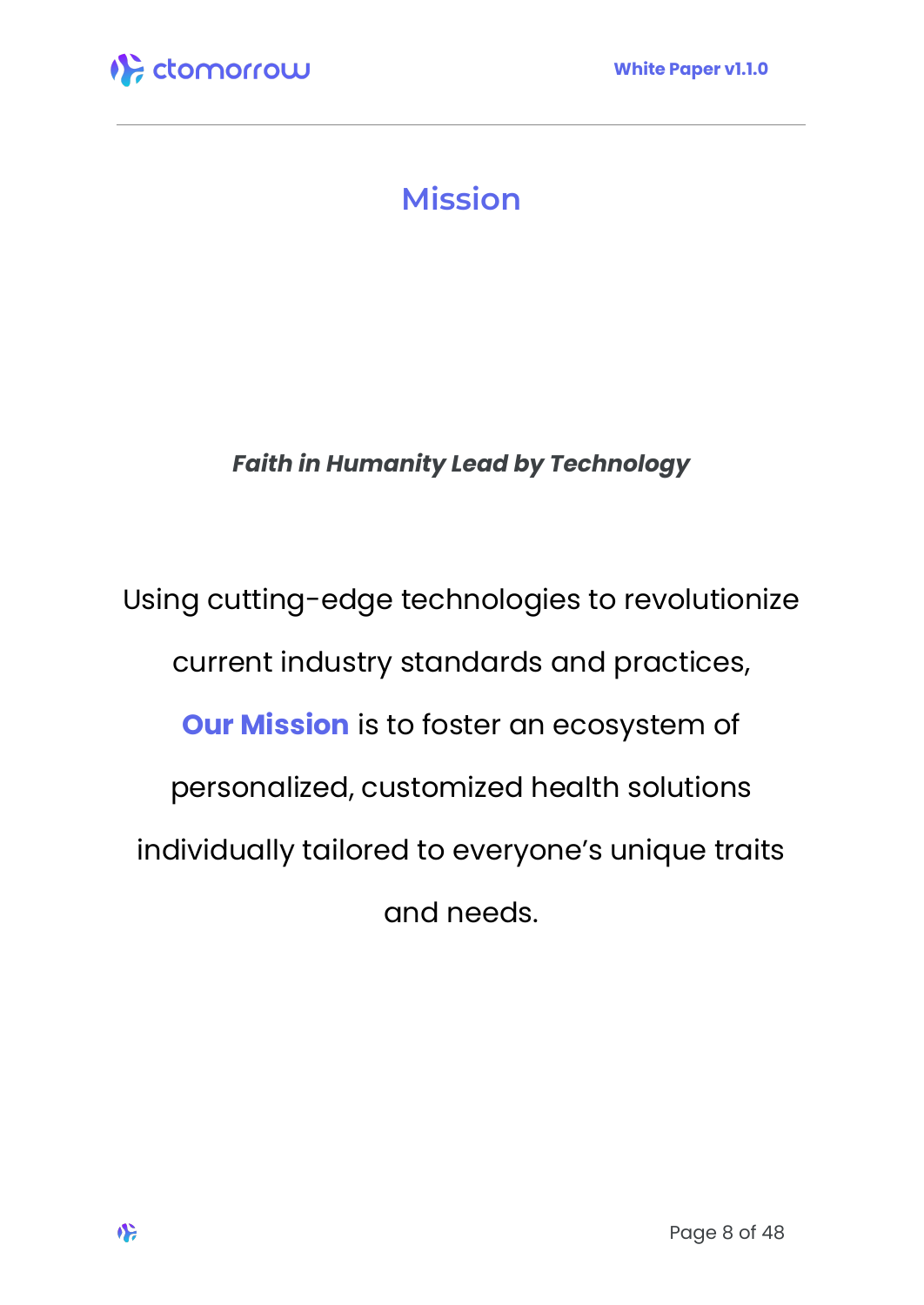## <span id="page-8-0"></span>**Abstract**

CTomorrow is a personalized technology platform focusing on innovations which revolutionize the way we monitor and manage our health for a healthier, happier world. CTomorrow sits squarely at the intersection of three important emergent technologies: mHealth, AI avatars, and blockchain technology. The primary components of the CTomorrow ecosystem are blockchain, the CTP token, the CTP exchange gateway, Big Data and AI.

It is broadly accepted that the field of healthcare is in the midst of a long-term period of dramatic transformation. AI avatars are a burgeoning field with a number of promising projects already on the horizon, with significant investor and expert support. The NFT industry is currently undergoing a dramatic boom in transactions and revenue whose effect on revitalizing the current and future cryptocurrency markets cannot be overstated.

The CTomorrow Project accelerates innovation in the Health Tech sector, promoting a healthier and more positive life for all. CTomorrow's particular emphasis is on projects that leverage mobile technology to produce software applications (apps) that provide users with real-time health or beauty diagnosis. CTomorrow's applications use facial recognition technology to gather data about the user's skin condition and health. The majority of smartphones on the market already are equipped with biometric facial recognition technology.

The CTomorrow Smart Data Factory is an ever growing database that provides information to CTomorrow AI, to provide the most accurate health reports and recommendations to the users.

CTomorrow DID is a set of authorization APIs provided by CTomorrow that developers can use to allow their users to connect and share their data externally, and increase engagement with other websites and applications via their CTomorrow account.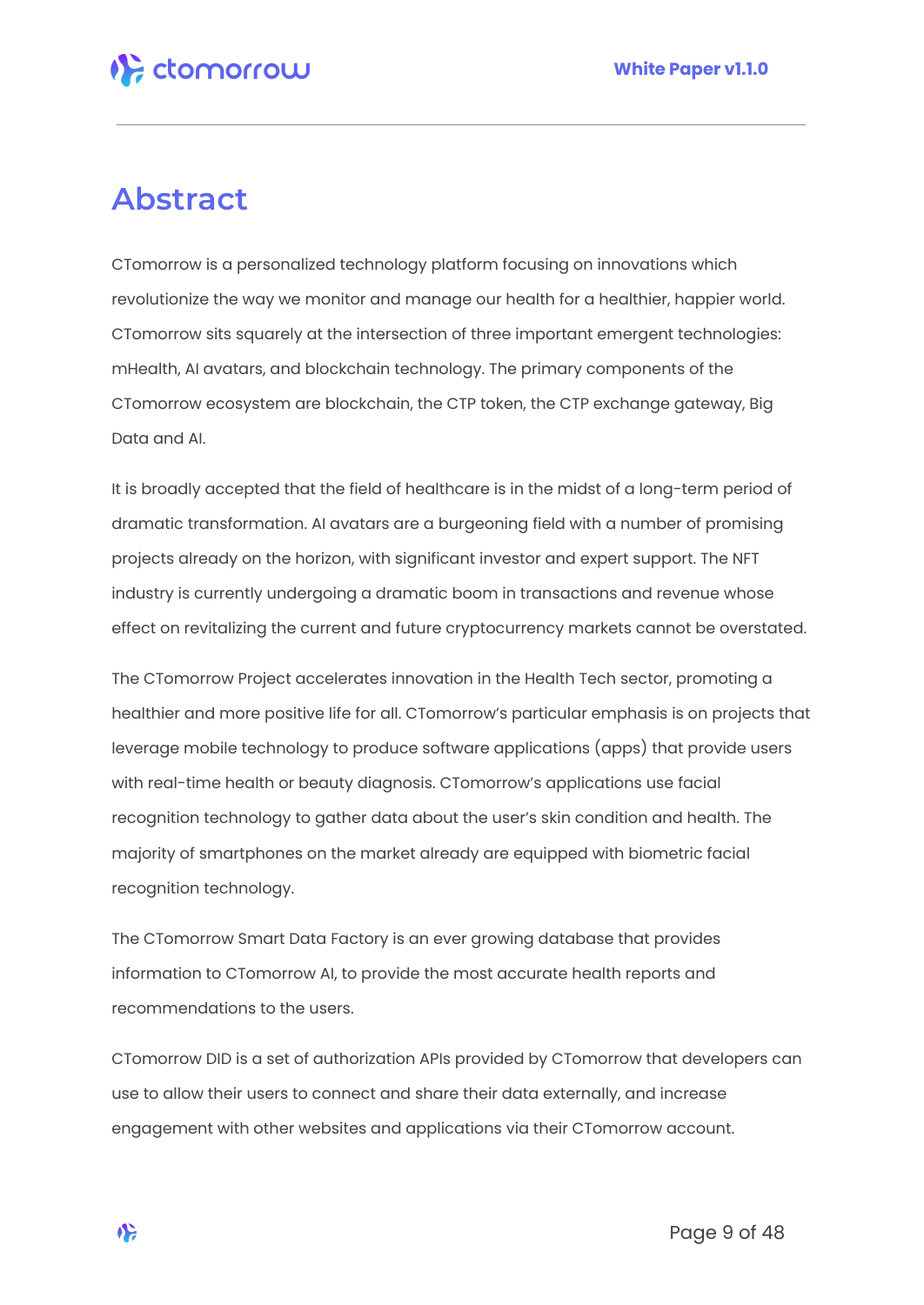

CTomorrow's Dynamic NFT Avatars take the concept of PFP NFT to the next level with personalized avatars based on your initial facial scan which evolve over time based on your initial personal attributes, your progress with health and beauty solutions, and the body of knowledge accumulated in the Smart Data Factory and applied to your individual data points.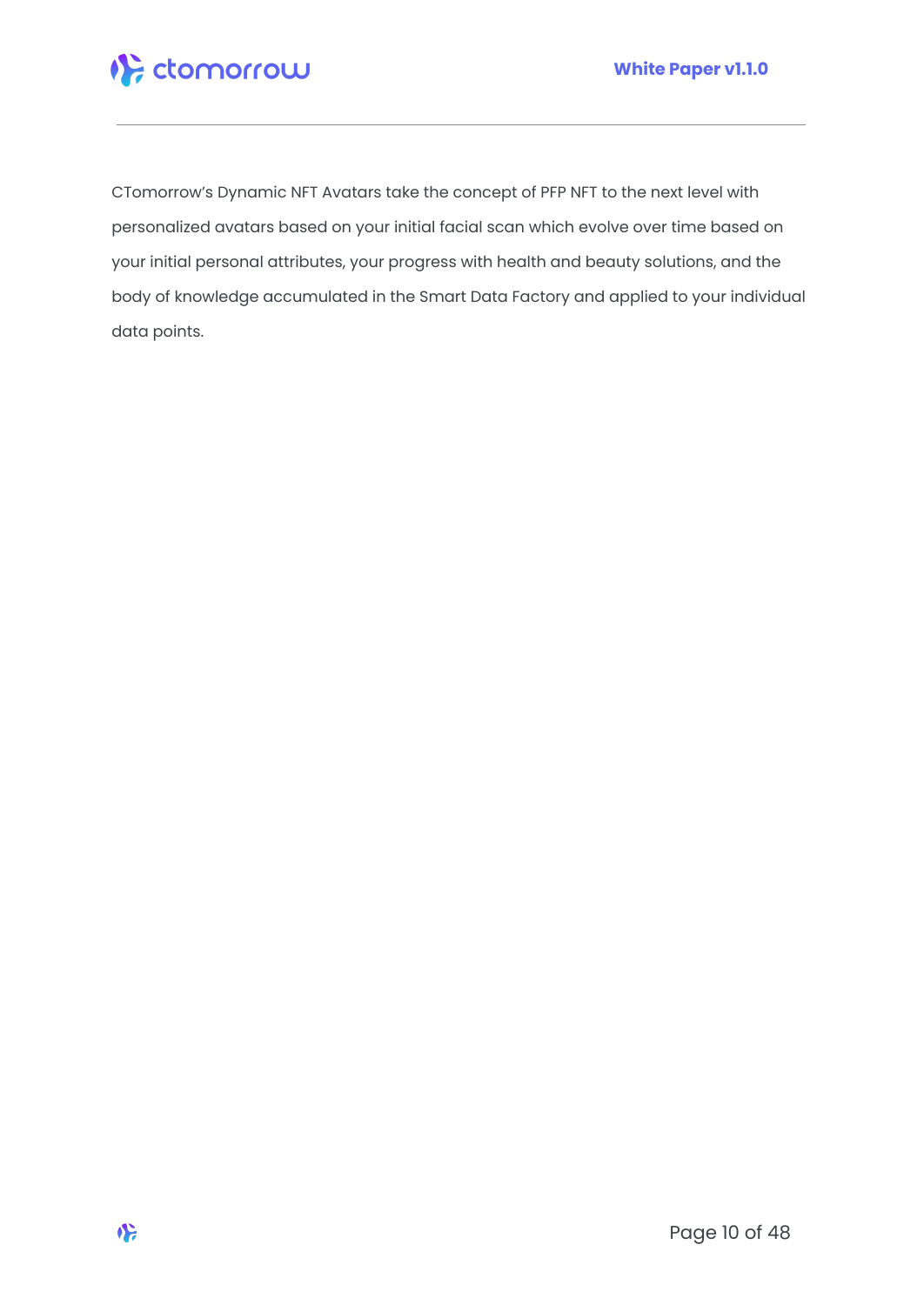# <span id="page-10-0"></span>**Market Overview**

Recent years have seen an explosion of innovation and growth in technologies that transform the way we interact with the world around us, and how we carry out tasks whether they be menial (ordering dinner, making appointments) or life-changing (buying a home or car, meeting a future spouse online).

CTomorrow is a personalized technology platform focusing on innovations which revolutionize the way we monitor and take care of our essential **health**, for a healthier, and happier world.

CTomorrow sits squarely at the intersection of three important emergent technologies: mHealth, AI avatars, and blockchain technology.

### <span id="page-10-1"></span>mHealth

It is broadly accepted that the field of healthcare is in the midst of a long-term period of dramatic transformation driven by widespread adoption of new technologies and innovative new business models, as well as increasing equality of access to technology and services around the globe. Some experts even project that by the year 2040, healthcare as we know it now will have evolved into simply "health." <sup>1</sup> The world has already seen a shift in priorities as certain categories areas of healthcare have

<sup>1</sup> "Health tech investment trends | Deloitte Insights."

[https://www2.deloitte.com/us/en/insights/industry/health-care/health-tech-investment](https://www2.deloitte.com/us/en/insights/industry/health-care/health-tech-investment-trends.html)[trends.html.](https://www2.deloitte.com/us/en/insights/industry/health-care/health-tech-investment-trends.html)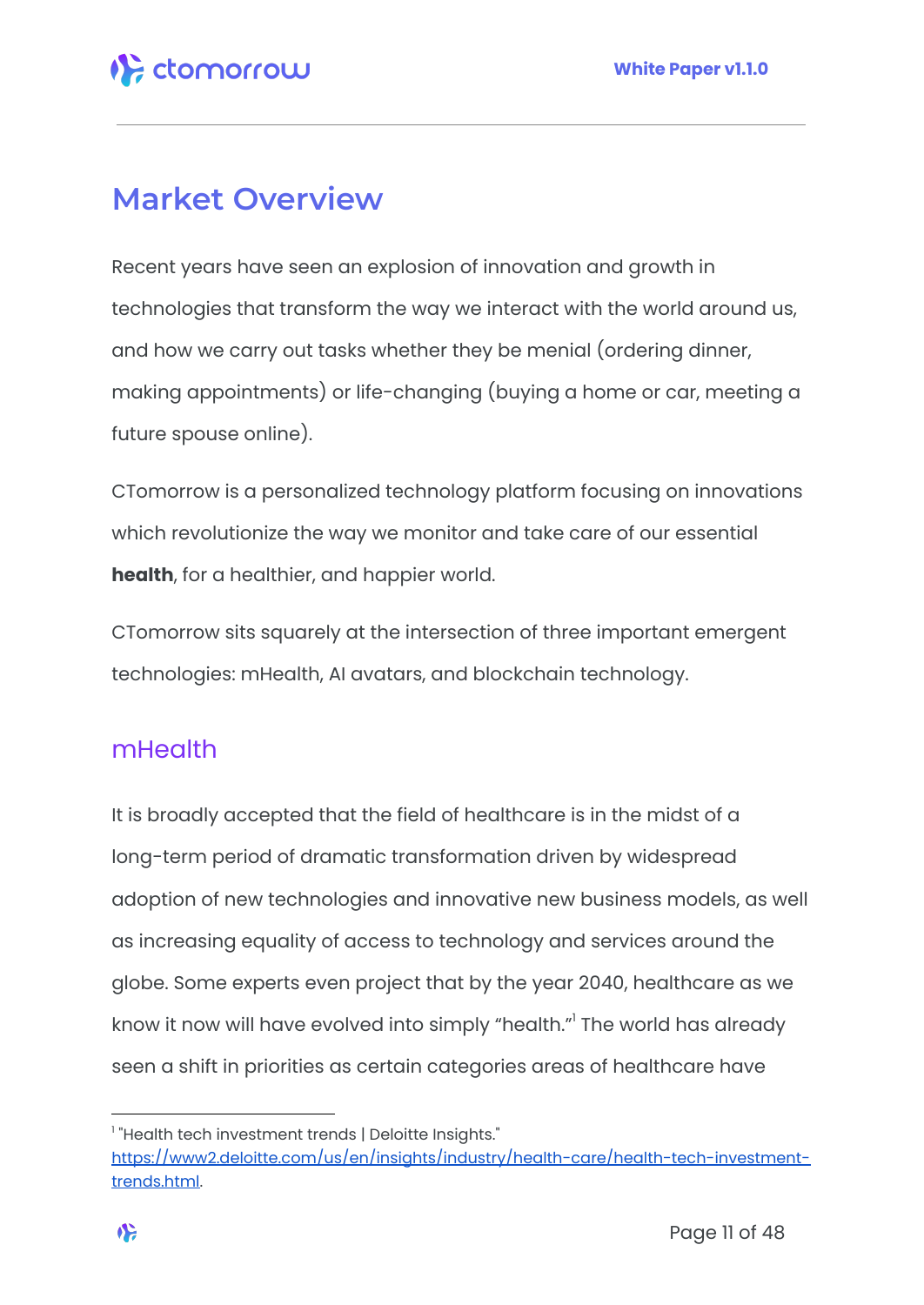become more prominent, $^2$  and are thought to be those which will drive the future of health:

**Technology:** Data and platforms are already critical to healthcare service providers, and are increasingly available to patients as well. This trend is expected to continue such that nearly everyone will be able to manage critical aspects of their health using mobile and desktop applications.

**Services:** Hospitals, clinics and other healthcare providers will obviously continue to play a critical role, with an increasing proportion of services shifting to the digital rather than physical space.

**Catalysts:** The entrepreneurs, investors and other enablers who drive innovation and keep the industry moving forward.

The World Health Organization (WHO) defines **mHealth** (Mobile Health) as "use of mobile and wireless technologies to support the achievement of health objectives," while the American National Institutes of Health (NIH) defines it as "the use of mobile and wireless devices (cell phones, tablets, etc.) to improve health outcomes, health care services, and health research". 3

**mHealth** apps provide promising opportunities for optimizing health systems, improving care, promoting health, and reducing health disparities. mHealth apps can provide patients with medical and

<sup>&</sup>lt;sup>2</sup> ibid

 $3$  "mHealth - World Health Organization." [https://www.who.int/goe/publications/goe\\_mhealth\\_web.pdf](https://www.who.int/goe/publications/goe_mhealth_web.pdf).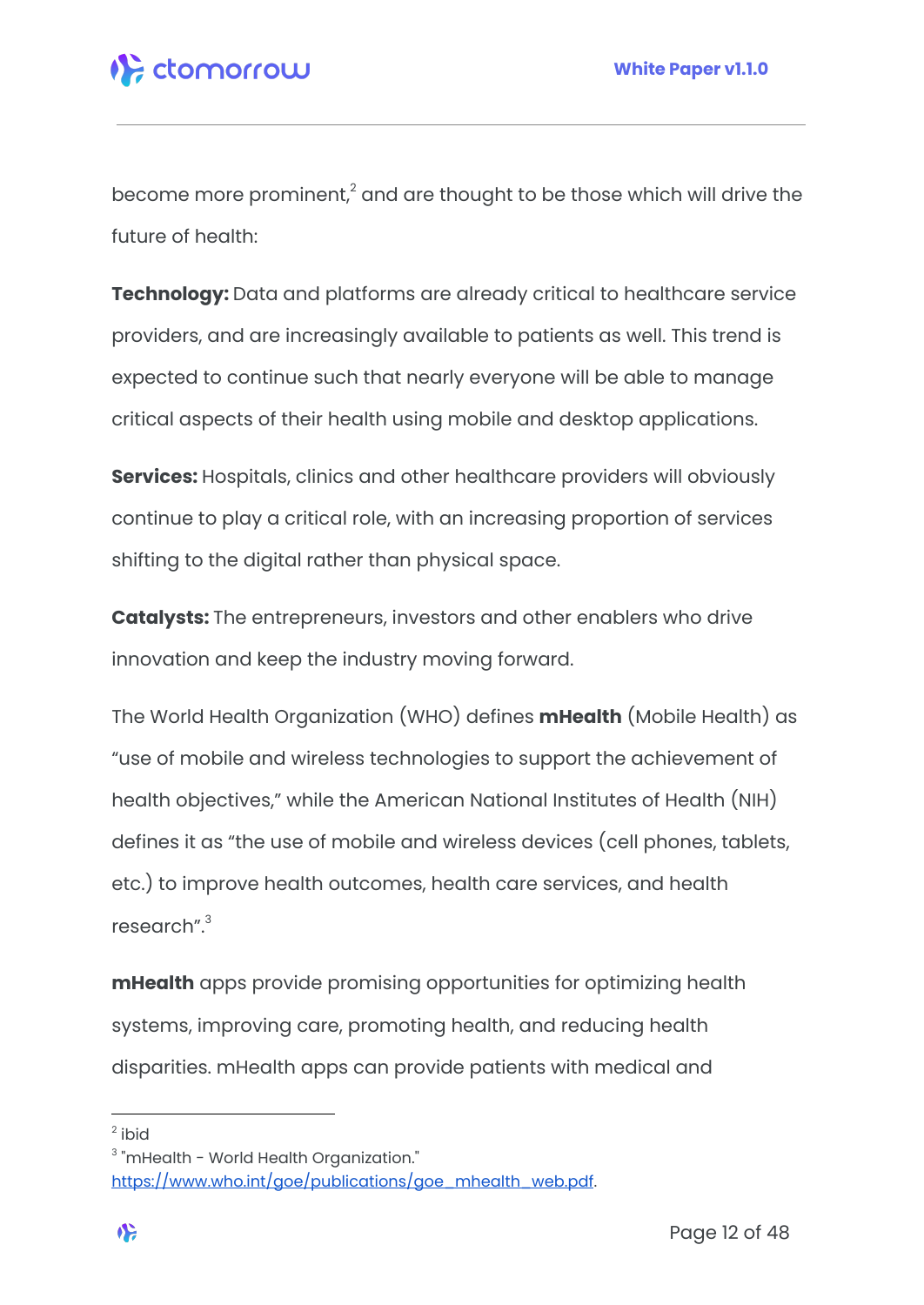health-related information (both general and personalized information) and education, improve patients' compliance with treatment, and help them manage their own health (by conducting monitoring and diagnostic activities and improving their understanding of their health status or illness). $^4$ 

The global mHealth market is valued at over \$40 billion  ${\rm (USD)^5}$ , with over 100,000 health-related applications available for the iPhone and/or Android platforms.<sup>6</sup> It is expected to grow at a compound annual growth rate (CAGR) of around 30%. 7

According to a WHO survey of member states, competing health system priorities was consistently rated as the greatest barrier to mHealth adoption.<sup>8</sup> Health systems worldwide are under increasing pressure to perform under multiple health challenges, chronic staff shortages, and limited budgets, all of which constitute a burden when choosing solutions.

Wellness platforms consist of applications which offer health-related services on smartphones, tablet PCs and other communication devices. Wellness applications in active use provide, among other things, mobile telemedicine, medical advice and information, pharmacy transactions,

<sup>4</sup> "JMU - Patients' Perceptions of mHealth Apps: Meta ...." 10 Jul. 2019, [https://mhealth.jmir.org/2019/7/e13817/.](https://mhealth.jmir.org/2019/7/e13817/)

 $^6$  "JMU - Patients' Perceptions of mHealth Apps: Meta ...." 10 Jul. 2019, [https://mhealth.jmir.org/2019/7/e13817/.](https://mhealth.jmir.org/2019/7/e13817/)  $5$  "mHealth Market Size, Share - Grand View Research, Inc.." [https://www.grandviewresearch.com/industry-analysis/mhealth-market.](https://www.grandviewresearch.com/industry-analysis/mhealth-market)

<sup>&</sup>lt;sup>7</sup> ibid

<sup>&</sup>lt;sup>8</sup> ibid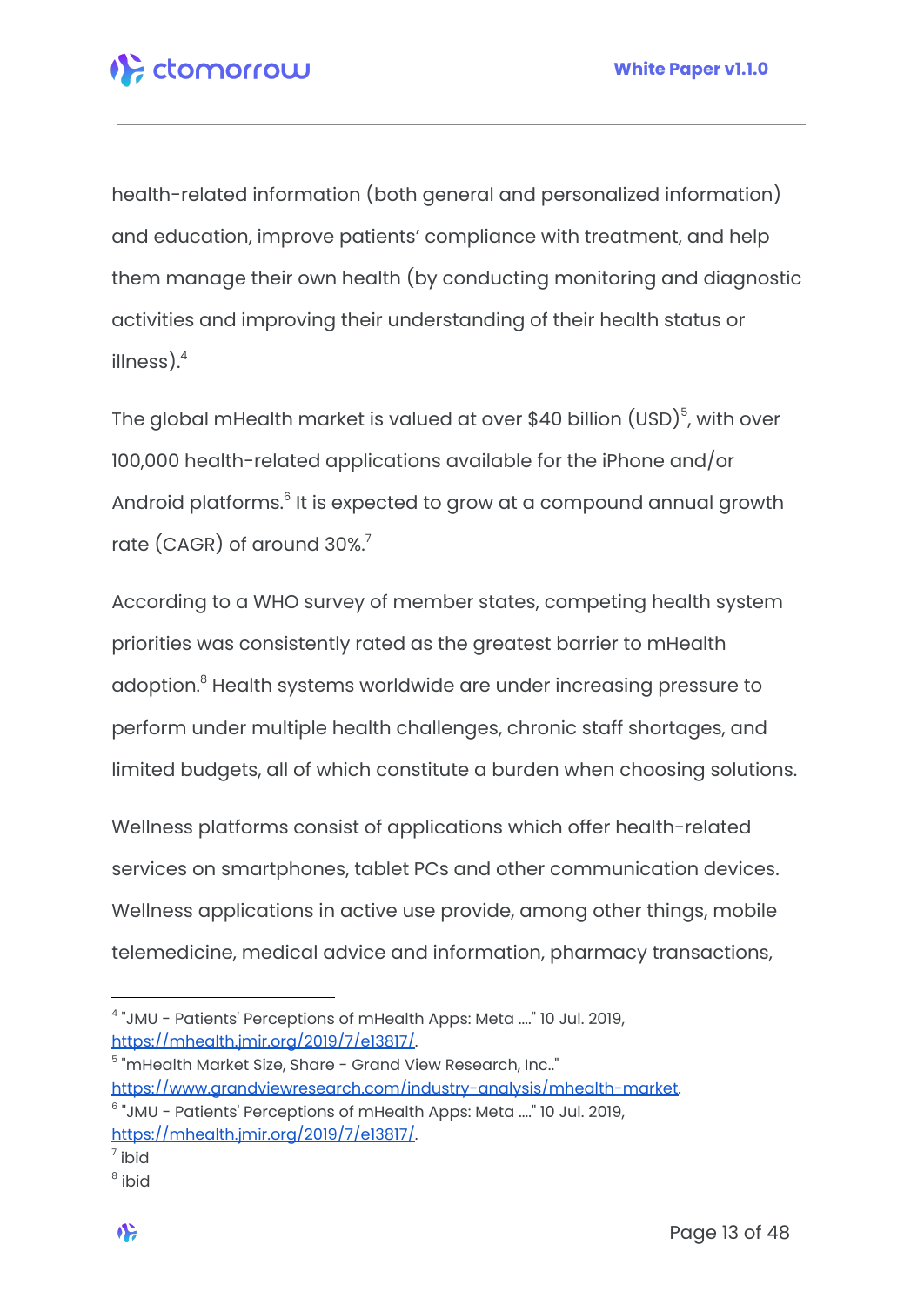hospital selection and appointments, and stress-reduction/meditation activities.

Currently, many of the most popular types of health and wellness applications fall under the category of **health tracking platforms.** There are thousands of applications in use which track areas such as sports and fitness, diet and nutrition, weight loss, sleep cycle, pregnancy, diabetes and more.

Although mHealth applications have thus far not dominated the market at the rate of juggernaut online services such as eCommerce and social media, the field is currently thriving and is expected to grow exponentially over the next ten years. $^{\circ}$ 

The most transformative new innovations tend to be technologies that extend or replace solutions to existing real-world problems, improving quality and efficiency, driving down costs, and most importantly, breaking down limitations and allowing for infinite scalability. mHealth holds great potential for changing the way we tend to our health needs and improving their efficiency and effectiveness.

mHealth applications offer a unique prospect: the complete customization of healthcare to fit the patient's individual needs. By leveraging big data, artificial intelligence, and granular user settings and features, mHealth applications hold the potential to bring about the mass customization of

 $^{\circ}$  "mHealth Market Size, Share - Grand View Research, Inc.." [https://www.grandviewresearch.com/industry-analysis/mhealth-market.](https://www.grandviewresearch.com/industry-analysis/mhealth-market)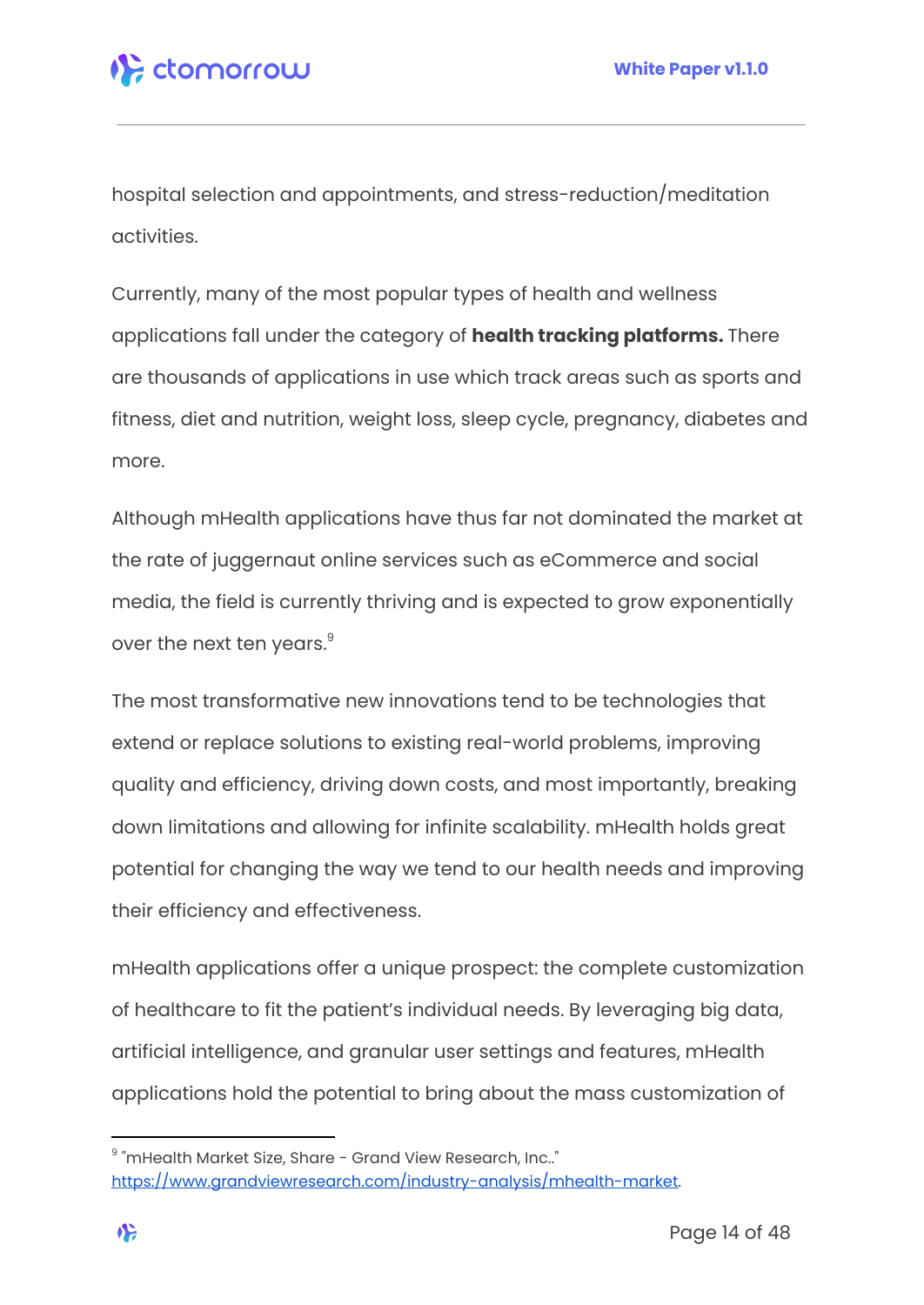healthcare. By accessing a mHealth platform, a user can, for example, swiftly identify individually tailored therapies or keep on-track with their treatment without the need for medical staff on hand 24/7. $^{\mathrm{lo}}$ 

### <span id="page-14-0"></span>AI Avatars

An AI avatar is a digital representation of the user's presence in the online space, powered by artificial intelligence to increase human interaction and provide benefits to the user and the community. $\mathrm{^{\mathrm{n}}}$  AI avatars Develop and grow using machine learning powered by ever increasing volumes of Big Data and the user's own personal data points.

AI avatars are a burgeoning field with a number of promising projects already on the horizon, with significant investor and expert support. American entrepreneur Mark Cuban has thrown his support behind Alethea AI to create a metaverse of NFT avatars powered by artificial intelligence. <sup>12</sup> NVIDIA Research recently won "Best in Show" at the SIGGRAPH 2021 showcase with a demo of 4 AI-powered digital avatars.<sup>13</sup> New Zealand based startup Soul Machines raised \$40 million (USD) Series B funding for a

<https://research.aimultiple.com/ai-avatar/>

 $12$  "Mark Cuban-backed Alethea AI is building a metaverse of NFT avatars"

<sup>11</sup> "AI Avatar: In-depth Guide for Businesses [2021]"  $^{\text{\tiny{10}}}$  "Wireless health care - When your carpet calls your doctor ...." 8 Apr. 2010, <https://www.economist.com/business/2010/04/08/when-your-carpet-calls-your-doctor>.

[https://www.fastcompany.com/90684509/alethea-ai-nft-avatar-metaverse-mark-cuba](https://www.fastcompany.com/90684509/alethea-ai-nft-avatar-metaverse-mark-cuban) [n](https://www.fastcompany.com/90684509/alethea-ai-nft-avatar-metaverse-mark-cuban)

<sup>&</sup>lt;sup>13</sup> "All AI Do Is Win: NVIDIA Research Nabs 'Best in Show' with Digital Avatars at SIGGRAPH" <https://blogs.nvidia.com/blog/2021/08/10/siggraph-real-time-live-demo/>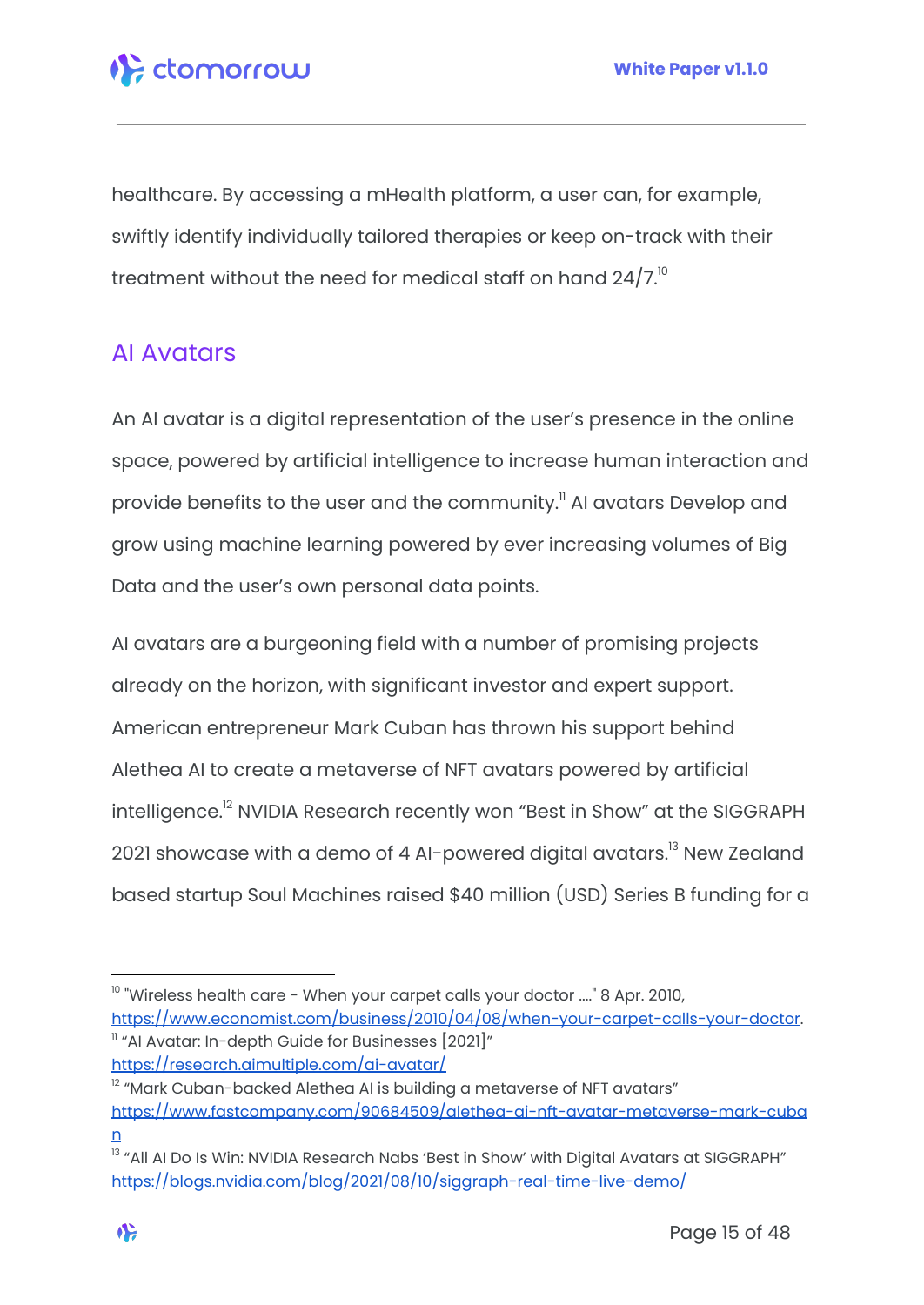project to advance human and machine collaboration via AI avatars.<sup>14</sup> South Korean company Deepbrain AI raised a \$44 million (USD) Series B specifically for its AI powered virtual avatar project. $^{\mathrm{15}}$ 

Avatars are commonly used to represent the user in online environments, such as social media, eCommerce, video games, and other virtual worlds in the metaverse. Given the internet's central role in our daily lives, nearly every netizen already has at least one or more online accounts using an avatar. With the latest mobile AI advancements, people can create their own AI avatars by using tools like Samsung AR Emoji and Apple "Memoji." Users can create their digital avatars by taking photos and using different emojis on their avatars while texting to each other.

Studies have shown that unique user avatars foster user engagement and enhance the user experience overall by allowing the user a creative outlet to express their online persona, and creating strong emotional attachments between the user and avatar, and by extension increasing the user's affinity for the online community. $^{\mathsf{16}}$  This extends beyond gamers and their relationships with their player characters to casual internet users

<sup>&</sup>lt;sup>14</sup> "Soul Machines Raises US\$40M Series B"

<sup>&</sup>lt;sup>15</sup> "Deepbrain boosts Al-powered virtual avatars with \$44M raise" [https://venturebeat.com/2021/08/09/deepbrain-boosts-ai-powered-virtual-avatars-with](https://venturebeat.com/2021/08/09/deepbrain-boosts-ai-powered-virtual-avatars-with-44m-raise/) <https://www.soulmachines.com/2020/01/soul-machines-raises-us40m-series-b/>

[<sup>-44</sup>m-raise/](https://venturebeat.com/2021/08/09/deepbrain-boosts-ai-powered-virtual-avatars-with-44m-raise/)

<sup>&</sup>lt;sup>16</sup> "Fostering Intrinsic Motivation through Avatar Identification in Digital Games" https://www.researchaate.net/publication/301935505\_Fostering\_Intrinsic\_Motivation\_thr ough Avatar Identification in Digital Games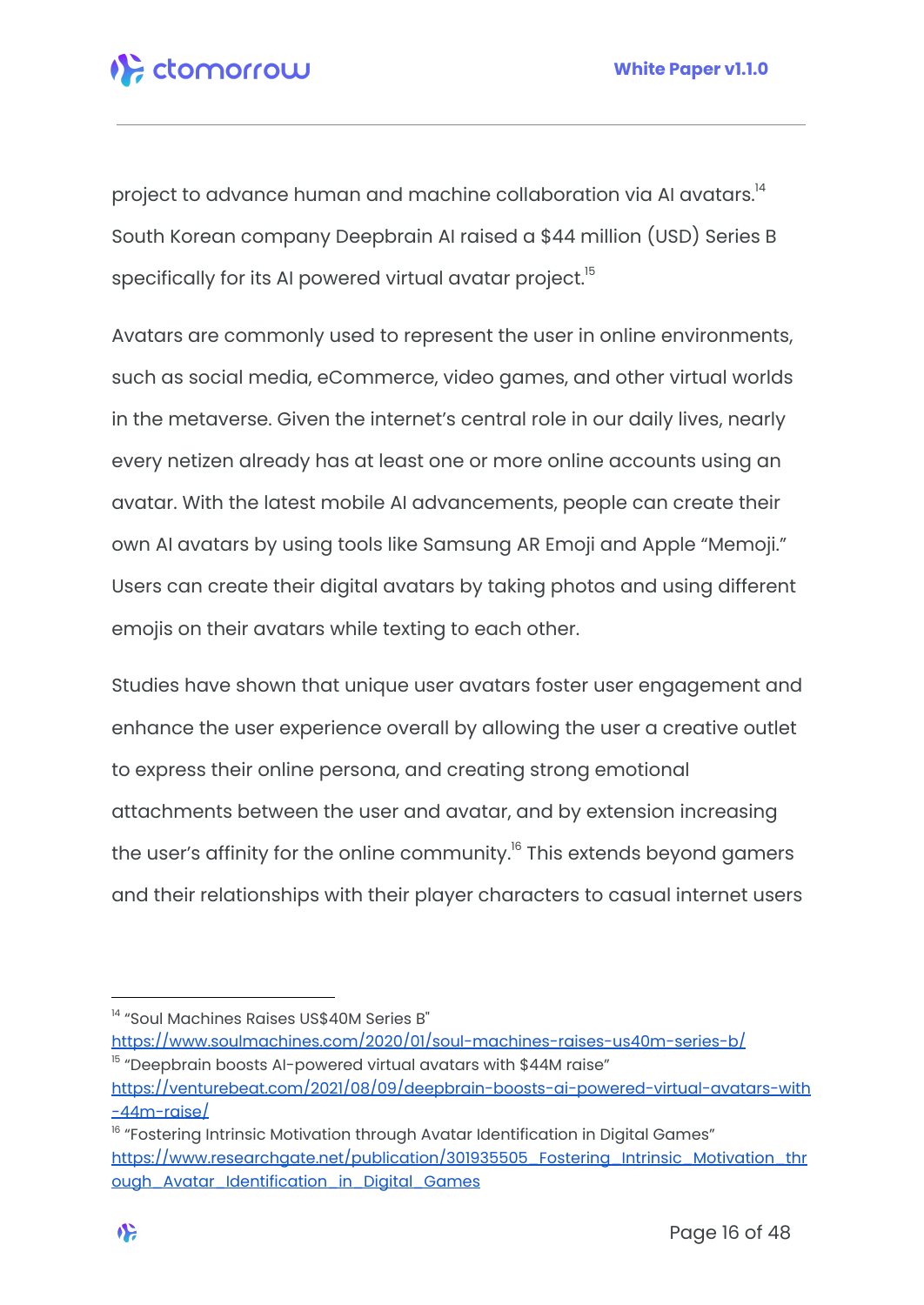whose engagement increases when interacting online via an avatar. $^{\mathrm{17}}$  Al avatars have already been proven to provide "an easy way to create digital avatars for real people as well as cartoon characters. It can be used for video conferencing, storytelling, virtual assistants and many other applications."<sup>18</sup>

There is even a scholarly term, *the Proteus effect 19* , for the widely observed phenomenon in which the user identifies so much with his avatar that he begins to take on the avatar's own attributes in real life. Studies have accumulated over a decade of research supporting the Proteus effect. $^{\mathrm{20}}$ 

Avatars have already shown tremendous potential to not only increase engagement and enhance the online experience, but also to bring substantial real world benefits to the user behind the avatar. Avatars have been successfully employed to improve user's habits and achievements with regards to health $^{21}$ , education $^{22}$  and the arts $^{23}$  among other areas.

<sup>20</sup> "Avatar characteristics induce users' behavioral conformity with small-to-medium effect sizes: a meta-analysis of the proteus effect"

<https://www.tandfonline.com/doi/full/10.1080/15213269.2019.1623698>

<sup>&</sup>lt;sup>17</sup> "The Effects of Badges and Avatar Identification on Play and Making in Educational Games" <https://dl.acm.org/doi/pdf/10.1145/3173574.3174174>

<sup>&</sup>lt;sup>18</sup> "All AI Do Is Win: NVIDIA Research Nabs 'Best in Show' with Digital Avatars at SIGGRAPH" <https://blogs.nvidia.com/blog/2021/08/10/siggraph-real-time-live-demo/>

<sup>&</sup>lt;sup>19</sup> "The Proteus Effect: The Effect of Transformed Self-Representation on Behavior" <https://academic.oup.com/hcr/article-abstract/33/3/271/4210718>

 $22$  "Introducing Avatarification: An Experimental Examination of How Avatars Influence Student Motivation" <https://ieeexplore.ieee.org/abstract/document/7427190> <sup>21</sup> "Virtual Self-Modeling: The Effects of Vicarious Reinforcement and Identification on Exercise Behaviors" <https://www.tandfonline.com/doi/abs/10.1080/15213260802669474>

 $^{\rm 23}$  "Understanding Avatar Identification through Visual Similarity for Richer Story Creation" <https://par.nsf.gov/servlets/purl/10101237>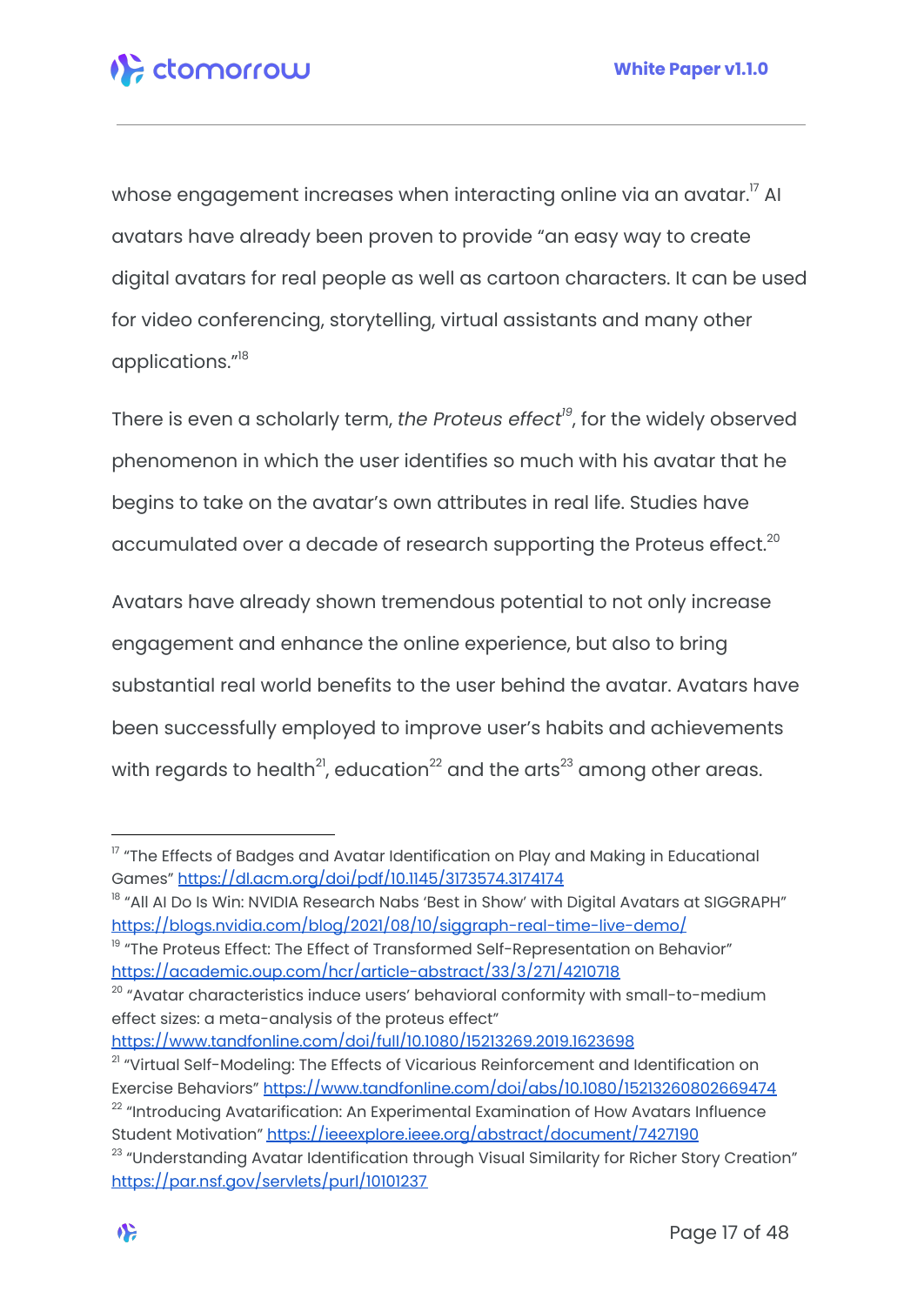### <span id="page-17-0"></span>NFT Technology

NFTs are a token representing ownership of a digital or physical item with a decisive record of ownership written immutably to the blockchain and easily verified. A non-fungible token (NFT) is a unique token minted on the blockchain; however in contrast to a standard cryptocurrency, the NFT is **not fungible** in that it cannot be replaced or exchanged. It may, however, be traded for sums of cryptocurrency according to its perceived market value.

Since initially gaining public traction, the market capitalization of NFT transactions grew tenfold from \$40 million (USD) in 2018 to nearly \$400 million by the end of 2020. $^{24}$  NFT sales to date for fiscal year 2021 have already dwarfed the previous three years combined, with \$2.5 billion in sales within the first half. $^{25}$ 

The global NFT market cap surged to new highs in the first half of 2021, with \$2.5 billion in sales so far this year, up from just \$13.7 million in the same six month period in 2020, marketplace data showed. <sup>26</sup> Sales volumes have remained high after NFTs exploded in popularity early this year. OpenSea, one of the leading NFT marketplaces, reached record monthly sales volumes in June 2021. NFTs have clearly exploded in popularity, as

 $^{24}$  "Market capitalization of transactions globally involving a non-fungible token (NFT) from 2018 to 2020"

 $25$  "NFT Market Hits \$2.5B In Six Months" <https://www.statista.com/statistics/1221742/nft-market-capitalization-worldwide/>

 $26$  Ibid. <https://www.pymnts.com/cryptocurrency/2021/nft-market-hits-2-5b-in-six-months/>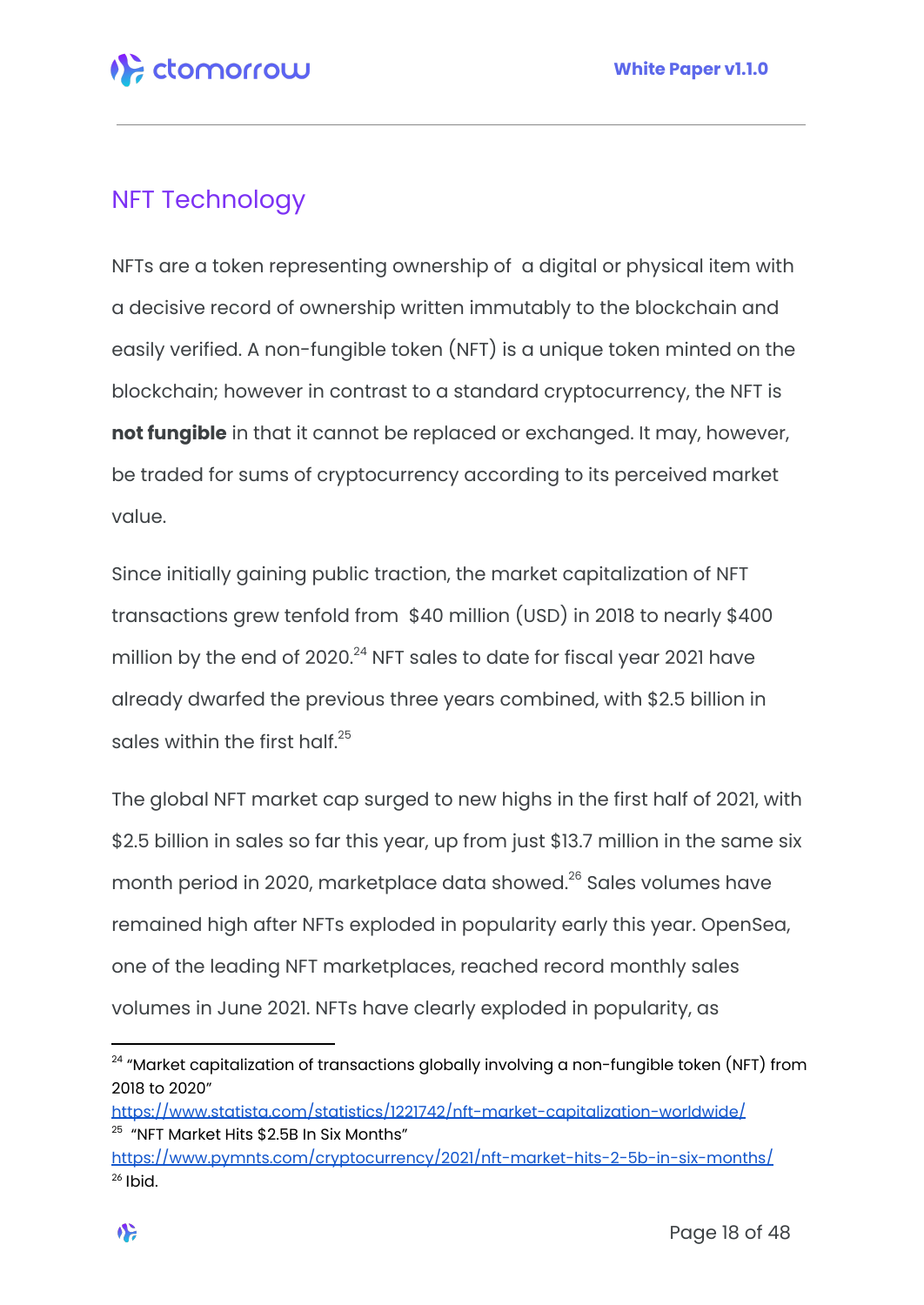

speculators and crypto-enthusiasts flocked to buy the new type of asset, which represents ownership of online-only items such as digital art, trading cards and land in online worlds.

The NFT industry is currently undergoing a dramatic boom in transactions and revenue whose effect on revitalizing the current and future cryptocurrency markets cannot be overstated. At the same time, NFTs have ushered in an unprecedented boom in creativity and innovation, as more and more new projects stretch the boundaries of the technology to achieve lofty goals, often succeeding.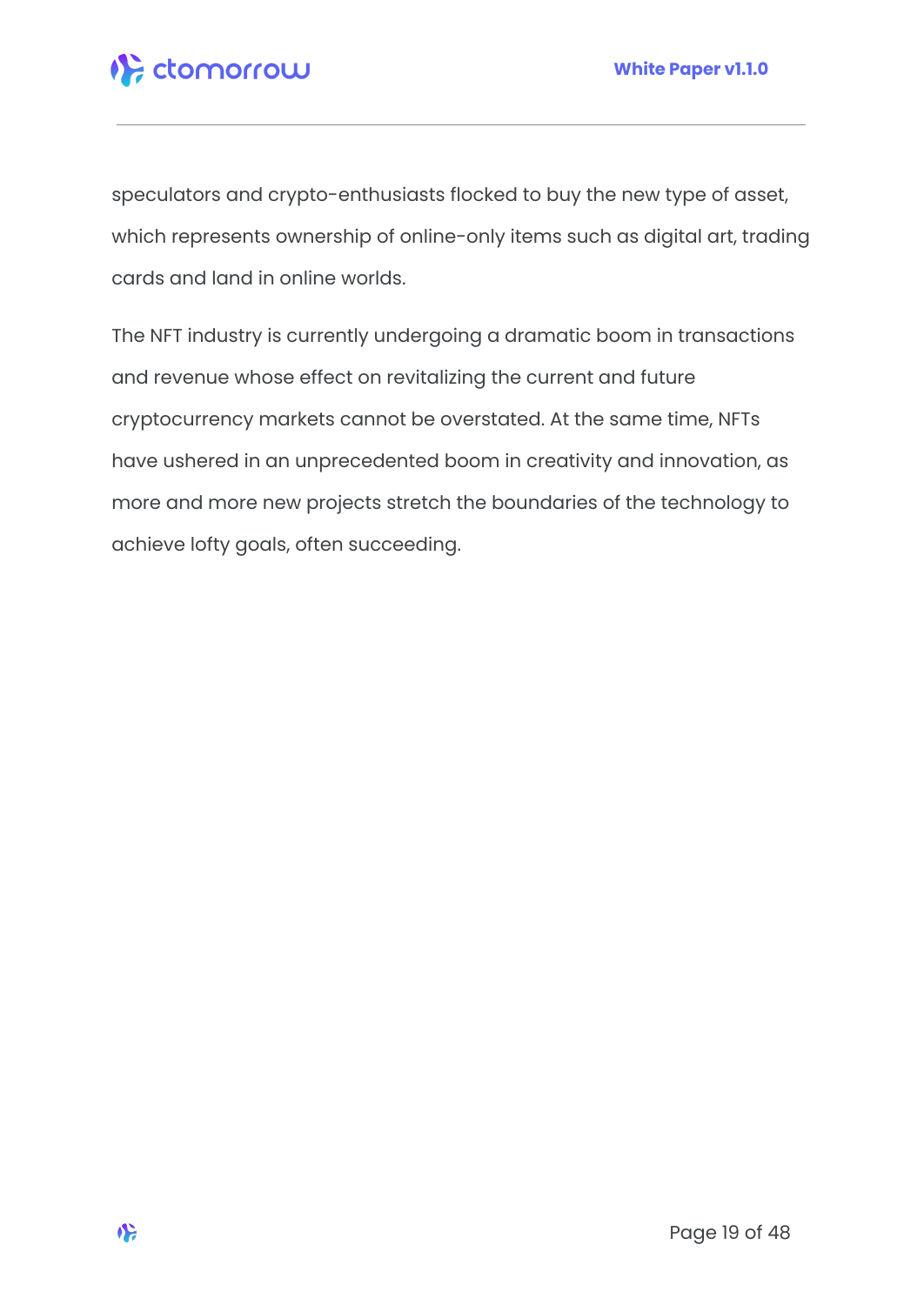# <span id="page-19-0"></span>**CTomorrow Project**

The CTomorrow Project accelerates innovation in the Health Tech sector, promoting a healthier and more positive life for all. CTomorrow's particular emphasis is on projects that leverage mobile technology to produce software applications (apps) that provide users with real-time health and currently beauty diagnosis.

The CTomorrow project seeks to meet consumers' increasing demand for customization and personalization. CTomorrow is determined to respond to the demand for customizable platforms tailored to the user's individual needs. CTomorrow is also determined to uphold the principles of accessibility, user-friendliness and simplicity in user experience design to develop consumer-facing applications conducive to mass consumption.

### <span id="page-19-1"></span>CTomorrow Ecosystem

The CTomorrow project was formulated with the goal of utilizing the latest technologies to revolutionize health industry standards and practices. The CTomorrow Projects introduces a new economic model wherein all participants grow and benefit alongside with the platform's advance.

The primary components of the ecosystem are blockchain, the CTP token, the CTP exchange gateway, Big Data and AI.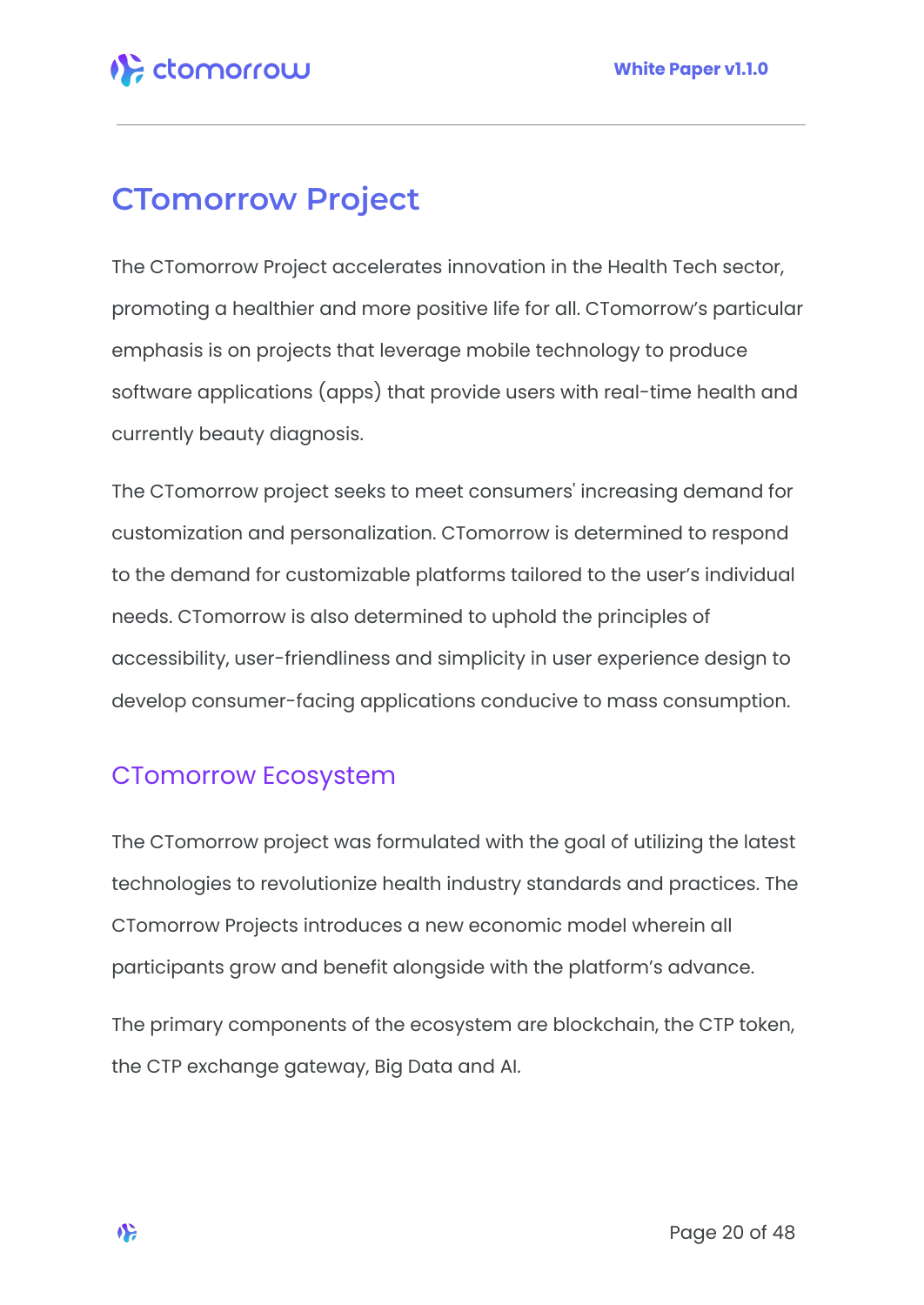The CTomorrow ecosystem's value stems from the family of applications, products, manufacturing technology, and most importantly from its supporters and users who contribute to and benefit from the ecosystem.

Through the CTomorrow applications, users can receive CTP as mining rewards for providing data that will improve the system, which in turn are used to generate personalized recommendations whose accuracy increases over time.

The CTomorrow Platform has linked substantial products and services that provide valuable benefits from day one with the CTP token.

### <span id="page-20-0"></span>mHealth Application

The skin is the window to your health. Many underlying health conditions some very serious — first appear as skin problems. For example, nutrition is intimately connected to the condition of one's skin. The first symptom of malnutrition is most often an unhealthy facial complexion: pale, sometimes with touches of yellow or light brown. Like the rest of the body, the skin requires nutrients in order to stay healthy. When a person becomes malnourished, the skin is denied essential nutrients and becomes discolored.<sup>27</sup>

CTomorrow's applications use facial recognition technology to gather data about the user's skin condition and health. The majority of smartphones on

 $^{27}$  "Sallow Skin: Causes, Remedies, and More - Healthline." 8 Sep. 2017, [https://www.healthline.com/health/beauty-skin-care/sallow-skin.](https://www.healthline.com/health/beauty-skin-care/sallow-skin)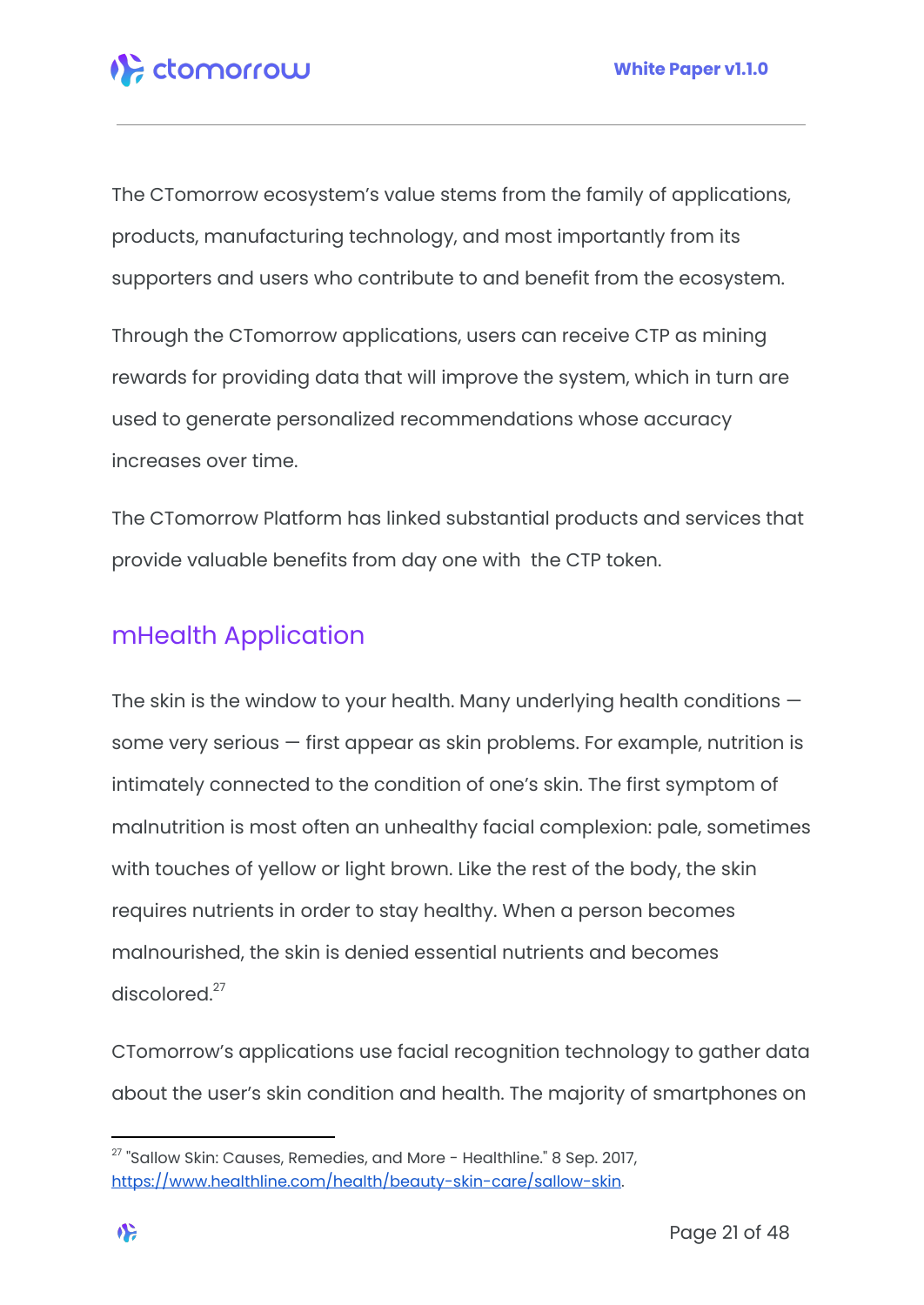the market already are equipped with biometric facial recognition technology. It is estimated that by 2024, 90% of devices in use worldwide will possess the capability. $^{28}$ 

Facial recognition goes far beyond mere recognition; smartphone applications can now carry out analysis of a facial scan. For example, while most people can take a look in the mirror and see that they "look tired" or "look fresh" that "look" needs to be turned into data in order for it to be usable in any progressive form. By using the latest technologies, the CTomorrow Project will convert that "look" into empirical data that can be calculated, evaluated and sorted to track progress and for real time reporting.

The CTomorrow Project has already delivered its first successful proof of concept in the form of the **Cosball application**, a platform which leverages Big Data and Artificial Intelligence (AI) technologies to deliver a personalized experience wherein users monitor their current health in real-time, while tracking progress over time. By providing feedback in real-time, users will be able to make immediate adjustments, and by showing progress, users are empowered to make data-based decisions on lifestyle habits.

More details about CTomorrow's first successful app deployment, Cosball, will be discussed later in this White Paper.

 $^{\rm 28}$  "Biometric facial recognition hardware present in 90% of ...." 7 Jan. 2020, [https://www.biometricupdate.com/202001/biometric-facial-recognition-hardware-prese](https://www.biometricupdate.com/202001/biometric-facial-recognition-hardware-present-in-90-of-smartphones-by-2024) [nt-in-90-of-smartphones-by-2024.](https://www.biometricupdate.com/202001/biometric-facial-recognition-hardware-present-in-90-of-smartphones-by-2024)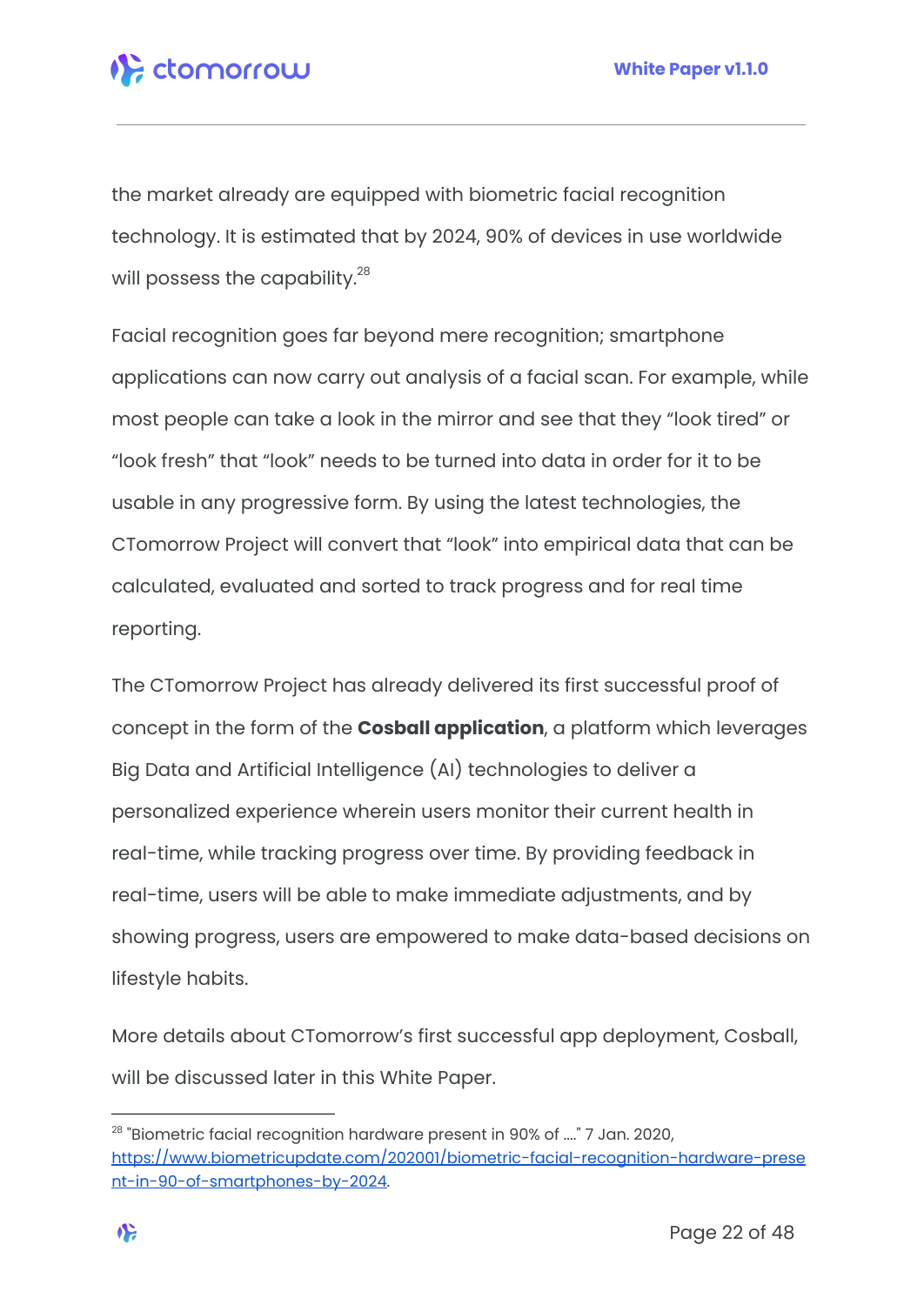

#### <span id="page-22-0"></span>Smart Data Factory

*"Data is the new oil."*

—Clive Humby 29

In the years since mathematician, data scientist and entrepreneur Clive Humby made this proclamation in 2006 30 , business leaders in the tech field have come to the consensus that Big Data, when collected and processed properly, is highly lucrative.

The CTomorrow Smart Data Factory is an ever growing database that provides information to CTomorrow AI, to provide the most accurate health reports and recommendations to the users.

Each time a user scans their face, through the algorithm, the app converts the image into a numerical value. That value, combined with the data from the survey, is then entered into the Smart Data Factory . The numerical value is placed between higher and lower numerical values within the users demographics. Over time the users' reports will be based on the database of their peers. The Smart Data Factory is a constantly evolving system that trains and informs the AI. The more users, the more data, and the more accurate the system as a whole becomes.

<sup>&</sup>lt;sup>30</sup> ibid  $^{29}$  "Tech giants may be huge, but nothing matches big data ...." <https://www.theguardian.com/technology/2013/aug/23/tech-giants-data>.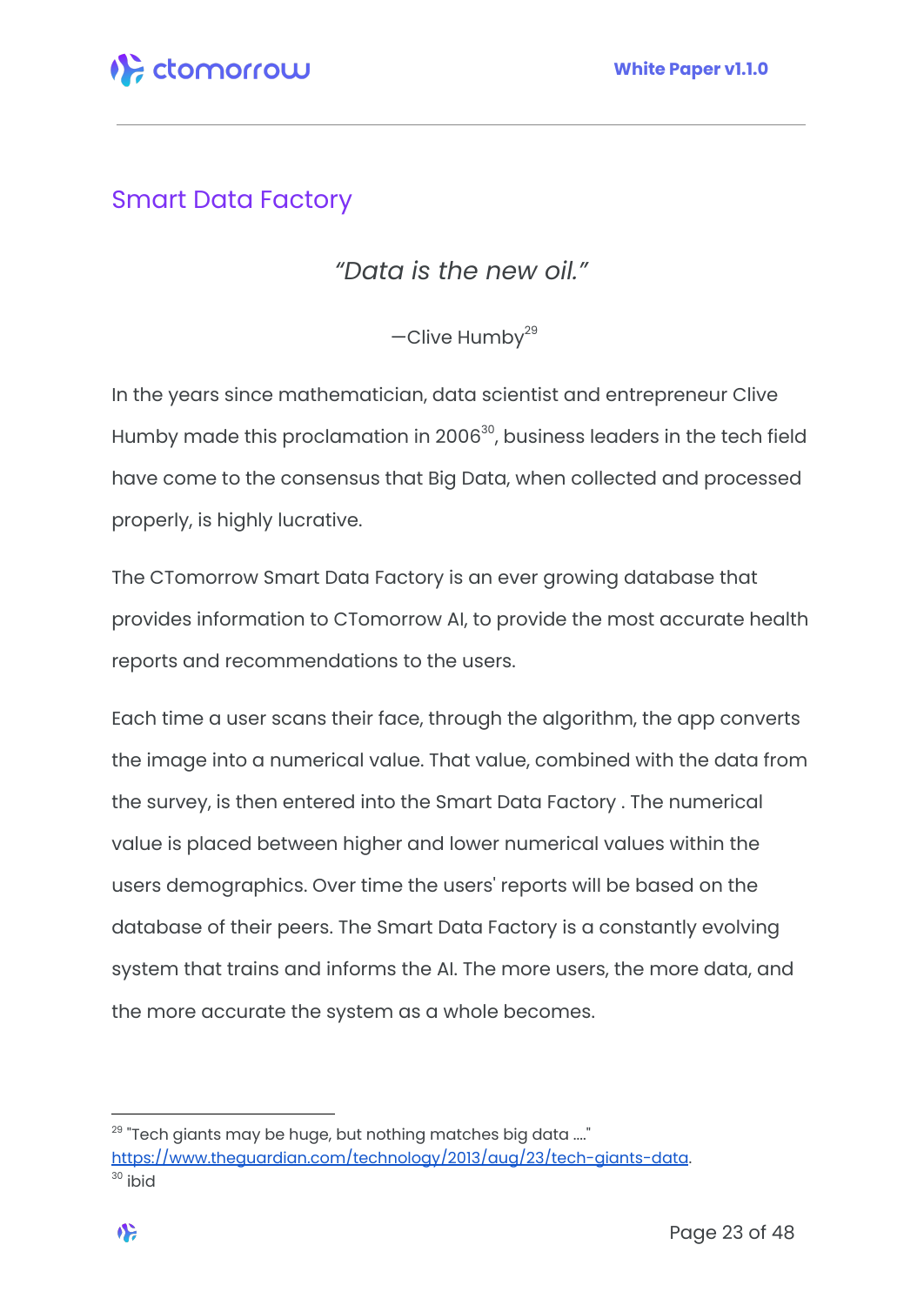

Users of the platform can create their own mini-ecosystem which is personalized to their individual needs and traits. When these ecosystems combine, they generate the big data which in return improves the accuracy of the platform as a whole..

Combined with blockchain based mining features, users are eligible to receive mining rewards when performing certain actions on the platform that benefit the entire system. This cycle promotes a health tech ecosystem beneficial to all parties involved, fostering its ongoing growth.

#### <span id="page-23-0"></span>AI Diagnosis

Through the process of training, Big Data is harnessed to teach AI models or machine learning algorithms to make corrections according the latest hypothetical and real-world outcomes. For example, when developing a self-driving car, the training data may include images and videos labeled to identify the difference between cars, street signs and human pedestrians.

Using CTomorrow applications, users can scan their face to get real time reports. The CTomorrow AI and algorithms analyze the user's face, and through patented algorithm technology provide detailed reports based on knowledge aggregated in the Smart Data Factory. Based on the user's personal information and demographics, the application inspects the condition of the user's complexion, taking into consideration any and all blotches, wrinkles, or other abnormalities and compares the current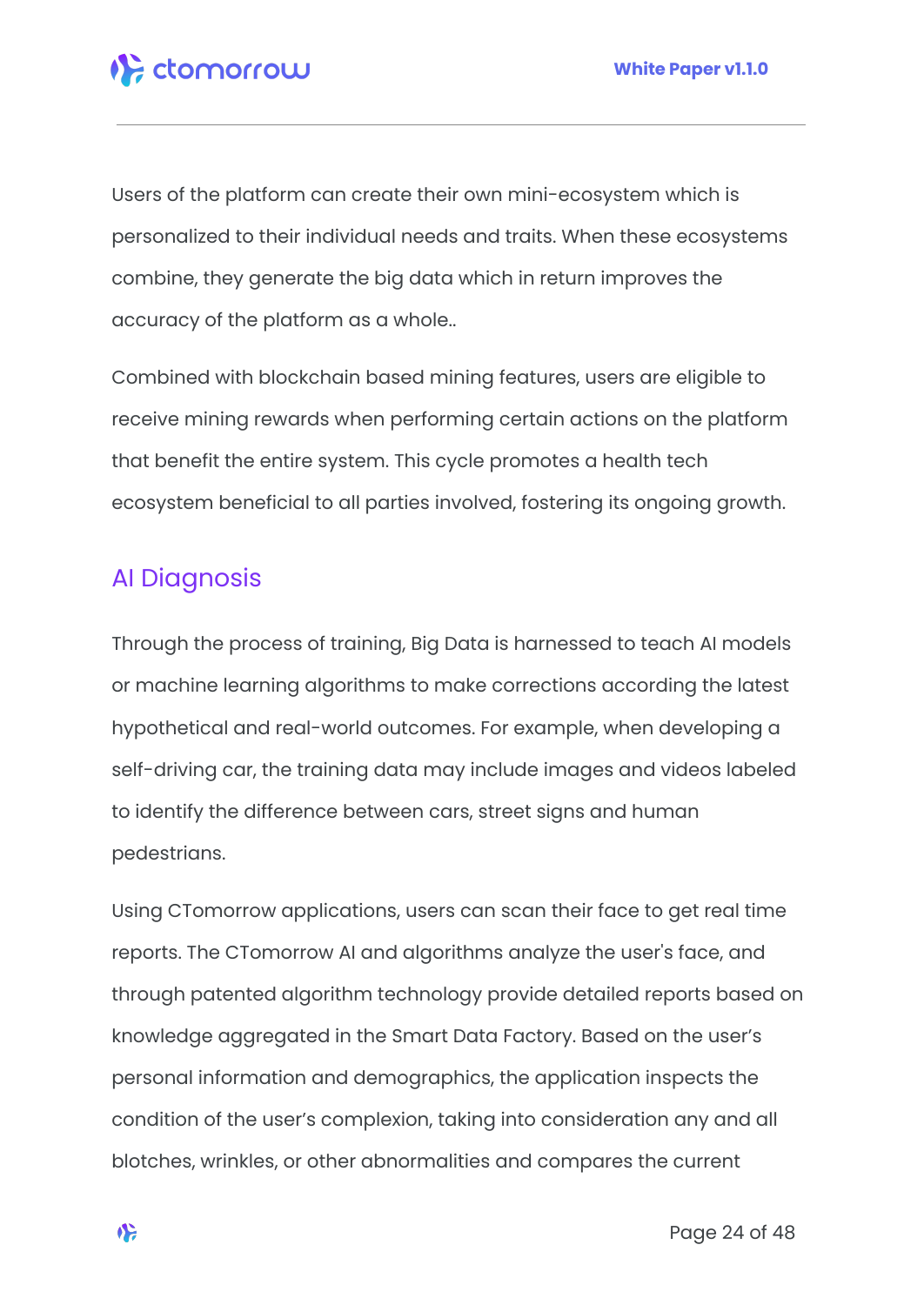

condition with the user's previous scans as well as others in similar demographics.

#### <span id="page-24-0"></span>CTomorrow DID

**CTomorrow DID** is a set of authorization APIs provided by CTomorrow that developers can use to allow their users to connect and share their data externally, and increase engagement with other websites and applications via their CTomorrow account. When so used, CTomorrow members can log on to third-party websites, applications, mobile devices and more using their CTomorrow DID, and, while logged in, can exchange data with other platforms and update their own account profile and personal data.

In short, CTomorrow DID allows users a quick and easy way to virtually create new accounts and grant permissions, and subsequently log in to said service with just a few clicks via their CTomorrow account. This arrangement is also known as single sign-on (SSO), allowing the user to log in with a single username and password to third party sites who have integrated CTomorrow ID's API into their authorization protocol.

CTomorrow is defined as an **authorization protocol** rather than an **authentication protocol.** User authentication (log in) takes place via the CTomorrow platform. When the user authorizes a third party service access to their account using CTomorrow DID, they are able to access the third party platform and benefit from its services, with full control over permissions granted to the third party on a granular level. Users may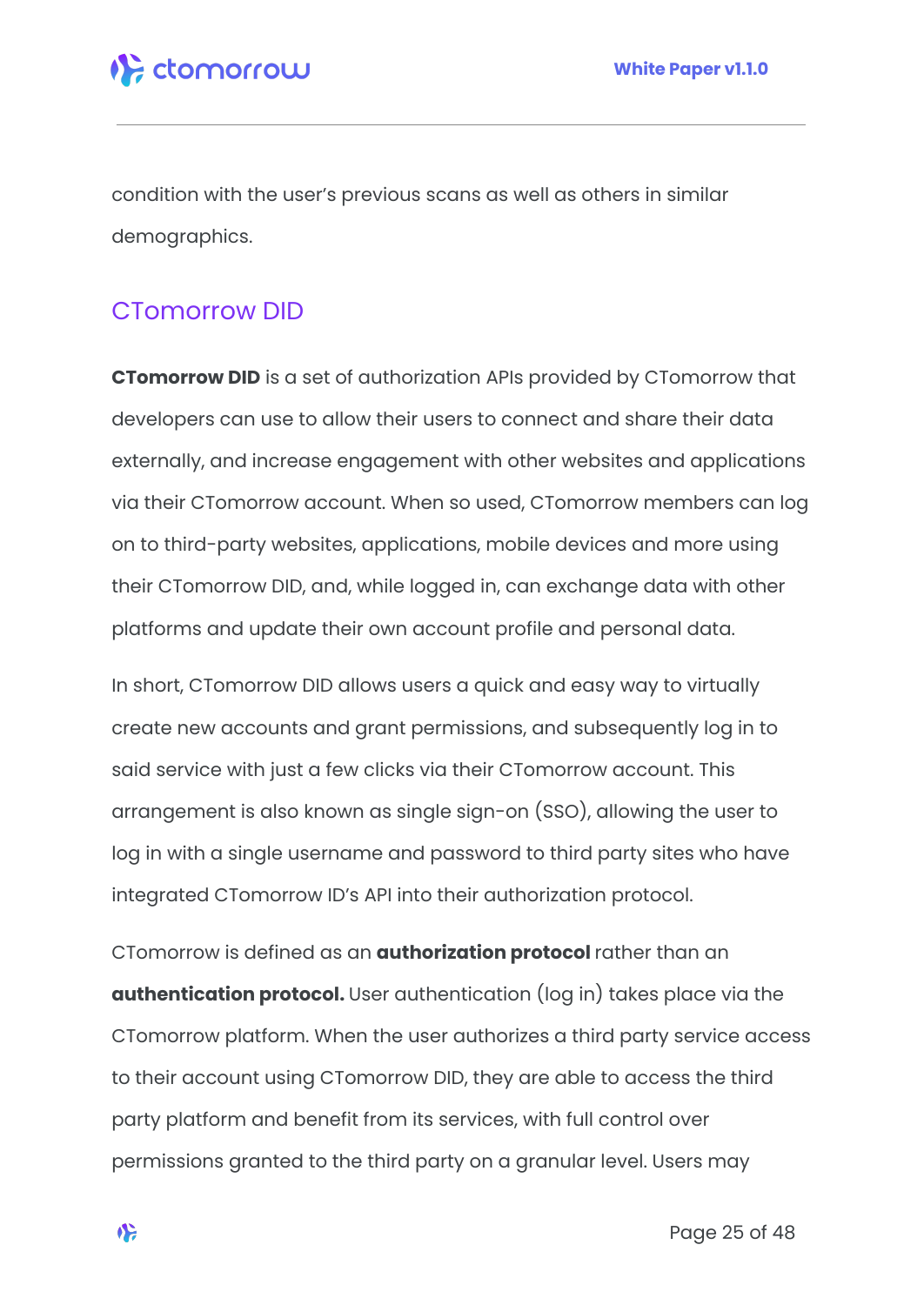modify permissions granted or revoke them altogether from the service at any time using the simple, user-friendly CTomorrow DID Control Panel.

Authorization protocols have enjoyed widespread adoption since Facebook and Google set the standards over a decade ago with Facebook Connect and Google Sign-In respectively. Other leading platforms with log in APIs (or SSO's) in heavy daily use include Twitter, Apple, LinkedIn, PayPal and Amazon.

#### <span id="page-25-0"></span>Web 3.0

CTomorrow aims for a truly decentralized app ecosystem where all users can own their own digital identity, data and virtual assets. To this end, we are creating a Web 3.0 ecosystem where all data holders maintain and develop the network together by building a private distributed storage based on our smart data factory solution. We envision a highly efficient, self-motivated, and low-cost data hosting gateway based on IPFS and the underlying technology of Ethereum with cross-chain integration for increased interoperability..

The InterPlanetary File System (IPFS) is a peer-to-peer network and protocol for hosting and sharing data in a distributed file system. It is a content addressable peer-to-peer hypermedia distribution protocol where nodes in an IPFS network will constitute a distributed file system. IPFS employs the following core technologies: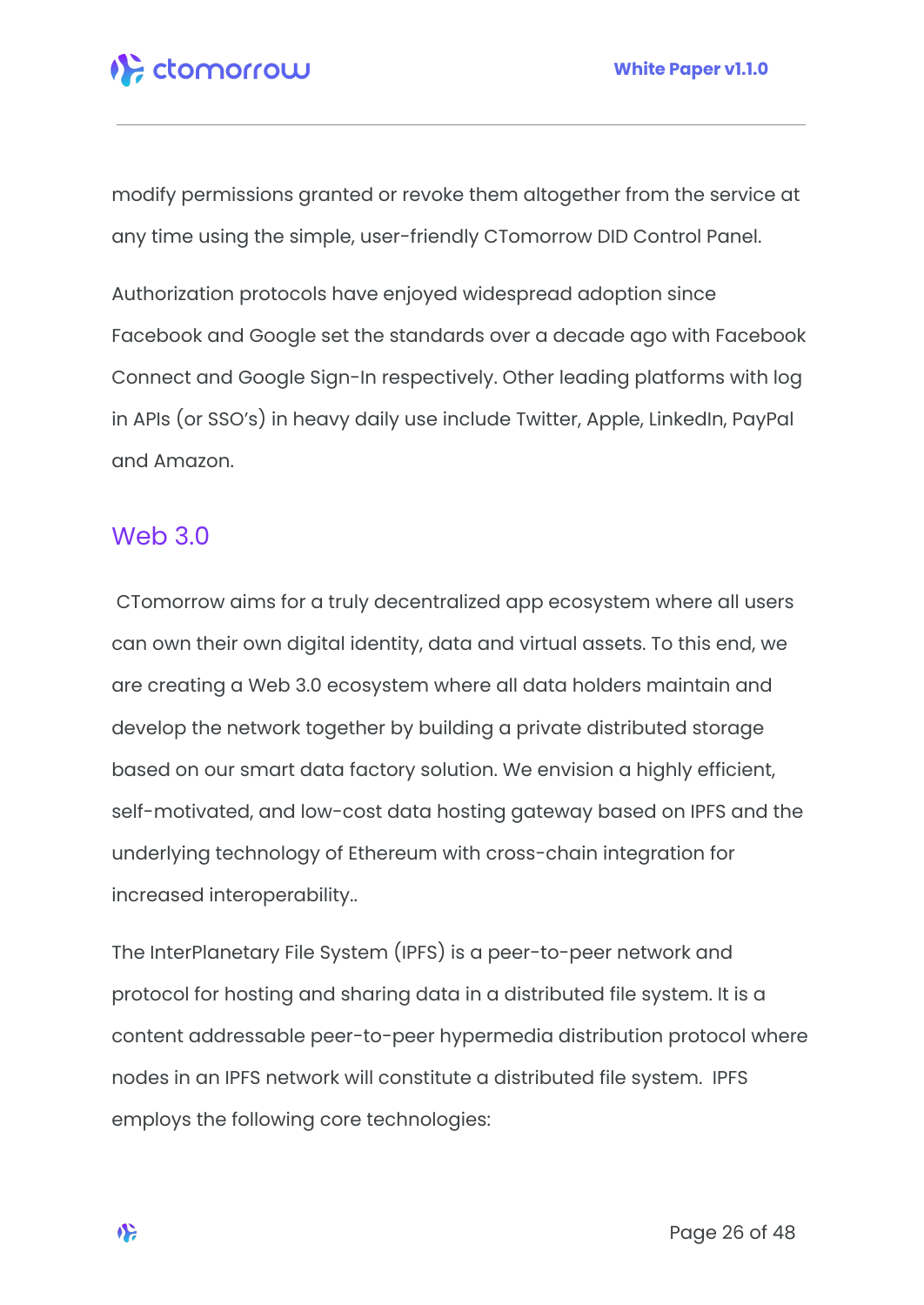

- The data storage uses **Merkle DAG** to make sure all data is verifiable and to avoid duplicates and redundancies.
- **Content addressing:** All stored data is uniquely identified and verified by multiple hashes.
- **DHT network and BitSwap protocol:** IPFS uses the DHT network to distribute data by exchanging data blocks between peer nodes. The BitSwap protocol incentivizes data preservation and ensures equity between nodes. BitSwap is a credit system where each node stores its own ledger. Peer nodes monitor their data and transaction history, and the likelihood of sending data decreases as the debt increases.

CTomorrow develops its data storage and transport layer on the IPFS network. Leveraging our innovative cryptographic and financial design model, we organize a series of IPFS nodes into a collaborative data storage and platform portal that rewards contributing nodes and deters fraudulent ones.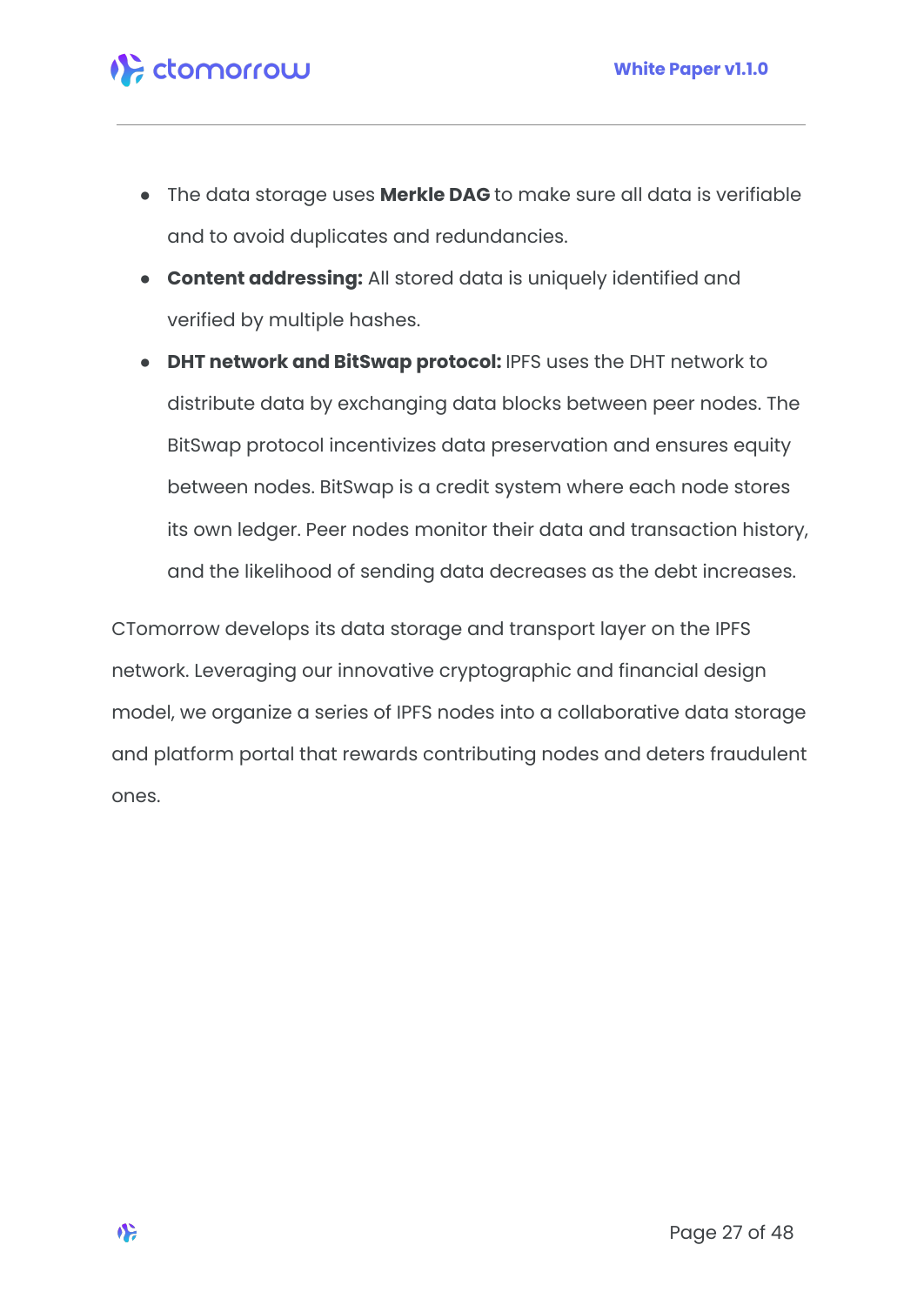# <span id="page-27-0"></span>**Dynamic NFT Avatar**

CTomorrow offers a personalized NFT avatar service that uses dynamic NFT technology to change appearance according to the user's condition. "Profile pic" (PFP) NFT's $^{\text{31}}$  have already proven to be a formidable juggernaut within the multibillion dollar NFT market, such as CryptoPunks, $^{\rm 32}$ as a decisive proof of concept among others. PFP NFT's quickly took over the market and are widely regarded as essential not only to the present, but to the future of NFT's.<sup>33</sup>

The benefits of AI avatars have previously been discussed in this white paper. The decades old legacy of video games and online virtual worlds; the metaverse Avatars deeply increase the user's connection to and affinity for the online experience, as users quickly identify with their avatars and grow attached to them.

CTomorrow's Dynamic NFT Avatars take the concept of PFP NFT to the next level with personalized avatars based on your initial facial scan which evolve over time based on your initial personal attributes, your progress with health and beauty solutions, and the body of knowledge accumulated

 $^{\rm 33}$  "The Future of NFTs: How PFP-Based Projects Took Over the Market"  $32$  "10 things to know about CryptoPunks, the original NFTs" [https://www.christies.com/features/10-things-to-know-about-CryptoPunks-11569-1.aspx?](https://www.christies.com/features/10-things-to-know-about-CryptoPunks-11569-1.aspx?sc_lang=en#:~:text=The%20CryptoPunks%20market%20is%20extremely%20active) [sc\\_lang=en#:~:text=The%20CryptoPunks%20market%20is%20extremely%20active](https://www.christies.com/features/10-things-to-know-about-CryptoPunks-11569-1.aspx?sc_lang=en#:~:text=The%20CryptoPunks%20market%20is%20extremely%20active)

<sup>&</sup>lt;sup>31</sup> "A Beginner's Guide to Understanding PFP NFTs"

[https://medium.com/geekculture/a-beginners-guide-to-understanding-pfp-nfts-8714e9](https://medium.com/geekculture/a-beginners-guide-to-understanding-pfp-nfts-8714e9d30d0b) [d30d0b](https://medium.com/geekculture/a-beginners-guide-to-understanding-pfp-nfts-8714e9d30d0b)

<https://www.artnews.com/art-news/news/pfp-nfts-future-market-1234602384/>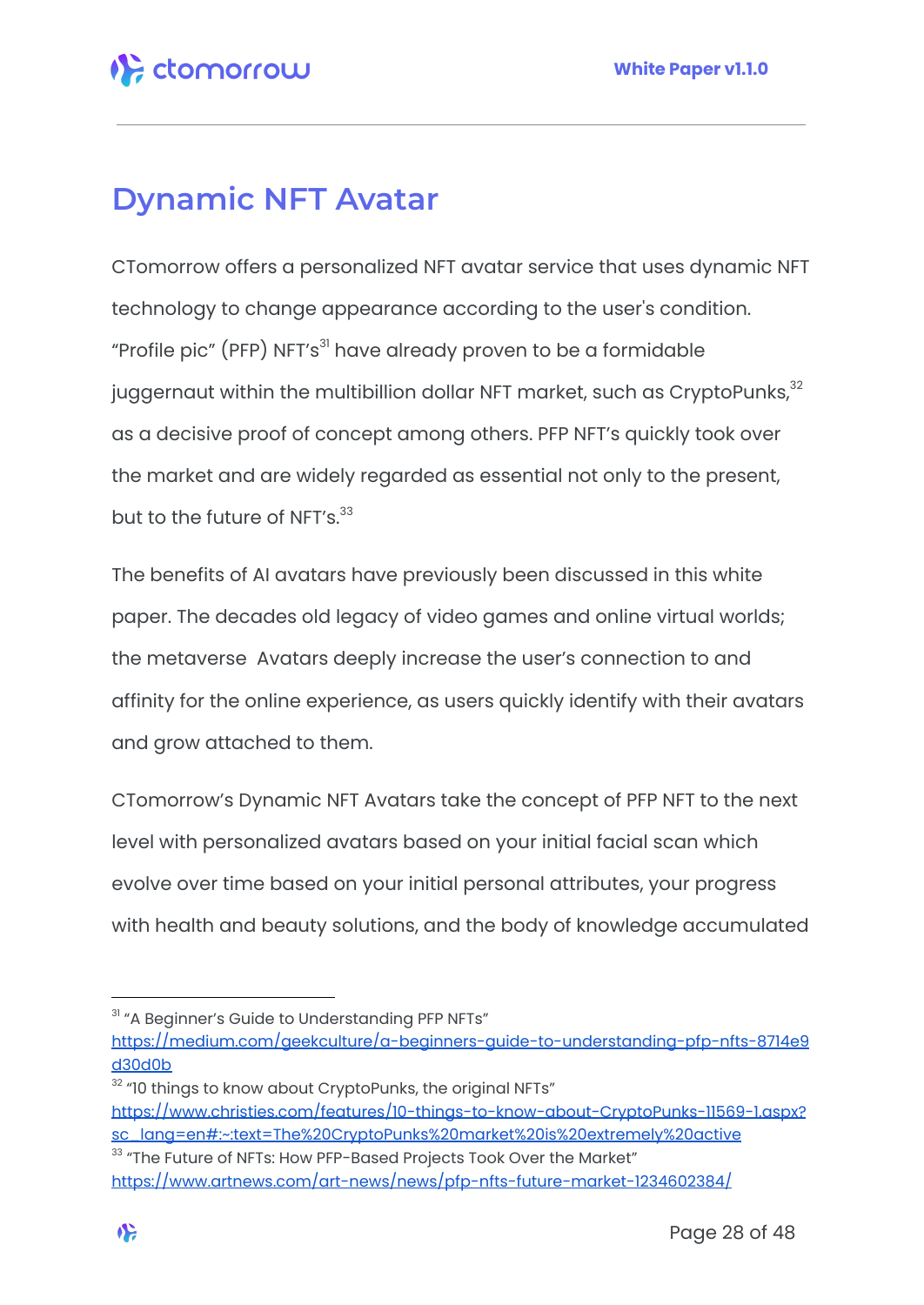in the Smart Data Factory and applied to your individual data points. In short, Dynamic NFT Avatars change and improve to reflect your progress.

Each Dynamic NFT Avatar is minted uniquely with singular attributes based exclusively on your own facial scan and data points, creating an NFT which is not only scarce, but exclusive to your characteristics.

CTomorrow's technology brings the standard, static PFP NFT as we knew it not only to life, but to the next level, as the Dynamic NFT Avatar. The Dynamic NFT Avatar stands above the rest in three powerful ways.

First of all, your initial Dynamic NFT Avatar is based on your own facial scan, creating a unique and appealing depiction of your presence in the metaverse which is true to your real world persona from the get-go.

Secondly, your Dynamic NFT Avatar is constantly updating and evolves over time according to your personal data points and engagement with the platform, reflecting your progress in a truly representational way.

Finally, your Dynamic NFT Avatar represents the face of your CTomorrow DID; your passport to a world of third party applications that improve and enhance your health and beauty condition as you both contribute to the Smart Data Factory's body of knowledge and benefit from the algorithm-based analysis thereof.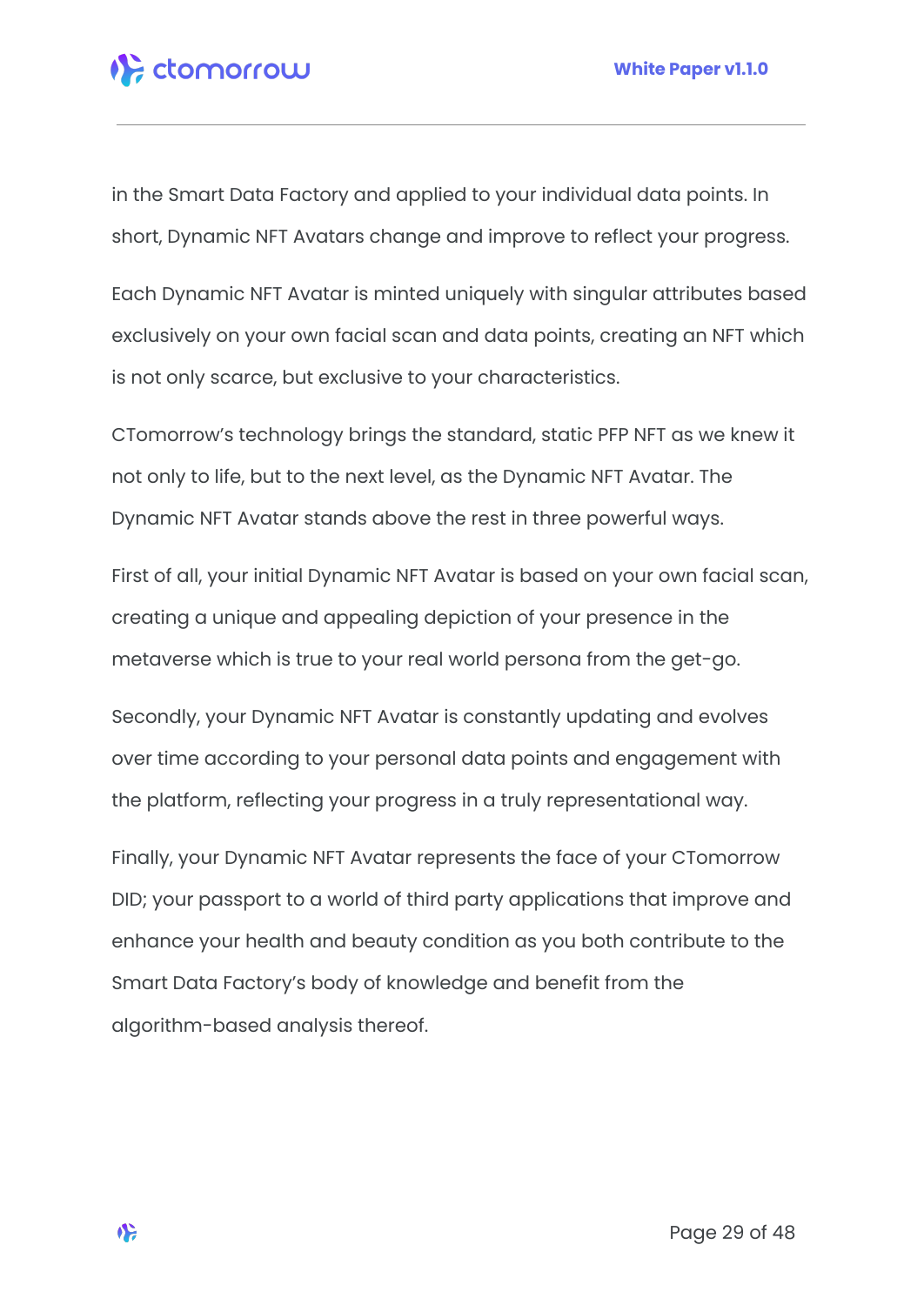

### <span id="page-29-0"></span>Features and Functions

CTomorrow offers a personalized NFT avatar service that uses dynamic NFT technology to change appearance over time according to the user's condition and initial data points, contrasted empirically with big data analysis from the CTomorrow Smart Data Factory.

For the user, the process is simple.

- **1. Create your avatar with photo scanning technology:** Take a set of pictures which serve as your initial scan and establish your ideal avatar. After your approval, your avatar is minted as a NFT and is ready for the journey.
- **2. Design your tomorrow with CTomorrow's data in the metaverse:** Continue to add data points to your profile while following recommendations at your discretion with full control over your own information and avatar parameters, and watch your avatar grow and develop.
- **3. Grow and evolve alongside your Dynamic NFT Avatar:** CTomorrow's dynamic NFT introduces the concept of **layering** to the NFT that serves as a notary for a specific digital space, allowing you to continuously nurture your own NFT.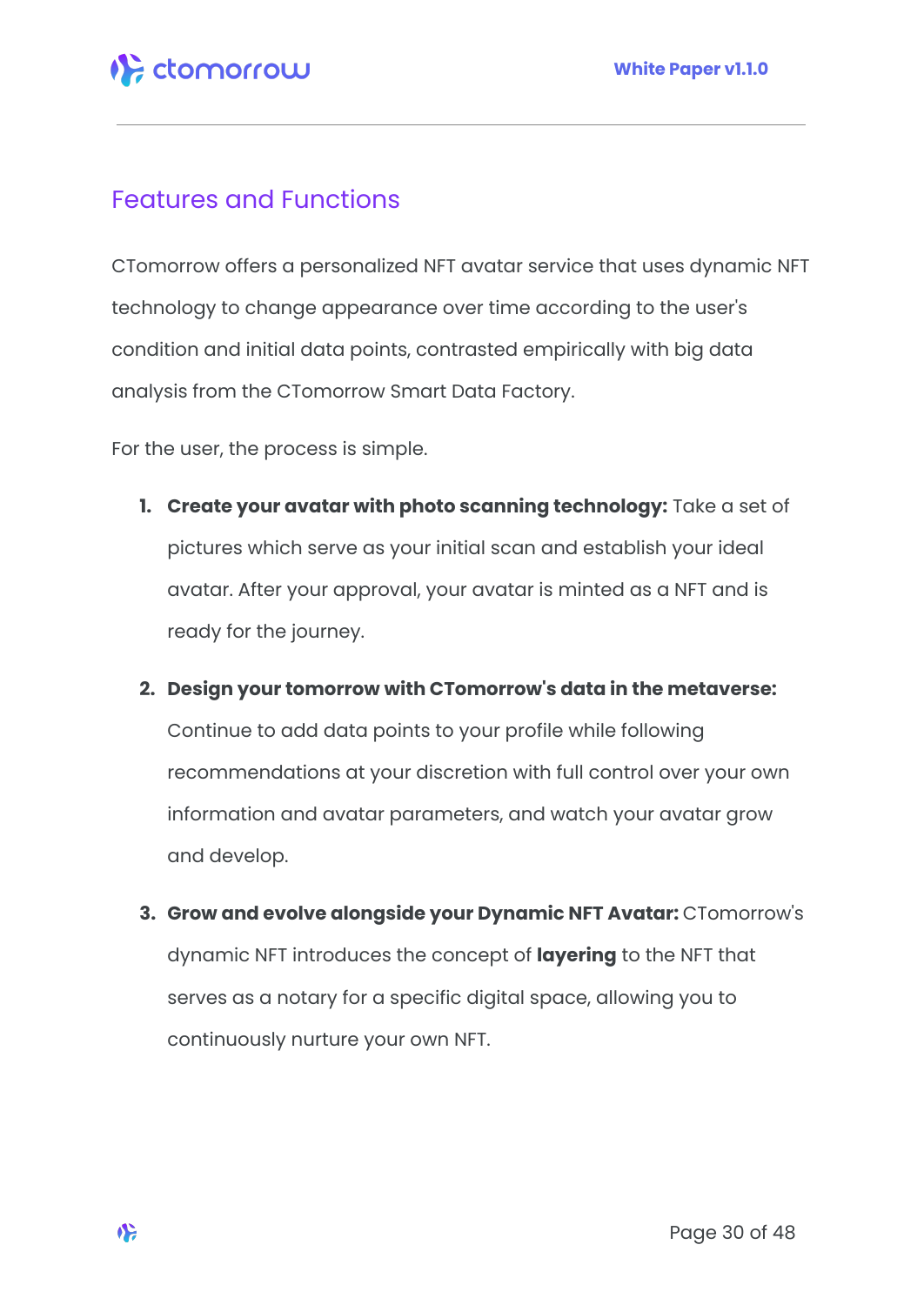

Users can create dynamic NFT avatars using their own accumulated skin data, and can nurture their avatars and communicate with others according to various environmental changes in the metaverse ecosystem.

### <span id="page-30-0"></span>AI Implementation

Faithfully interpreting facial recognition scans into stylized Dynamic NFT Avatars is a profound and important challenge in the realm of smart digital interpretation and appealing representation of your online persona. CTomorrow's Dynamic NFT Avatar technology builds on and transcends the latest neural style transfer $^{\rm 34}$  and the recently emergent generative adversarial network (GAN)<sup>35</sup> technologies to innovate an entirely new and most immersive experience in avatar-based engagement. Your Dynamic NFT Avatar is, and always will be, **you** in the metaverse.

### <span id="page-30-1"></span>CTomorrow DID with DID Implementation

Your Dynamic NFT Avatar is the literal face of your CTomorrow DID within the CTomorrow ecosystem and across third party services.

CTomorrow DID empowers you to keep your identity consistent across platforms, represented by your Dynamic NFT Avatar. Avatar-based DID service, and users can access it as an avatar with a single identity on

<sup>&</sup>lt;sup>35</sup> "Generative Adversarial Nets" <sup>34</sup> "Neural style transfer" <u>[https://www.tensorflow.org/tutorials/generative/style\\_transfer](https://www.tensorflow.org/tutorials/generative/style_transfer)</u>

[https://proceedings.neurips.cc/paper/2014/file/5ca3e9b122f61f8f06494c97b1afccf3-Paper.](https://proceedings.neurips.cc/paper/2014/file/5ca3e9b122f61f8f06494c97b1afccf3-Paper.pdf) [pdf](https://proceedings.neurips.cc/paper/2014/file/5ca3e9b122f61f8f06494c97b1afccf3-Paper.pdf)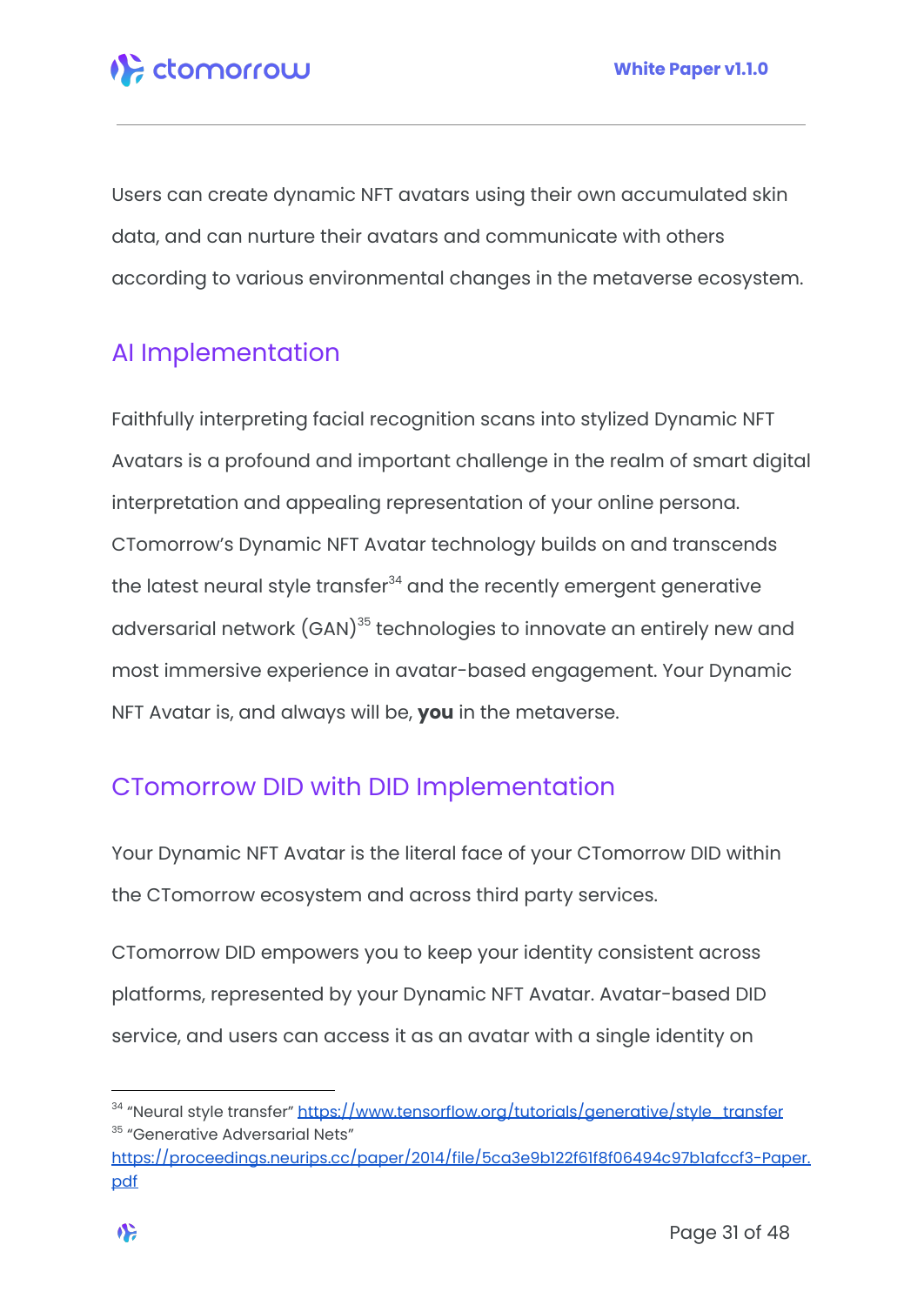various metaverse platforms, interactions backed by a consistent set of personalized data informed by the CTomorrow Smart Data Factory

Decentralized identifiers (DIDs) are a new type of identifier that enables verifiable, decentralized digital identity. DIDs are the most promising type of online user authentication, enabling verifiable, decentralized digital identity. As opposed to standard, online user credentials, DIDs have been designed so that they may be decoupled from centralized registries, identity providers, and certificate authorities.

Facebook, as an example of a centralized service, "allows" you to download your online data from their centralized servers where it will always be stored. DID, by contrast, allows you complete ownership over your data, secured over the blockchain and entirely decentralized. Your data is yours, and you have complete control over who has access and to which aspects.

CTomorrow DID is at the crossroads of DID and SSO; CTomorrow DID is your secure space where you have complete ownership of your identity and access credentials, as well as your personal health data and results.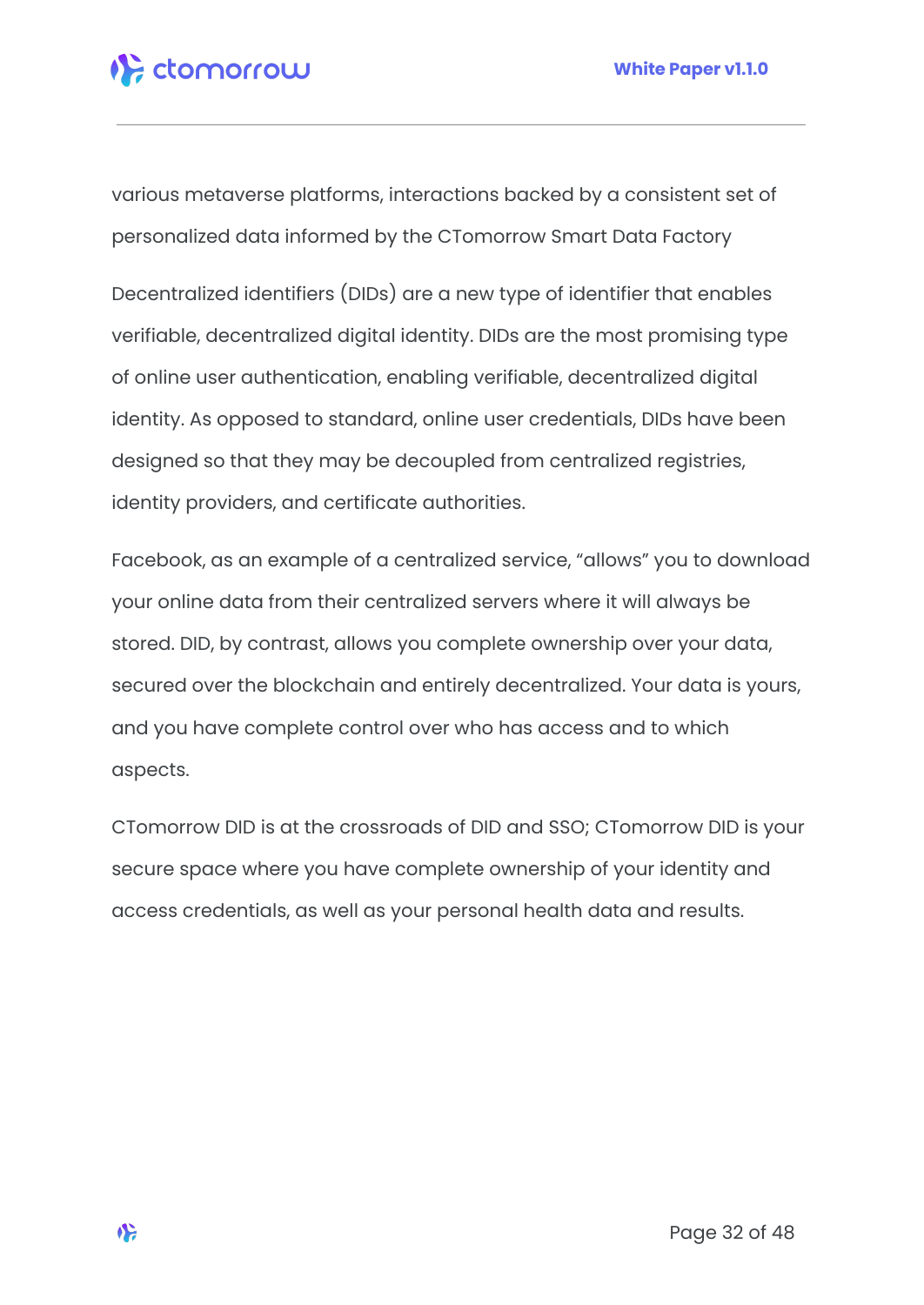# <span id="page-32-0"></span>**Actualization: Cosball Application**

The Cosball application is built on CTomorrow's blockchain network and Smart Data Factory. Users provide data (facial scans and lifestyle surveys) using the application, which is added to the Smart Data Factory, and processed by the CTomorrow algorithm and CTomorrow AI. CTP is used for transactions, and mining rewards are paid out to users for actions which benefit the ecosystem.



The CTomorrow Project created the CTP token to provide rewards for the Smart Data Factory platform. However, CTomorrow and its proprietary CTP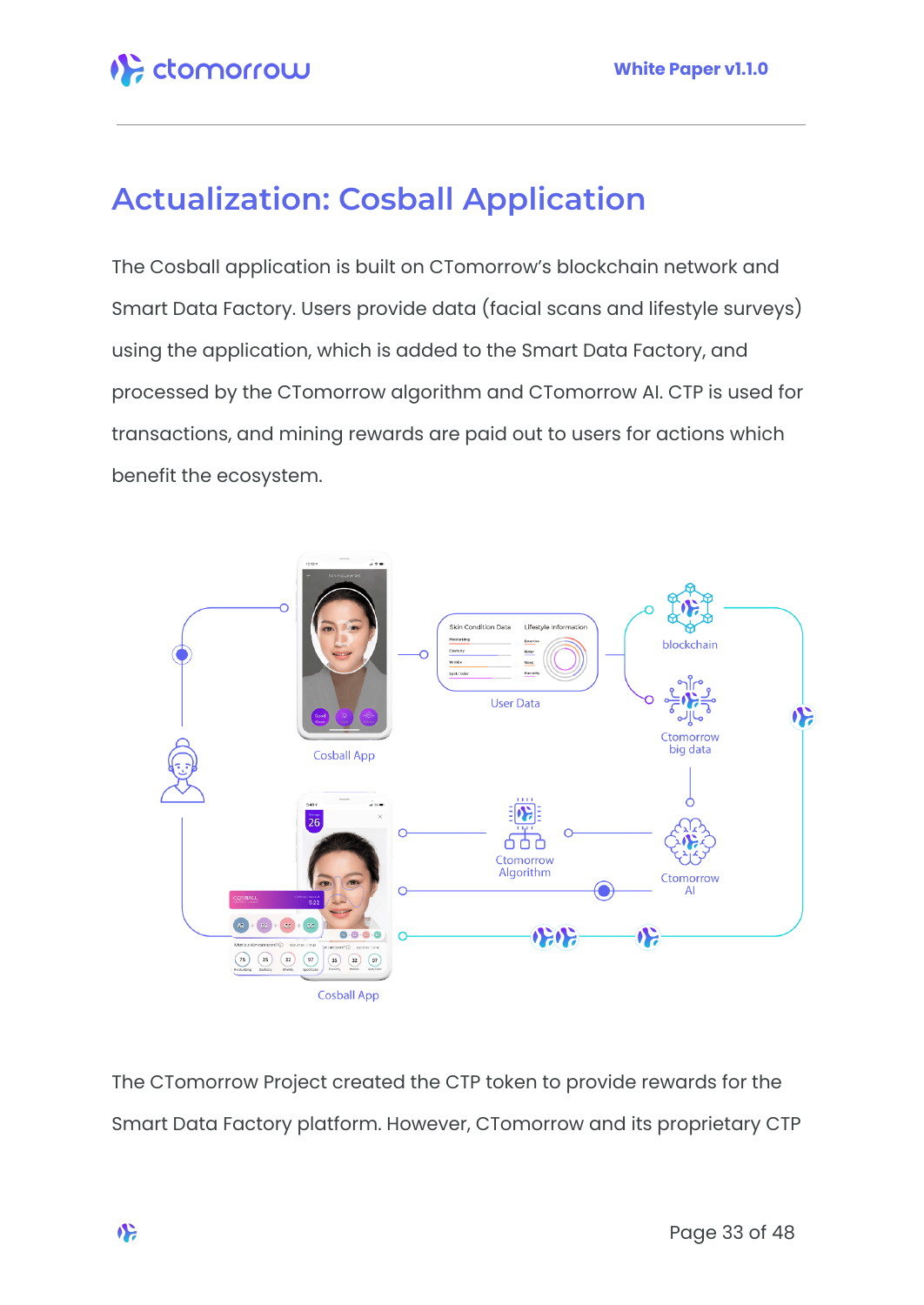token strive to identify additional real world use cases for its tokens. CTomorrow's collaboration with Cosball is an example of this.

The Cosball application plays an important part in CTomorrow's ecosystem, proving definitively the overall robustness of the CTP token. Users that stake their CTP will receive discounts on Cosball Cosmetics, and eventually users will be able to purchase Cosball Cosmetics with the CTP token. The Cosball application provides the first concrete real world use case of the CTP token; this is in stark contrast to the lack of utility behind the promises of so many projects in today's blockchain space. The Cosball application is just the first example of bringing actual utility to a utility coin, diligently proving the CTP token's authentic value.

### <span id="page-33-0"></span>Beauty Tech

The worldwide beauty industry is valued at over \$532 billion (USD), with the United States, China and Japan as its top three regional market segments.<sup>36</sup> Its CAGR is estimated to be somewhere between 5% - 7%, meaning that at current rates, the industry is headed for a valuation of around  $$800$  billion by 2024. $^{37}$ 

However, the subset of the beauty market that deals with technology is growing at a much faster rate than the industry as a whole. Its CAGR is

 $^{\rm 36}$  "6 Trends Shaping The Future Of The \$532B Beauty Business." 1 Sep. 2019, [https://www.forbes.com/sites/pamdanziger/2019/09/01/6-trends-shaping-the-future-of](https://www.forbes.com/sites/pamdanziger/2019/09/01/6-trends-shaping-the-future-of-the-532b-beauty-business/)[the-532b-beauty-business/](https://www.forbes.com/sites/pamdanziger/2019/09/01/6-trends-shaping-the-future-of-the-532b-beauty-business/).

<sup>37</sup> ibid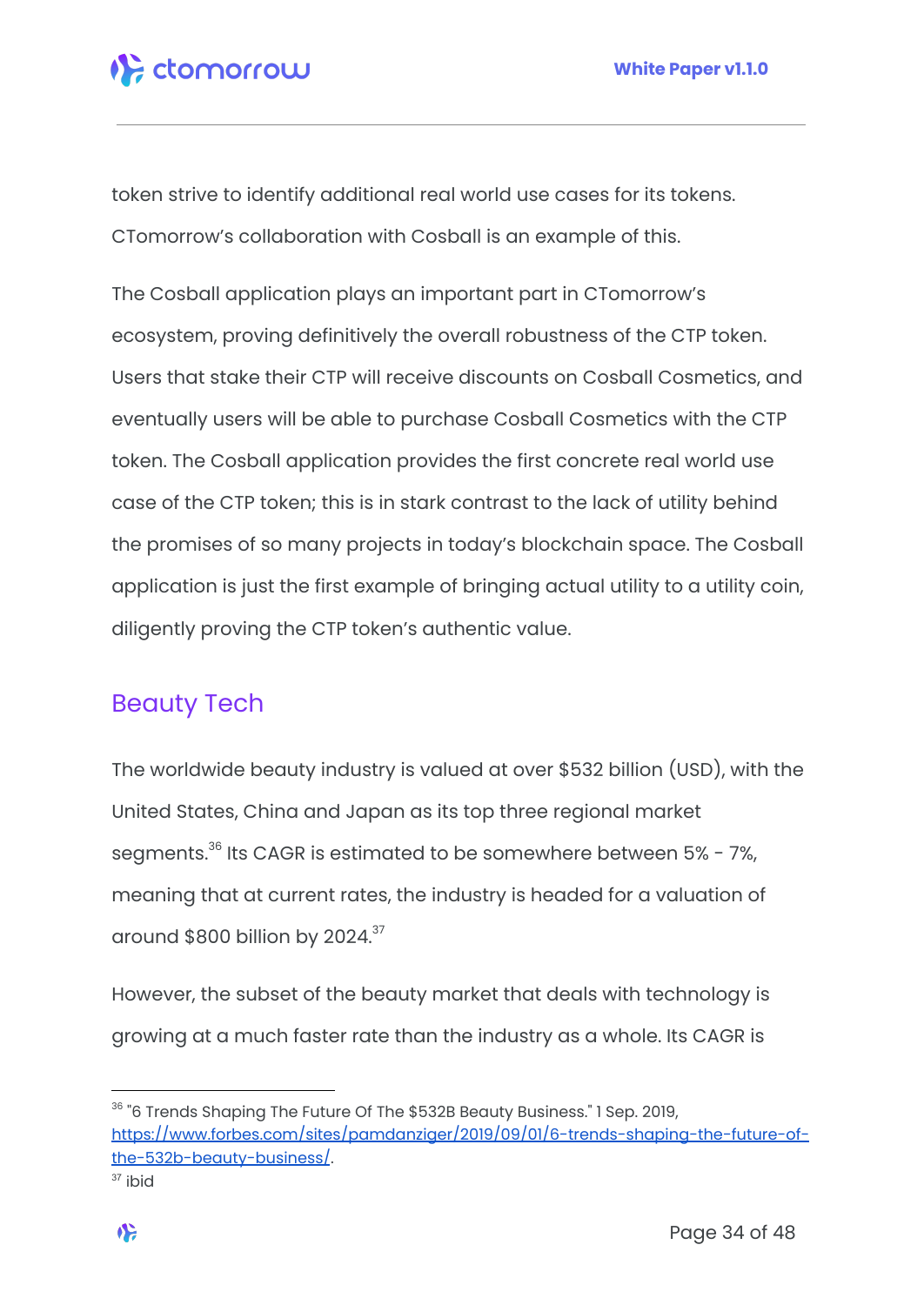

much higher at around 20%, and is expected to rise to a value of around  $$166$  billion by 2026. $^{38}$ 

As in other industries, the digital age has completely transformed business models and consumer habits with introduction of beauty applications to the market. Like the fashion industry, the beauty industry is guided by trends more than nearly all other real-world consumer goods sectors.

Brands and retailers have granted consumers a seemingly endless range of products. Mobile devices, platforms and applications have empowered shoppers to find the precise products tailored to their needs. In the short period of time that mobile applications have become ubiquitous, our relationship with technology continues to change how we use it.

More than ever, consumers demand customized products and services tailored to their individual needs. Since 2010, Google searches for "foundation for me" (something, "for me") have grown by over 500%. $^{\rm 39}$ Mobile devices give us the answer to any request at the tap (or swipe) of a finger. But as these devices have gotten smarter, we now expect them to understand our unique, individual needs and so a search for "best foundation" becomes "best foundation for me" over time.

 $^\mathrm{38}$  "CAGR +19.57% of Beauty Devices Market Analysis by Product ...." 10 Feb. 2020, [https://www.globenewswire.com/news-release/2020/02/10/1982366/0/en/CAGR-19-57-of](https://www.globenewswire.com/news-release/2020/02/10/1982366/0/en/CAGR-19-57-of-Beauty-Devices-Market-Analysis-by-Product-Type-Usage-End-User-Geography-Application-Drivers-Restraints-and-Forecast-To-2026.html) [-Beauty-Devices-Market-Analysis-by-Product-Type-Usage-End-User-Geography-Applic](https://www.globenewswire.com/news-release/2020/02/10/1982366/0/en/CAGR-19-57-of-Beauty-Devices-Market-Analysis-by-Product-Type-Usage-End-User-Geography-Application-Drivers-Restraints-and-Forecast-To-2026.html) [ation-Drivers-Restraints-and-Forecast-To-2026.html.](https://www.globenewswire.com/news-release/2020/02/10/1982366/0/en/CAGR-19-57-of-Beauty-Devices-Market-Analysis-by-Product-Type-Usage-End-User-Geography-Application-Drivers-Restraints-and-Forecast-To-2026.html)

 $^{\rm 39}$  'Google Trends Search Result for "Foundation for me"' [https://trends.google.com/trends/explore?date=2010-10-01%202020-10-31&geo=US&q=fo](https://trends.google.com/trends/explore?date=2010-10-01%202020-10-31&geo=US&q=foundation%20for%20me) [undation%20for%20me](https://trends.google.com/trends/explore?date=2010-10-01%202020-10-31&geo=US&q=foundation%20for%20me)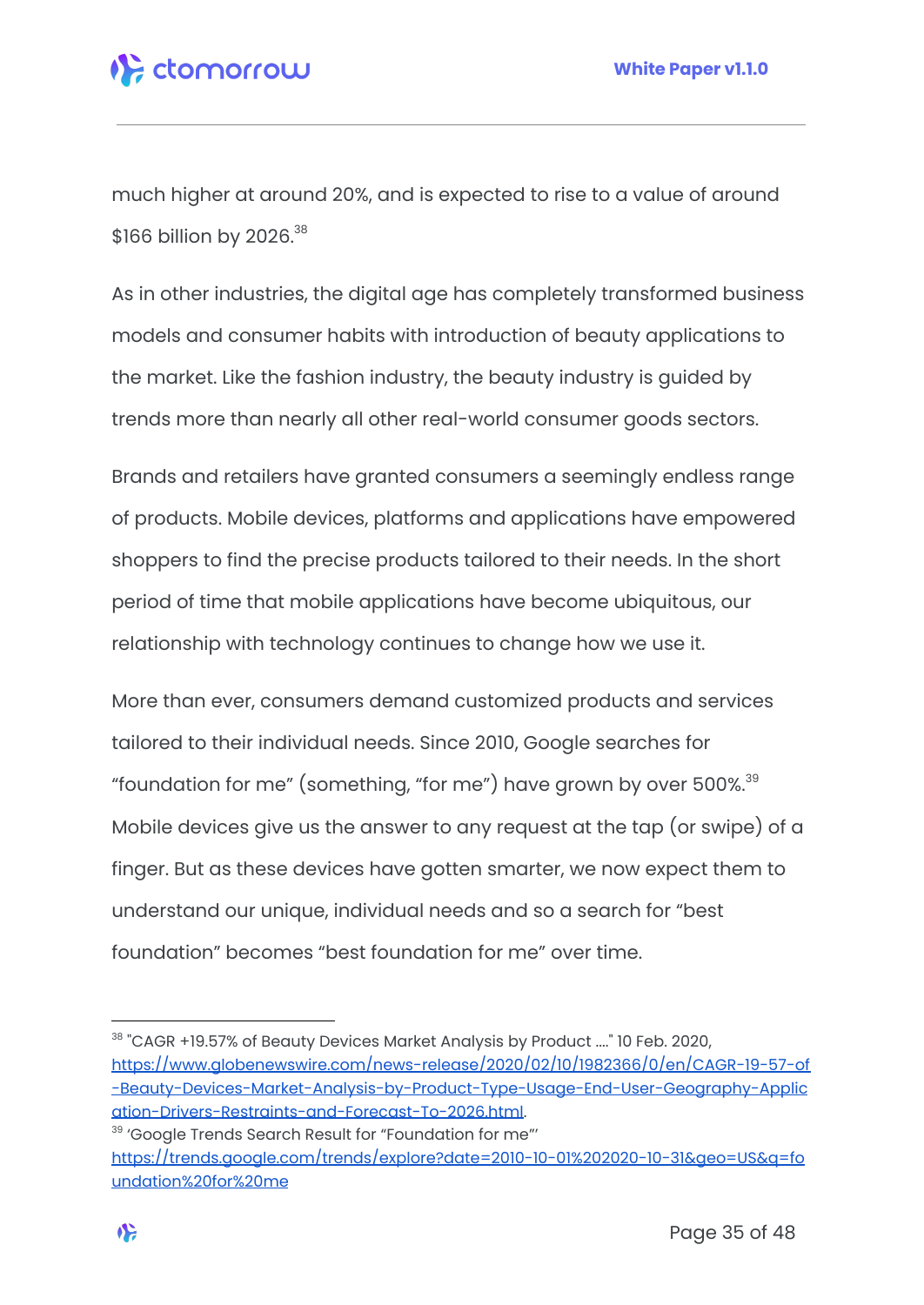

Beauty, technology, and science are coming together like never before. Facial-mapping technology first developed for the purposes of security and surveillance has already incorporated facial recognition into the beauty industry, along with image processing from the design world, virtual reality from the gaming industry, as well as 3D printing.

Mobile applications can now serve as personal beauty consultants, where consumers try out products, visualize themselves wearing them in real time and, ultimately, purchase them via the app. As social networks have advanced new trends and celebrities overnight, they've also become the ultimate medium for promoting cosmetic brands, bringing upstart new companies to prosperity almost overnight. Social marketing has become a sales outlet of its own, with hundreds of thousands of users making money online, some enough to make a living, and even thousands becoming millionaires. eCommerce has benefited greatly from gamification, the adoption of methods and elements from the computer gaming industry, and these aspects are increasingly applied in retail and in marketing beauty products. With mobile applications, consumers no longer have to deal with the inconvenience of going to the store or mall, and plenty of businesses have established subscription models, enabling us to place regular orders for everyday products to be delivered to our homes on a regular schedule. Consumers can also schedule on-demand beauty services or order direct delivery using beauty tech applications.

 $\sum_{i=1}^{n}$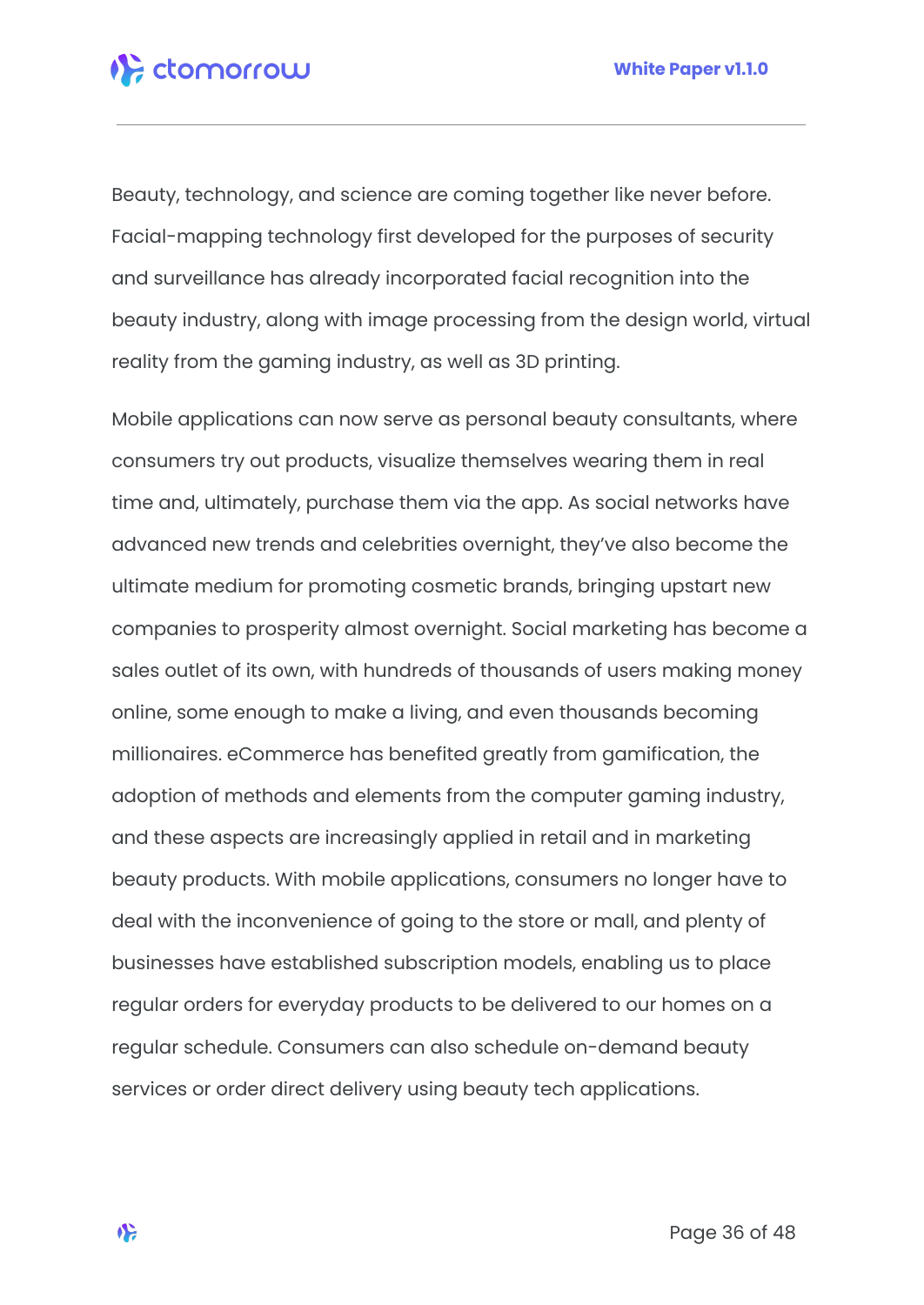### <span id="page-36-0"></span>Skin Care Recommendations

Cosball members use the Cosball app to scan their face to assess their current skin condition. Combined with real time weather reporting, the Cosbal AI tells the user what combination of Cosball products to apply. For example, if the weather is hot and humid, the Cosball combination differs from the result if the weather was cold and dry.

Skin care recommendations are informed and powered by the CTomorrow Smart Data Factory, and tailored to your unique individual data points.

### <span id="page-36-1"></span>Progress Tracking

By using the app daily, the users can track their progress over time. This helps the users understand what affects their skin health negatively or positively. With the addition of the Cosball Surveys, the user can more accurately track their lifestyle and progress. The more the user scans and provides additional data, the more personalized and accurate the Cosball App will be to the user.

### <span id="page-36-2"></span>**Blockchain**

Users can earn rewards for mining and other actions that contribute to the ecosystem, primarily the provision of valuable information (facial scans and lifestyle survey responses) to the CTomorrow Smart Data Factory. Rewards are an important way of recognizing that everyone's data is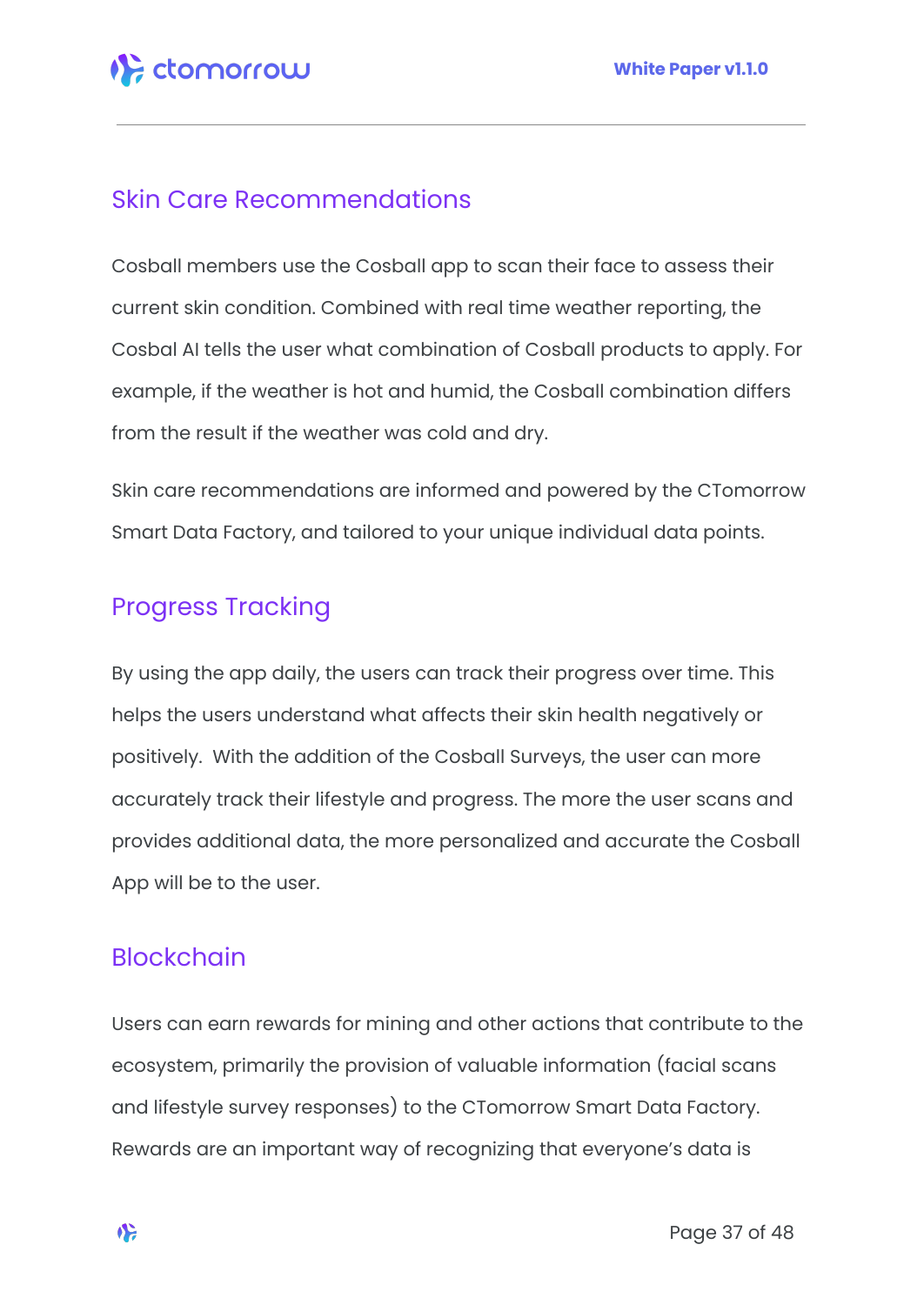

valuable, and each user's data is beneficial to all other users on the network as well as the network itself.

<span id="page-37-0"></span>While the user's private data is used to provide individually tailored recommendations, it is secured and protected over the CTomorrow blockchain network, where personal information behind the data is anonymized.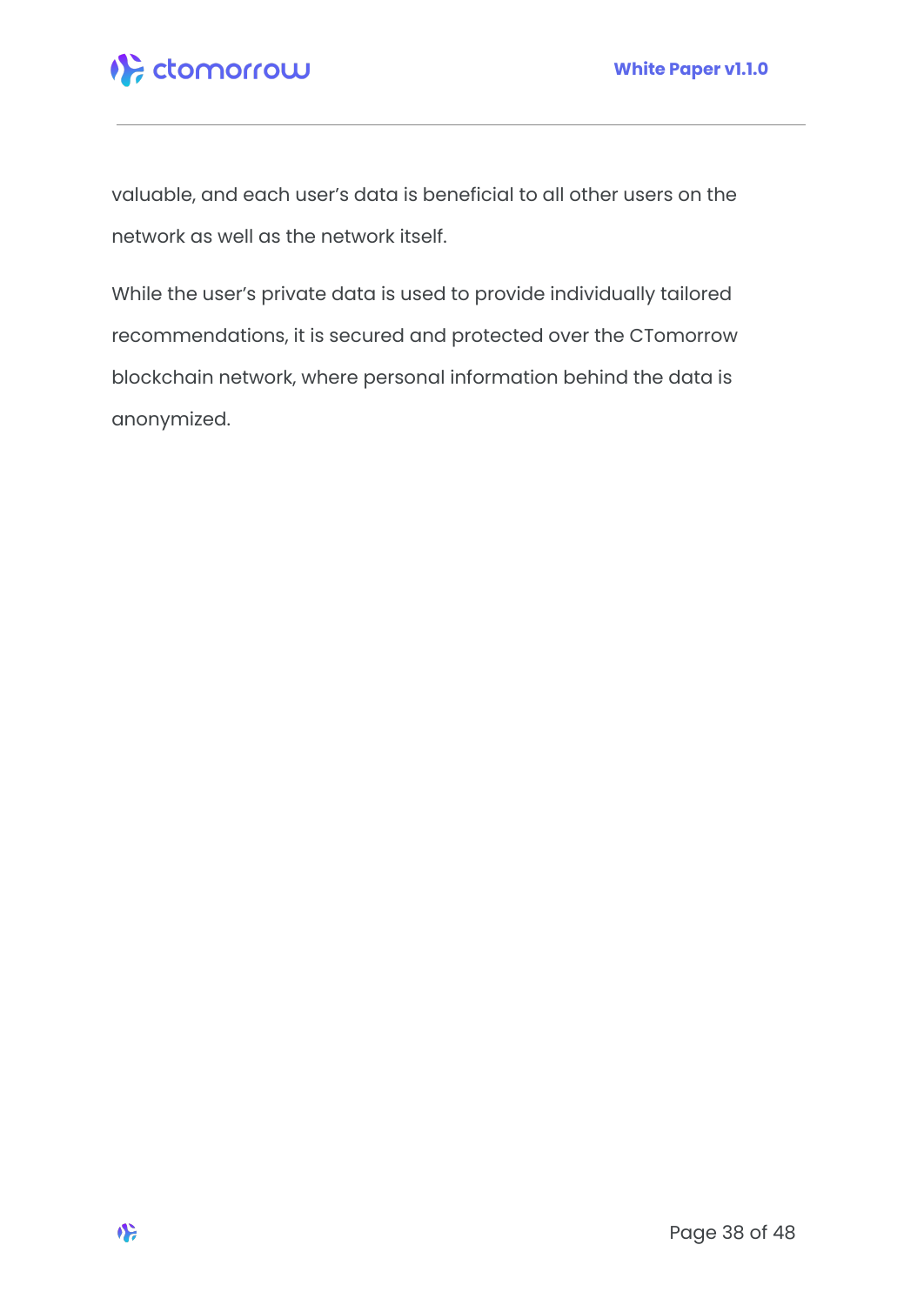

# **Using of Token**

| <b>Project Name</b> | <b>Ctomorrow Platform</b>       |
|---------------------|---------------------------------|
| <b>Symbol</b>       | <b>CTP</b>                      |
| <b>Total Token</b>  | 9,000,000,000                   |
| <b>Type</b>         | <b>Binance Smart Chain(BSC)</b> |



CTP is a medium that induces users to provide data within the Ctomorrow's ecosystem. Users can use the received CTP to pay for products or services provided in the ecosystem or receive additional benefits.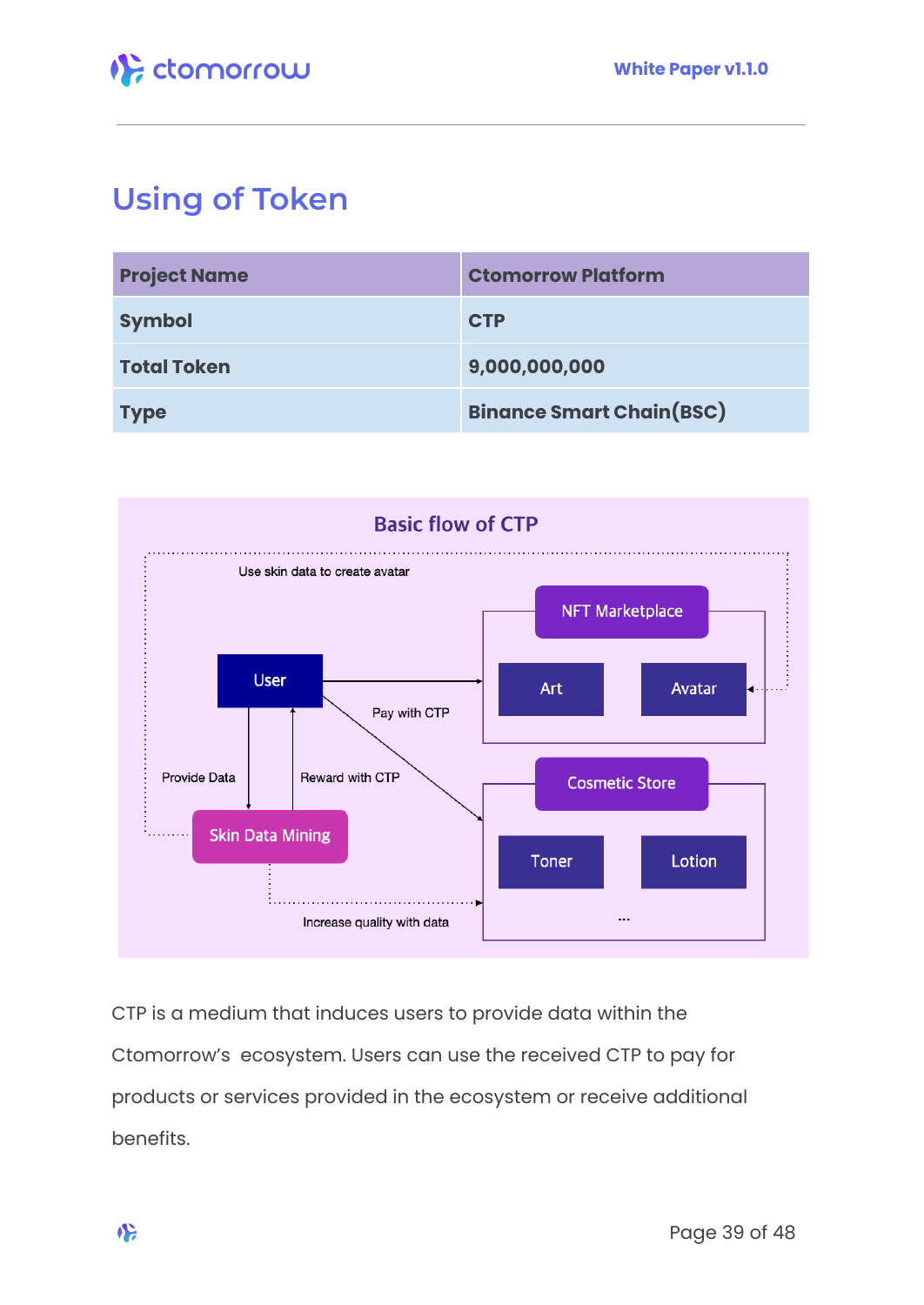

In addition, the provided data is used to create a user's exclusive avatar, and is applied to cosmetic quality improvement and personalization, which serves as a fuel for users participating in the ecosystem to receive improved services.

Currently, we want to start with that structure, and the business expansions listed above will be announced through future updates.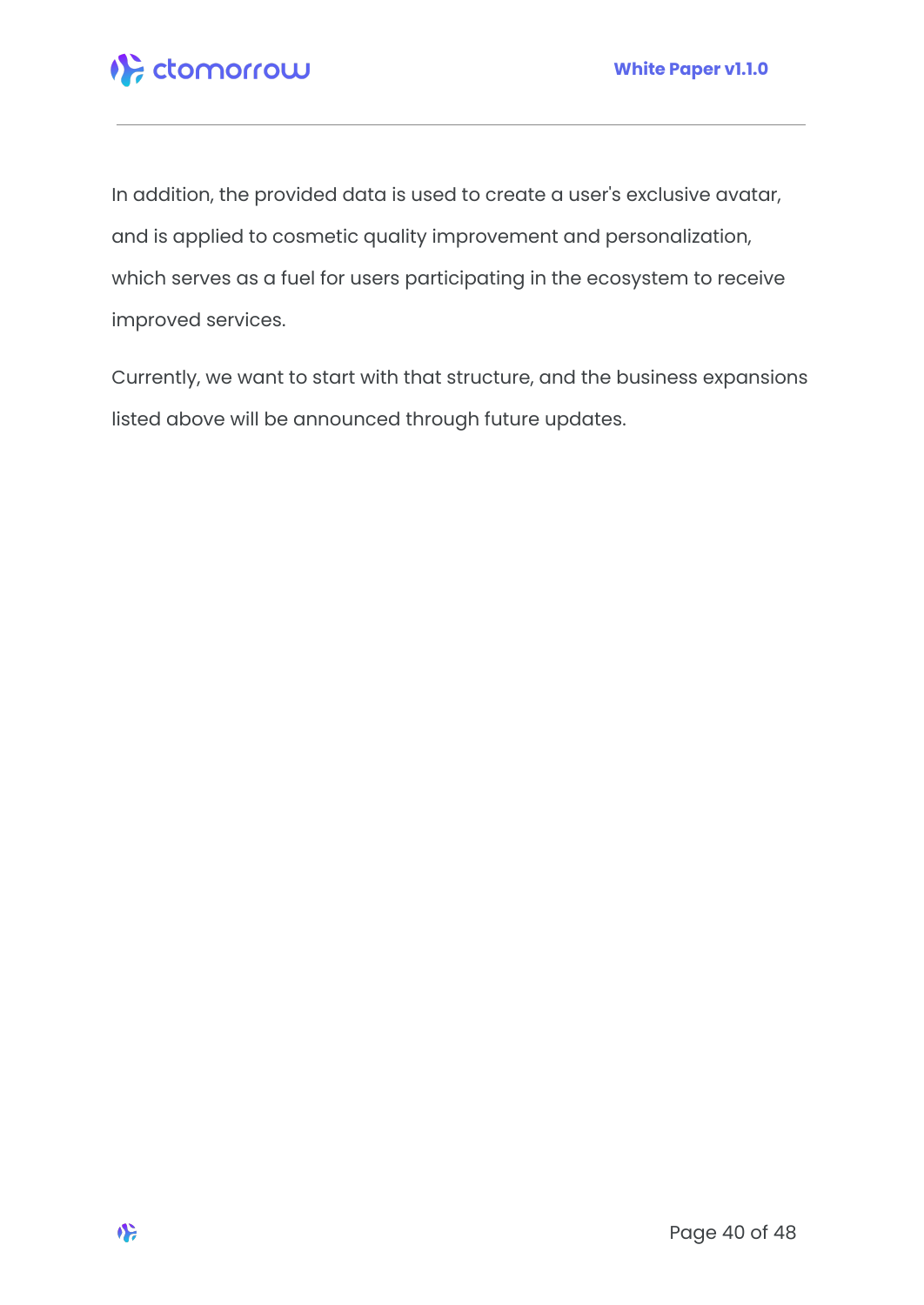# <span id="page-40-0"></span>**Token Allocation**

|                               | <b>Total Token:</b> | 9,000,000,000 |
|-------------------------------|---------------------|---------------|
| <b>Category</b>               | <b>Percentage</b>   | <b>Tokens</b> |
| <b>Big Data Mining</b>        | 25.0%               | 2,250,000,000 |
| <b>Collaboration Partners</b> | 14.0%               | 1,260,000,000 |
| Pre-Sale                      | 9.7%                | 873,000,000   |
| Foundation                    | 10.0%               | 900,000,000   |
| <b>Ecosystem Expansion</b>    | 9.0%                | 810,000,000   |
| Founders                      | 9.0%                | 810,000,000   |
| Marketing                     | 8.3%                | 747,000,000   |
| Team                          | 7.0%                | 630,000,000   |
| <b>Floating Liquidity</b>     | 5.0%                | 450,000,000   |
| Advisors                      | 3.0%                | 270,000,000   |
| <b>Totals</b>                 | 100.0%              | 9,000,000,000 |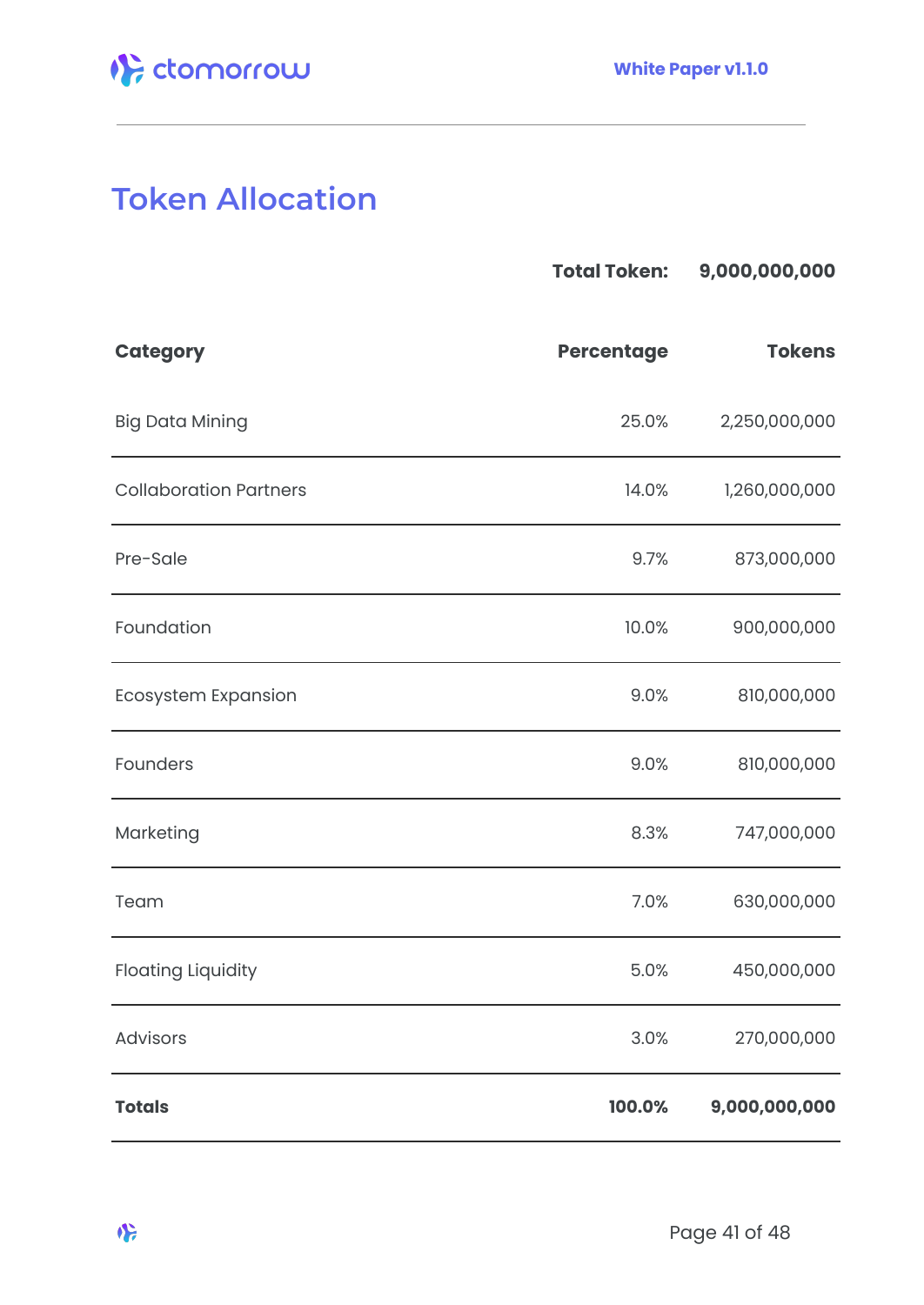

| <b>Category</b>               | <b>Details</b>                                                                           |
|-------------------------------|------------------------------------------------------------------------------------------|
| <b>Big Data Mining</b>        | Big data mining reward tokens                                                            |
| <b>Collaboration Partners</b> | CTomorrow collaboration partners<br>  Mandatory Staking                                  |
| Pre-Sale                      | CTP Pre-Listing Token Sales<br>  Mandatory   Locked                                      |
| Foundation                    | <b>CTomorrow Foundation Operation tokens</b>                                             |
| Ecosystem Expansion           | CTomorrow and CTomorrow collaboration ecosystems<br>expansion tokens   Mandatory Staking |
| Founders                      | Founder tokens<br>  Mandatory Lock and Staking                                           |
| Marketing                     | Airdrop, event, promotional, etc                                                         |
| Team                          | <b>Team Tokens</b><br>  Mandatory Lock                                                   |
| <b>Floating Liquidity</b>     | IDO, CEX Company liquidity tokens                                                        |
| <b>Advisors</b>               | <b>Advisor Tokens</b><br>  Mandatory Lock                                                |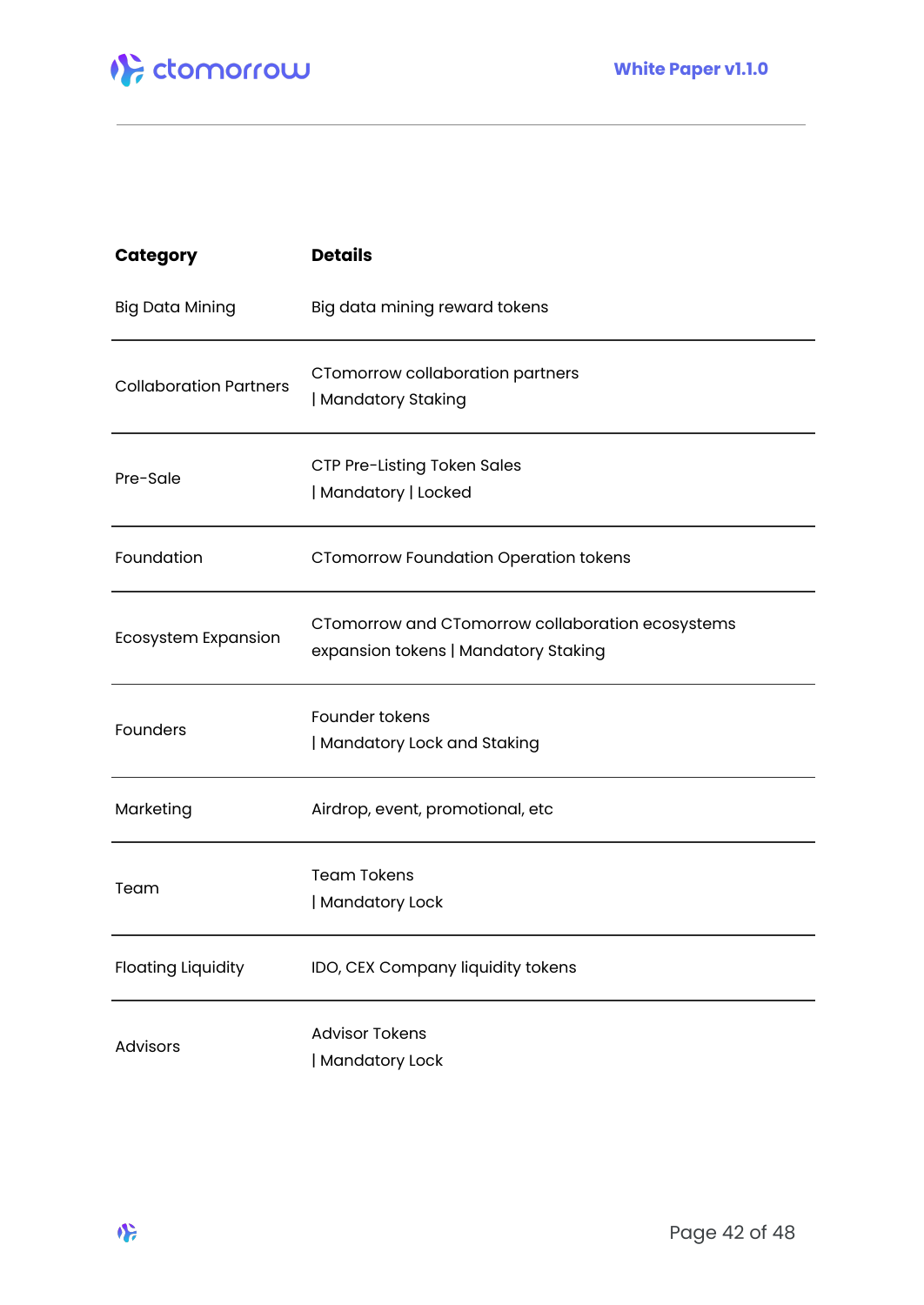

## <span id="page-42-0"></span>**References**

"Health tech investment trends | Deloitte Insights." [https://www2.deloitte.com/us/en/insights/industry/health-care/health-tech-investment](https://www2.deloitte.com/us/en/insights/industry/health-care/health-tech-investment-trends.html)[trends.html.](https://www2.deloitte.com/us/en/insights/industry/health-care/health-tech-investment-trends.html)

"mHealth - World Health Organization."

[https://www.who.int/goe/publications/goe\\_mhealth\\_web.pdf](https://www.who.int/goe/publications/goe_mhealth_web.pdf).

"JMU - Patients' Perceptions of mHealth Apps: Meta ...." 10 Jul. 2019,

[https://mhealth.jmir.org/2019/7/e13817/.](https://mhealth.jmir.org/2019/7/e13817/)

"mHealth Market Size, Share - Grand View Research, Inc.."

[https://www.grandviewresearch.com/industry-analysis/mhealth-market.](https://www.grandviewresearch.com/industry-analysis/mhealth-market)

"JMU - Patients' Perceptions of mHealth Apps: Meta ...." 10 Jul. 2019, [https://mhealth.jmir.org/2019/7/e13817/.](https://mhealth.jmir.org/2019/7/e13817/)

"Wireless health care - When your carpet calls your doctor ...." 8 Apr. 2010,

<https://www.economist.com/business/2010/04/08/when-your-carpet-calls-your-doctor>.

"AI Avatar: In-depth Guide for Businesses [2021]"

<https://research.aimultiple.com/ai-avatar/>

"Mark Cuban-backed Alethea AI is building a metaverse of NFT avatars" [https://www.fastcompany.com/90684509/alethea-ai-nft-avatar-metaverse-mark-cuba](https://www.fastcompany.com/90684509/alethea-ai-nft-avatar-metaverse-mark-cuban) [n](https://www.fastcompany.com/90684509/alethea-ai-nft-avatar-metaverse-mark-cuban)

"All AI Do Is Win: NVIDIA Research Nabs 'Best in Show' with Digital Avatars at SIGGRAPH" <https://blogs.nvidia.com/blog/2021/08/10/siggraph-real-time-live-demo/>

"Soul Machines Raises US\$40M Series B"

<https://www.soulmachines.com/2020/01/soul-machines-raises-us40m-series-b/>

"Deepbrain boosts AI-powered virtual avatars with \$44M raise"

[https://venturebeat.com/2021/08/09/deepbrain-boosts-ai-powered-virtual-avatars-with](https://venturebeat.com/2021/08/09/deepbrain-boosts-ai-powered-virtual-avatars-with-44m-raise/) [-44m-raise/](https://venturebeat.com/2021/08/09/deepbrain-boosts-ai-powered-virtual-avatars-with-44m-raise/)

"Fostering Intrinsic Motivation through Avatar Identification in Digital Games" [https://www.researchgate.net/publication/301935505\\_Fostering\\_Intrinsic\\_Motivation\\_thr](https://www.researchgate.net/publication/301935505_Fostering_Intrinsic_Motivation_through_Avatar_Identification_in_Digital_Games) ough Avatar Identification in Digital Games

"The Effects of Badges and Avatar Identification on Play and Making in Educational Games" <https://dl.acm.org/doi/pdf/10.1145/3173574.3174174>

"All AI Do Is Win: NVIDIA Research Nabs 'Best in Show' with Digital Avatars at SIGGRAPH" <https://blogs.nvidia.com/blog/2021/08/10/siggraph-real-time-live-demo/>

"The Proteus Effect: The Effect of Transformed Self-Representation on Behavior" <https://academic.oup.com/hcr/article-abstract/33/3/271/4210718>

"Avatar characteristics induce users' behavioral conformity with small-to-medium effect sizes: a meta-analysis of the proteus effect"

<https://www.tandfonline.com/doi/full/10.1080/15213269.2019.1623698>

"Virtual Self-Modeling: The Effects of Vicarious Reinforcement and Identification on Exercise Behaviors" <https://www.tandfonline.com/doi/abs/10.1080/15213260802669474>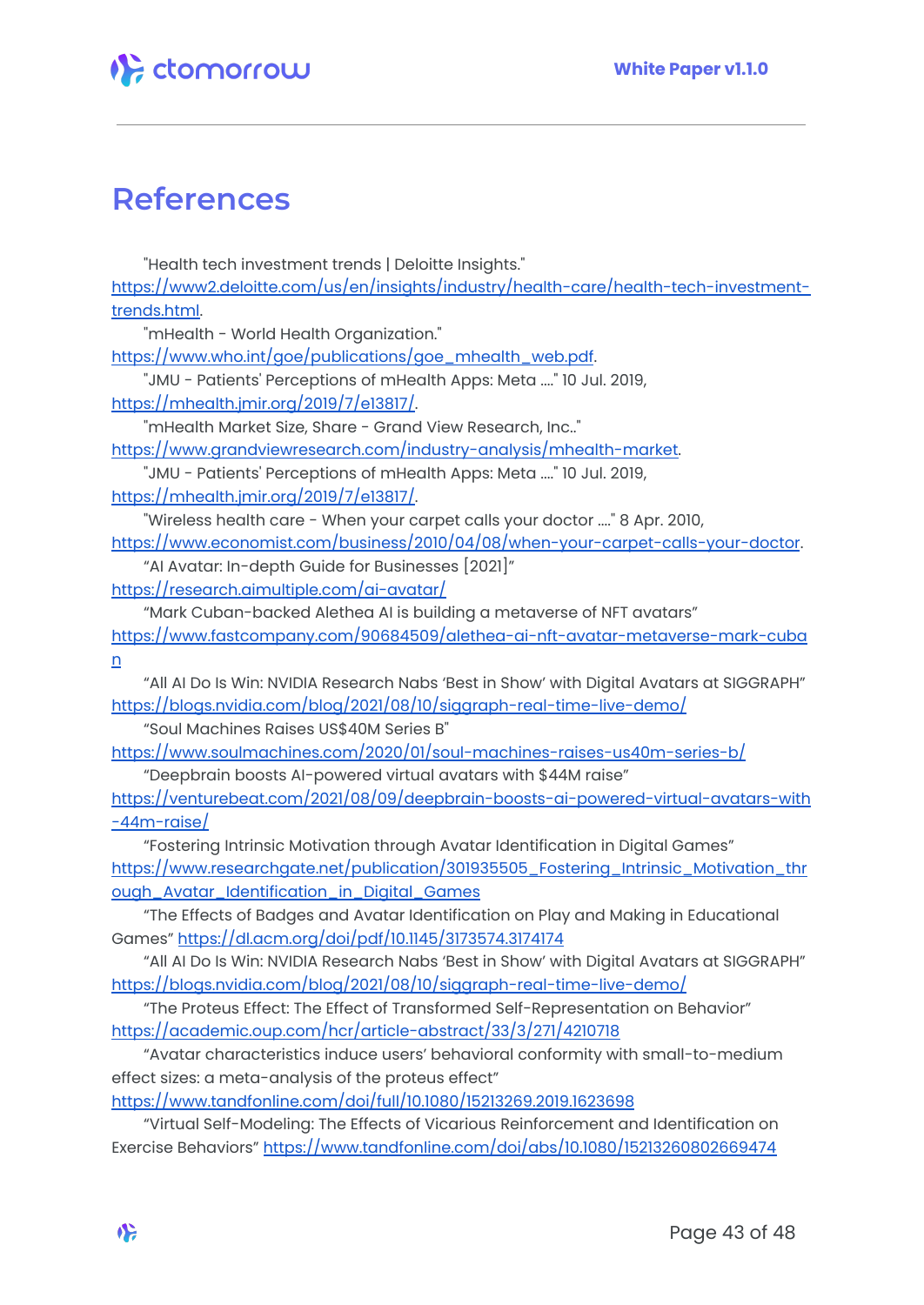I<sup>1</sup>€ ctomorrow

"Introducing Avatarification: An Experimental Examination of How Avatars Influence Student Motivation" <https://ieeexplore.ieee.org/abstract/document/7427190>

"Understanding Avatar Identification through Visual Similarity for Richer Story Creation" <https://par.nsf.gov/servlets/purl/10101237>

"Market capitalization of transactions globally involving a non-fungible token (NFT) from 2018 to 2020"

<https://www.statista.com/statistics/1221742/nft-market-capitalization-worldwide/> "NFT Market Hits \$2.5B In Six Months"

<https://www.pymnts.com/cryptocurrency/2021/nft-market-hits-2-5b-in-six-months/> "Sallow Skin: Causes, Remedies, and More - Healthline." 8 Sep. 2017,

[https://www.healthline.com/health/beauty-skin-care/sallow-skin.](https://www.healthline.com/health/beauty-skin-care/sallow-skin)

"Biometric facial recognition hardware present in 90% of ...." 7 Jan. 2020, [https://www.biometricupdate.com/202001/biometric-facial-recognition-hardware-prese](https://www.biometricupdate.com/202001/biometric-facial-recognition-hardware-present-in-90-of-smartphones-by-2024) [nt-in-90-of-smartphones-by-2024.](https://www.biometricupdate.com/202001/biometric-facial-recognition-hardware-present-in-90-of-smartphones-by-2024)

"Tech giants may be huge, but nothing matches big data ...."

<https://www.theguardian.com/technology/2013/aug/23/tech-giants-data>.

"A Beginner's Guide to Understanding PFP NFTs"

[https://medium.com/geekculture/a-beginners-guide-to-understanding-pfp-nfts-8714e9](https://medium.com/geekculture/a-beginners-guide-to-understanding-pfp-nfts-8714e9d30d0b) [d30d0b](https://medium.com/geekculture/a-beginners-guide-to-understanding-pfp-nfts-8714e9d30d0b)

"10 things to know about CryptoPunks, the original NFTs" [https://www.christies.com/features/10-things-to-know-about-CryptoPunks-11569-1.aspx?](https://www.christies.com/features/10-things-to-know-about-CryptoPunks-11569-1.aspx?sc_lang=en#:~:text=The%20CryptoPunks%20market%20is%20extremely%20active) [sc\\_lang=en#:~:text=The%20CryptoPunks%20market%20is%20extremely%20active](https://www.christies.com/features/10-things-to-know-about-CryptoPunks-11569-1.aspx?sc_lang=en#:~:text=The%20CryptoPunks%20market%20is%20extremely%20active)

"The Future of NFTs: How PFP-Based Projects Took Over the Market"

<https://www.artnews.com/art-news/news/pfp-nfts-future-market-1234602384/>

"Neural style transfer" [https://www.tensorflow.org/tutorials/generative/style\\_transfer](https://www.tensorflow.org/tutorials/generative/style_transfer) "Generative Adversarial Nets"

[https://proceedings.neurips.cc/paper/2014/file/5ca3e9b122f61f8f06494c97b1afccf3-Paper.](https://proceedings.neurips.cc/paper/2014/file/5ca3e9b122f61f8f06494c97b1afccf3-Paper.pdf) [pdf](https://proceedings.neurips.cc/paper/2014/file/5ca3e9b122f61f8f06494c97b1afccf3-Paper.pdf)

"6 Trends Shaping The Future Of The \$532B Beauty Business." 1 Sep. 2019, [https://www.forbes.com/sites/pamdanziger/2019/09/01/6-trends-shaping-the-future-of](https://www.forbes.com/sites/pamdanziger/2019/09/01/6-trends-shaping-the-future-of-the-532b-beauty-business/)[the-532b-beauty-business/](https://www.forbes.com/sites/pamdanziger/2019/09/01/6-trends-shaping-the-future-of-the-532b-beauty-business/).

"CAGR +19.57% of Beauty Devices Market Analysis by Product ...." 10 Feb. 2020, [https://www.globenewswire.com/news-release/2020/02/10/1982366/0/en/CAGR-19-57-of](https://www.globenewswire.com/news-release/2020/02/10/1982366/0/en/CAGR-19-57-of-Beauty-Devices-Market-Analysis-by-Product-Type-Usage-End-User-Geography-Application-Drivers-Restraints-and-Forecast-To-2026.html) [-Beauty-Devices-Market-Analysis-by-Product-Type-Usage-End-User-Geography-Applic](https://www.globenewswire.com/news-release/2020/02/10/1982366/0/en/CAGR-19-57-of-Beauty-Devices-Market-Analysis-by-Product-Type-Usage-End-User-Geography-Application-Drivers-Restraints-and-Forecast-To-2026.html) [ation-Drivers-Restraints-and-Forecast-To-2026.html.](https://www.globenewswire.com/news-release/2020/02/10/1982366/0/en/CAGR-19-57-of-Beauty-Devices-Market-Analysis-by-Product-Type-Usage-End-User-Geography-Application-Drivers-Restraints-and-Forecast-To-2026.html)

'Google Trends Search Result for "Foundation for me"' [https://trends.google.com/trends/explore?date=2010-10-01%202020-10-31&geo=US&q=fo](https://trends.google.com/trends/explore?date=2010-10-01%202020-10-31&geo=US&q=foundation%20for%20me) [undation%20for%20me](https://trends.google.com/trends/explore?date=2010-10-01%202020-10-31&geo=US&q=foundation%20for%20me)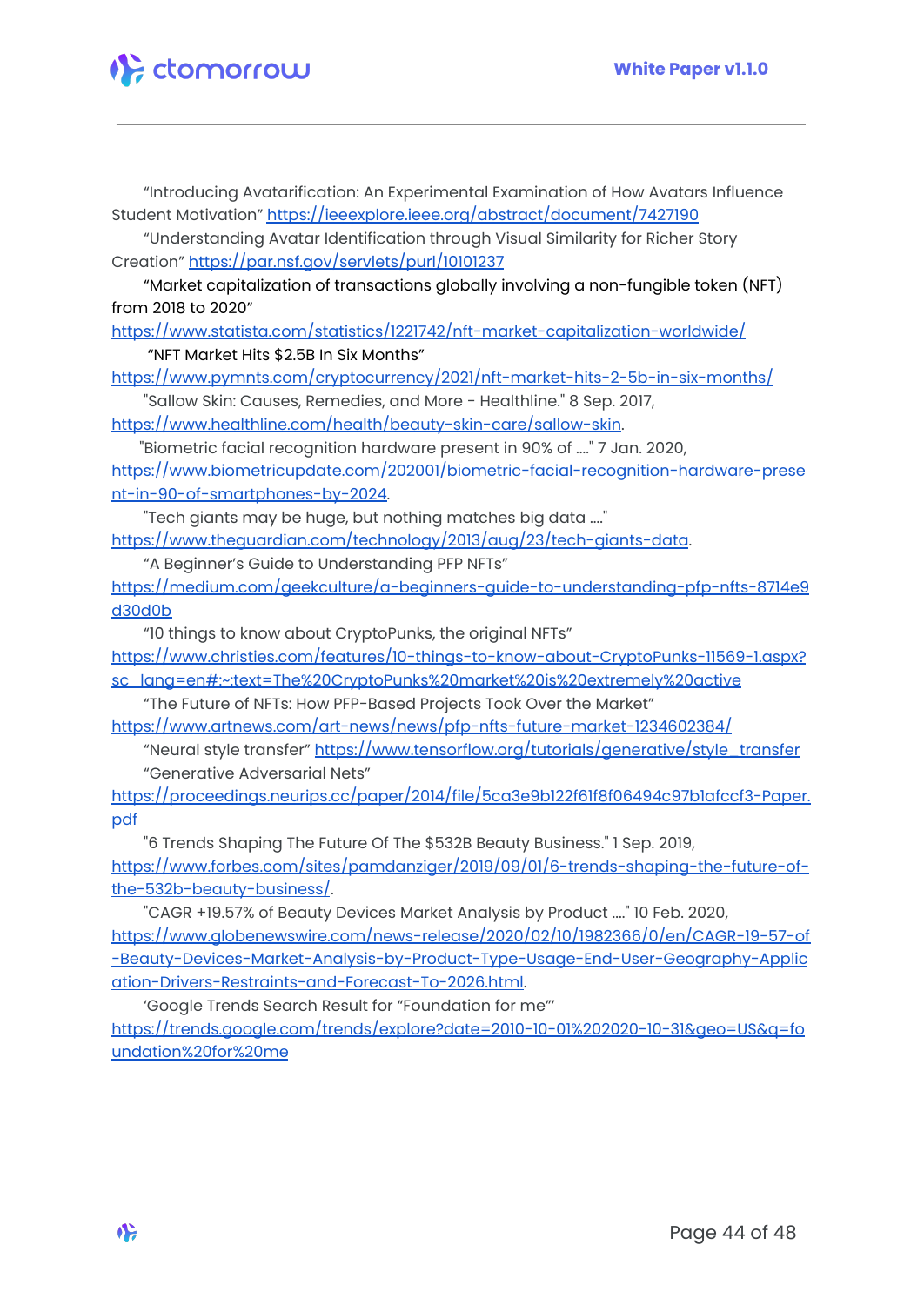

## **RISK**

Before purchasing the **CTP Tokens**, please carefully consider and weigh the risks associated with the **CTP Tokens**.

The risks described below are not an exhaustive list or explanation of all the risks associated with a purchase of the **CTP Tokens** and should be used as reference only. In particular, there may be other risks not presently known to the **Company** or that the **Company** currently deems immaterial which may adversely affect the value or utility of the **CTP Tokens**.

#### **1) Dependence on computer infrastructure**

The **Company**, and **CTP Tokens** depend on functioning software applications, computer hardware and the Internet. The **Company** can offer no assurances that a system failure would not adversely affect the use of the **CTP Tokens**.

Despite the **Company's** implementation of reasonable network security measures, its processing center servers are to some measure still vulnerable to computer viruses, physical or electronic break-ins or other disruptions of a similar nature.

Computer viruses, break-ins or other disruptions caused by third parties may result in interruption, delay or suspension of services, which would limit the use of the **CTP Tokens**.

Any failure or suspension of the **Company**'s information technology systems, devices, infrastructure and data could prevent holders of the **CTP Tokens** from benefiting from the utility of the **CTP Tokens**.

#### **2) Smart contract limitations**

Smart contract technology is still in its early stages of development, and its application is of an experimental nature. This may carry significant operational, technological, regulatory, reputational and financial risks. Smart contracts can present points of weakness that can be open to attack and there is no assurance that the measures taken by the **Company** will eliminate the risk of attack or that weaknesses could be found.

Consequently, although the audit conducted by independent third party increases the level of security, reliability and accuracy, this audit cannot serve as any form of warranty, including any expressed or implied warranty that the smart contract is fit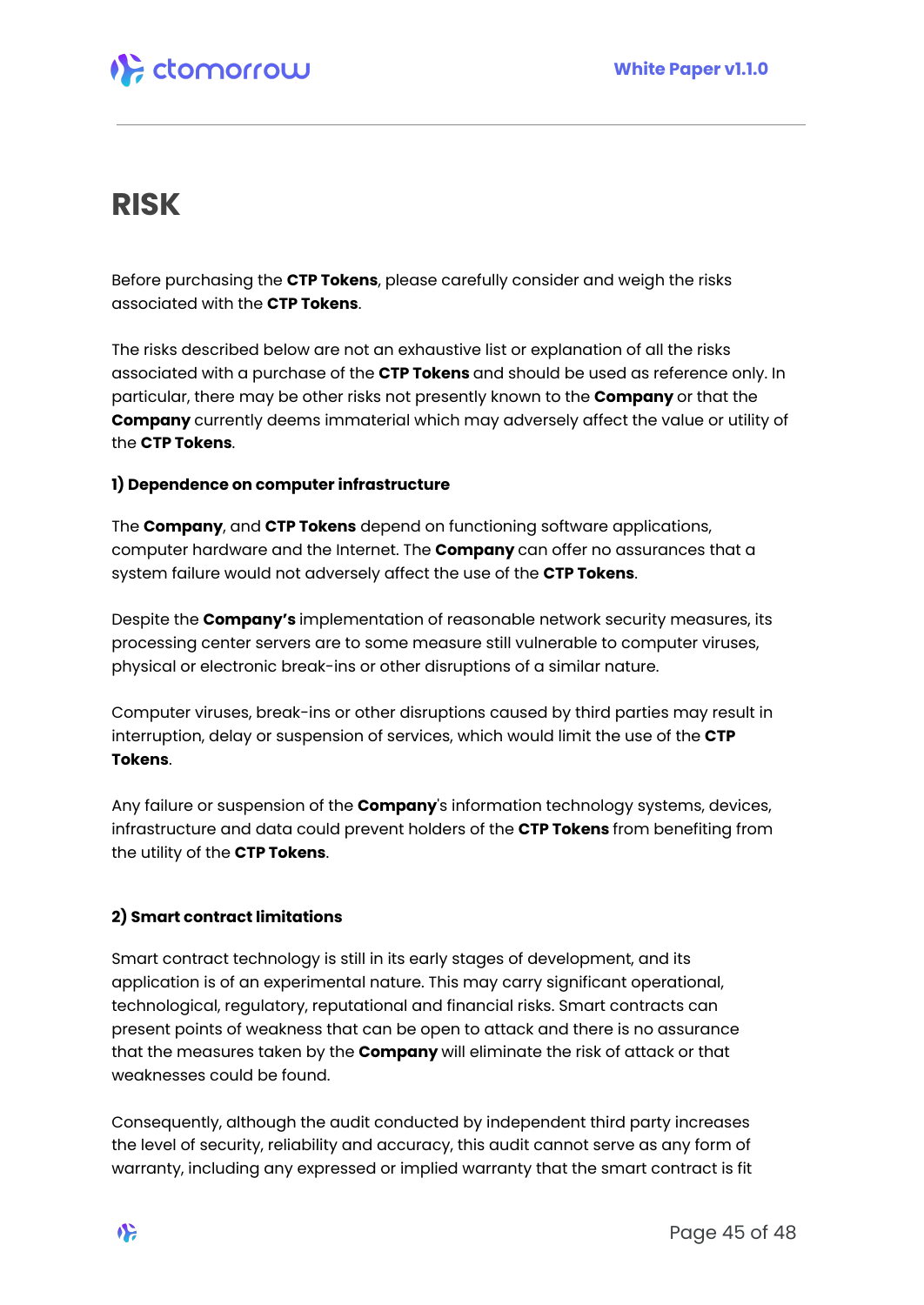

for purpose or that it contains no flaws, vulnerabilities or issues which could cause technical problems or the complete loss of **CTP Tokens**.

#### **3) Regulatory risks**

Blockchain technology, including but not limited to the issue of the **CTP Tokens**, may be a new concept in some jurisdictions, which may then apply existing regulations or introduce new regulations regarding blockchain technology-based applications, and such regulations may conflict with the current **CTP Token** smart contract setup and **CTP Token** concept. This may result in substantial modifications of the **CTP Token** smart contract, including but not limited to its termination and the loss of the **CTP Tokens** as well as a suspension or termination of all **CTP Token** functions.

Regulation of digital tokens (including the **CTP Tokens**) and token offerings such as the Token Sale, blockchain technologies and cryptocurrency exchanges is evolving, may vary significantly among jurisdictions and is subject to significant uncertainty. Failure by the **Company** to comply with any laws, rules and regulations, some of which may not exist yet or are subject to interpretation and may be subject to change, could result in a variety of adverse consequences. Therefore, there can be no assurance that any new or continuing regulatory scrutiny or initiatives will not have an adverse impact on the utility or value of the **CTP Tokens** or otherwise impede the **Company's** activities.

#### **4) Taxes**

The tax characterisation of the **CTP Tokens** is uncertain and prospective purchasers must seek their own tax advice in connection with a purchase of the **CTP Tokens**.

Token holders may be required to pay taxes associated with the transactions involving the **CTP Tokens**. It is the sole responsibility of the token holders to comply with the tax laws of their relevant jurisdictions and pay all required taxes.

#### **5) Force Majeure events**

The Token Sale may be interrupted, suspended or delayed due to force majeure events. For the purposes of this White Paper, a force majeure event means acts of nature, wars, armed conflicts, mass civil disorders, industrial actions, epidemics, lockouts, slowdowns, prolonged shortage or other failures of energy supplies or communication service, acts of municipal, state or federal governmental agencies and other acts, events or circumstances beyond the **Company's** control, whether or not in existence at the time of the Token Sale.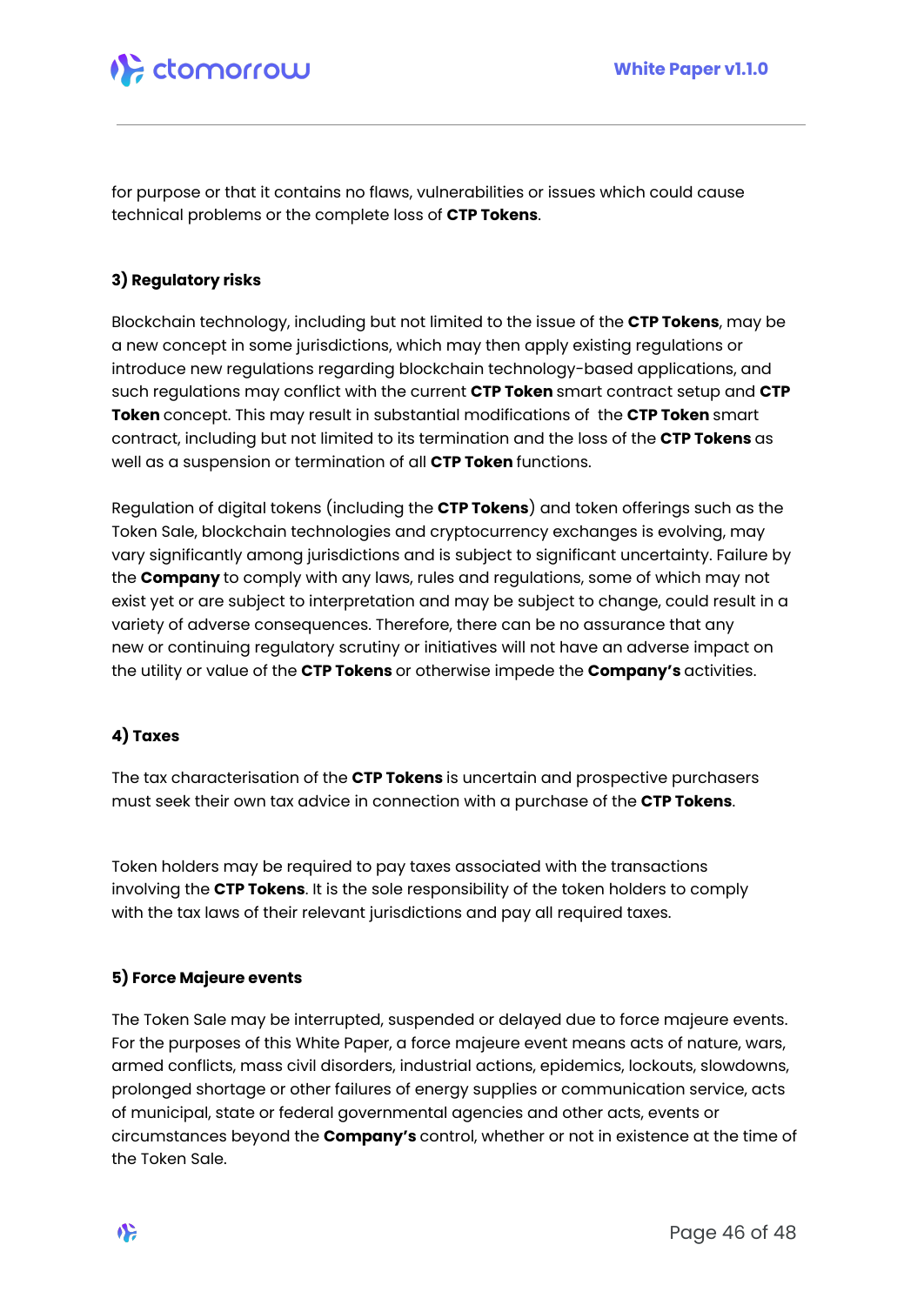

Such events could also result in incidents or circumstances that would disrupt the normal operations of the **Company**, which could result in adverse effects on the utility or value of the **CTP Tokens.**

#### **6) Disclosure of information**

The **Company** is subject to a variety of continuously evolving and developing laws and regulations regarding privacy, data protection, and data security, including those related to the collection, storage, handling, use, disclosure, transfer, and security of personal data. Significant uncertainty exists as privacy and data protection laws may be interpreted and applied differently from country to country and may create inconsistent or conflicting requirements. The enactment of more restrictive laws, rules, regulations, or future enforcement actions or investigations could impact the **Company** through increased costs or restrictions on its business, and non-compliance could result in regulatory penalties and significant legal liability.

Personal information received from **CTP Token** holders, the information about the number of Tokens owned, the wallet addresses used, and any other relevant information may be disclosed to law enforcement, government officials, and other third parties when the **Company** is required to disclose such information by law, subpoena, or court order. The **Company** shall at no time be held responsible for such information disclosure.

#### **7) Value of CTP Token**

The value of **CTP Token** may significantly fluctuate due to various reasons. The **Company** does not guarantee any specific value of the **CTP Tokens** over any specific period of time. The **Company** shall not be held responsible for any change in the value of the **CTP Tokens**.

The price of the **CTP Tokens** may be volatile and fluctuate due to a variety of factors, including the results of the **Company**'s operations and the performance of its business, the success or failure of the **Company** in implementing growth and business strategies, competitive conditions, general market conditions and general economic, political and social factors.

#### **8) Forward-looking statements**

This White Paper contains forward-looking statements which are, by their nature subject to substantial risks and uncertainties. The actual results could differ materially from